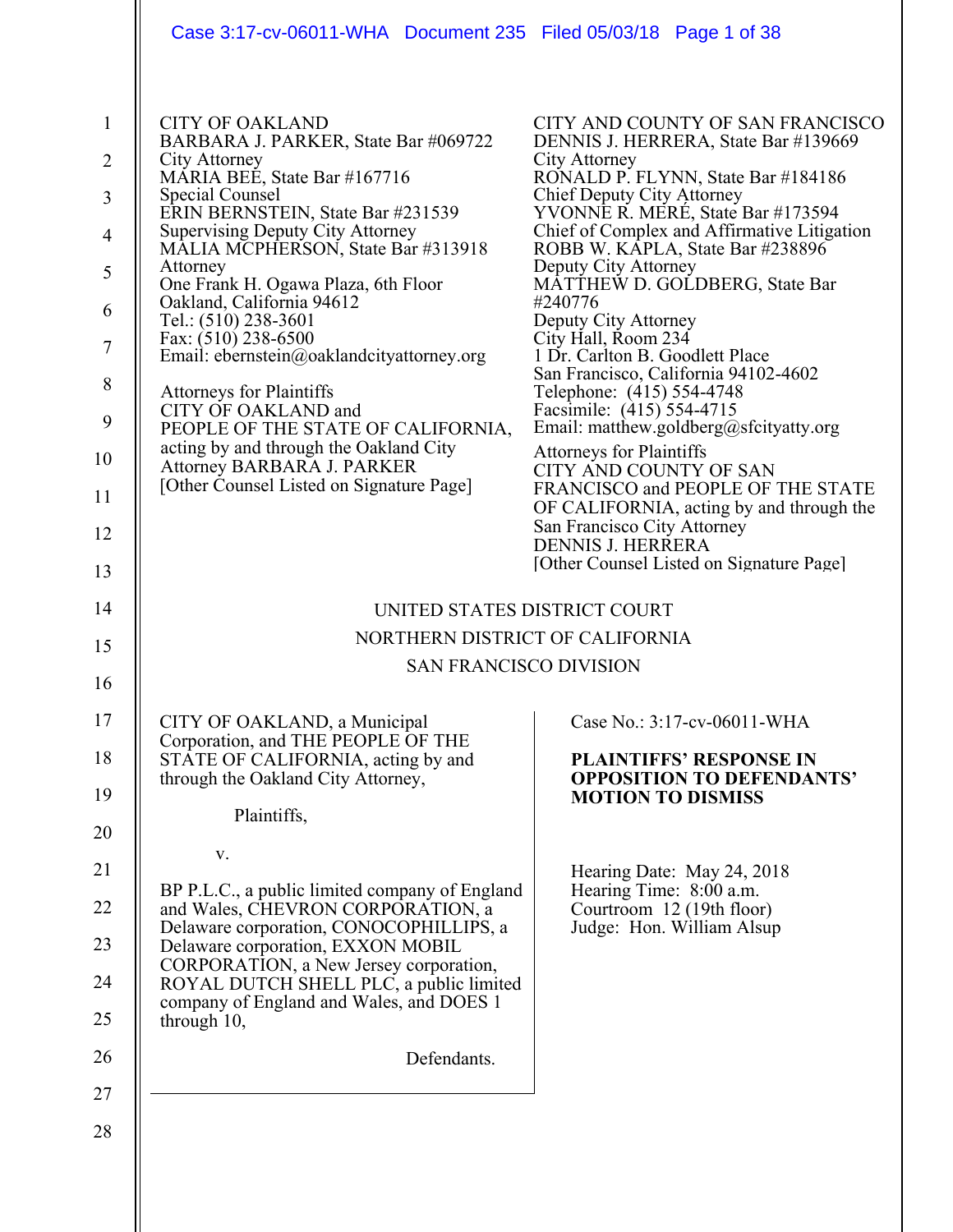|                                | Case 3:17-cv-06011-WHA Document 235 Filed 05/03/18 Page 2 of 38                                                                              |                                                                                    |
|--------------------------------|----------------------------------------------------------------------------------------------------------------------------------------------|------------------------------------------------------------------------------------|
| $\mathbf{1}$<br>$\overline{2}$ | CHEVRON CORP.,                                                                                                                               |                                                                                    |
| 3                              | Third Party Plaintiff,<br>V.                                                                                                                 |                                                                                    |
| $\overline{4}$                 | STATOIL ASA,                                                                                                                                 |                                                                                    |
| 5                              | Third Party Defendant.                                                                                                                       |                                                                                    |
| 6                              | CITY AND COUNTY OF SAN FRANCISCO,<br>a Municipal Corporation, and THE PEOPLE OF                                                              | Case No.: 3:17-cv-06012-WHA                                                        |
| $\tau$<br>$8\,$                | THE STATE OF CALIFORNIA, acting by and<br>through the San Francisco City Attorney<br>DENNIS J. HERRERA,                                      | <b>PLAINTIFFS' RESPONSE IN</b><br><b>OPPOSITION TO DEFENDANTS'</b>                 |
| 9                              | Plaintiffs,                                                                                                                                  | <b>MOTION TO DISMISS</b>                                                           |
| 10                             | V.                                                                                                                                           |                                                                                    |
| 12                             | BP P.L.C., a public limited company of England<br>and Wales, CHEVRON CORPORATION, a                                                          | Hearing Date: May 24, 2018<br>Hearing Time: 8:00 a.m.<br>Courtroom 12 (19th floor) |
| 13                             | Delaware corporation, CONOCOPHILLIPS, a<br>Delaware corporation, EXXON MOBIL                                                                 | Judge: Hon. William Alsup                                                          |
|                                | CORPORATION, a New Jersey corporation,<br>ROYAL DUTCH SHELL PLC, a public limited<br>company of England and Wales, and DOES 1<br>through 10, |                                                                                    |
|                                | Defendants.                                                                                                                                  |                                                                                    |
|                                | CHEVRON CORP.,                                                                                                                               |                                                                                    |
|                                | Third Party Plaintiff,                                                                                                                       |                                                                                    |
|                                | V.                                                                                                                                           |                                                                                    |
|                                | STATOIL ASA,                                                                                                                                 |                                                                                    |
|                                | Third Party Defendant.                                                                                                                       |                                                                                    |
|                                |                                                                                                                                              |                                                                                    |
|                                |                                                                                                                                              |                                                                                    |
|                                |                                                                                                                                              |                                                                                    |
|                                |                                                                                                                                              |                                                                                    |
|                                |                                                                                                                                              |                                                                                    |
|                                |                                                                                                                                              |                                                                                    |
|                                |                                                                                                                                              |                                                                                    |
|                                |                                                                                                                                              |                                                                                    |
|                                |                                                                                                                                              |                                                                                    |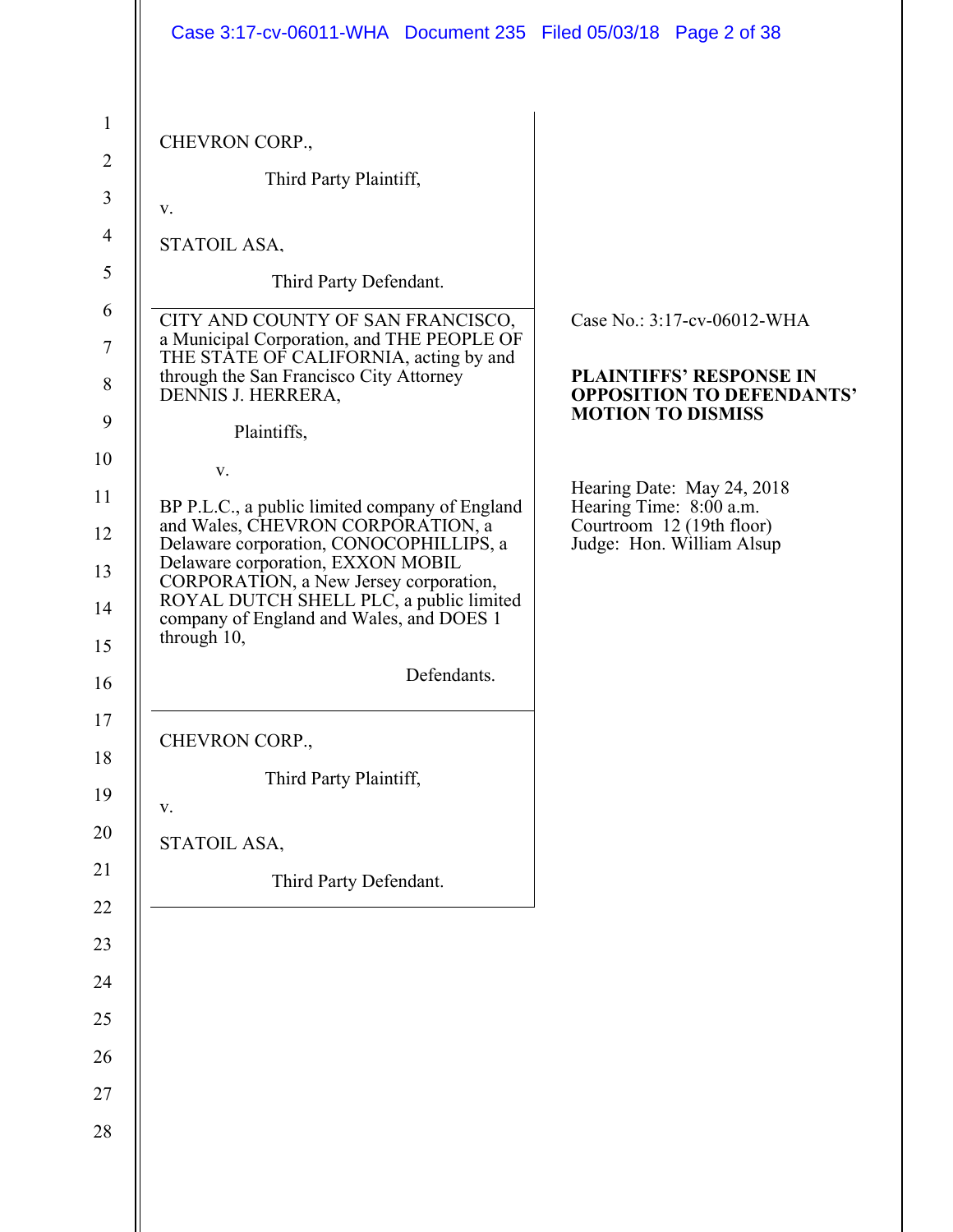|      |                 | <b>TABLE OF CONTENTS</b>                                              |
|------|-----------------|-----------------------------------------------------------------------|
|      |                 |                                                                       |
|      |                 |                                                                       |
| II.  |                 |                                                                       |
|      | A.              | The answers to the Court's questions show that the Cities' claim is   |
|      | <b>B.</b>       |                                                                       |
|      |                 | 1.<br>The Clean Air Act does not displace the Cities' public          |
|      |                 | 2.<br>Federal common law reaches defendants' combined foreign         |
|      |                 | Energy statutes do not displace the Cities' public nuisance<br>3.     |
|      |                 | Advertising laws do not displace the Cities' federal<br>4.            |
|      | $\mathcal{C}$ . | The Cities have pled a proper federal common law public nuisance      |
|      |                 | 1.                                                                    |
|      |                 | 2.                                                                    |
|      |                 | 3.                                                                    |
|      |                 | The Cities' requested relief is available and constitutional 22<br>4. |
|      | D.              |                                                                       |
| III. |                 |                                                                       |
|      |                 |                                                                       |
|      |                 |                                                                       |
|      |                 |                                                                       |
|      |                 |                                                                       |
|      |                 |                                                                       |
|      |                 |                                                                       |
|      |                 |                                                                       |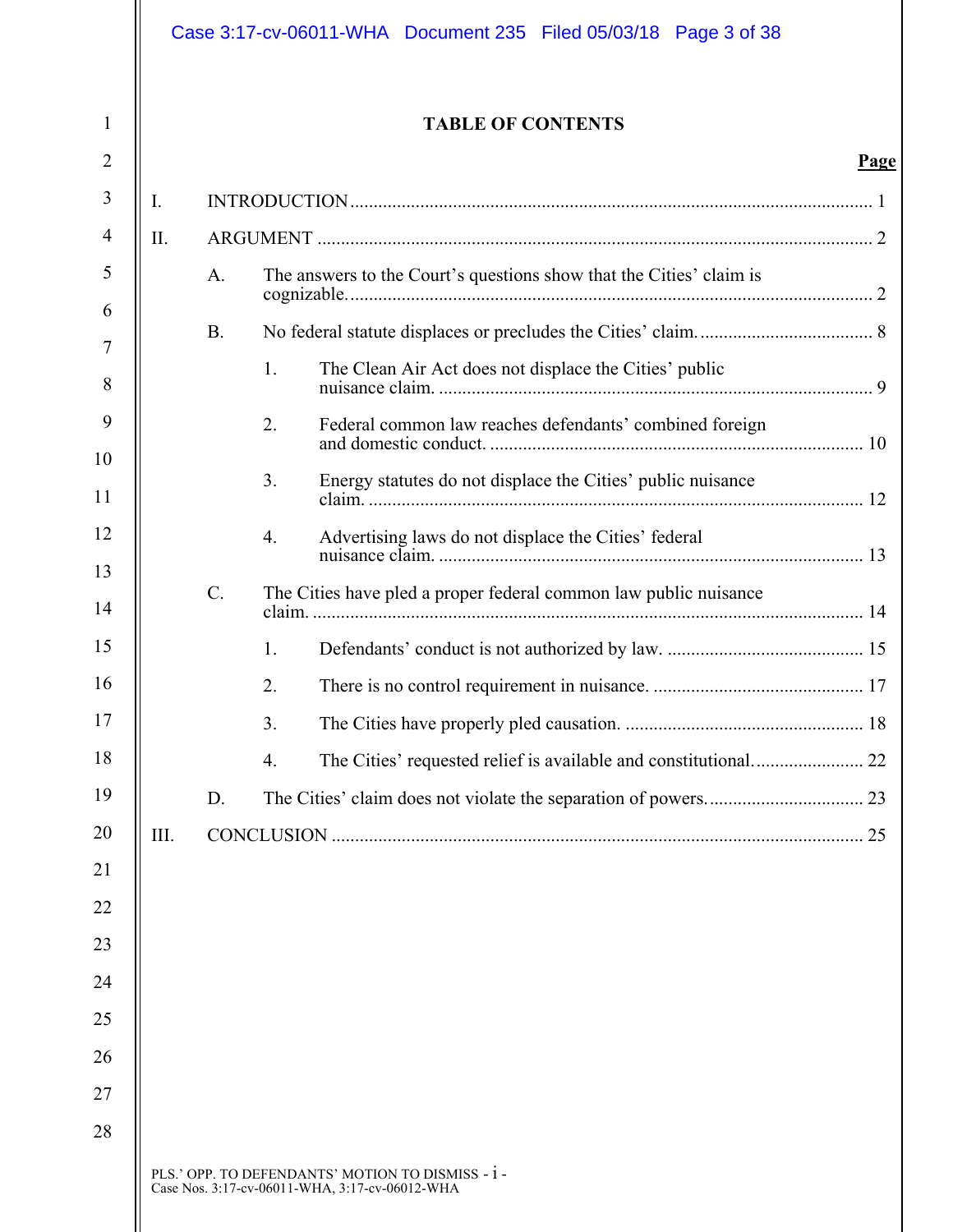| Case 3:17-cv-06011-WHA Document 235 Filed 05/03/18 Page 4 of 38                                      |
|------------------------------------------------------------------------------------------------------|
| <b>TABLE OF AUTHORITIES</b><br>Page(s)                                                               |
| <b>CASES</b>                                                                                         |
| In re "Agent Orange" Prod. Liab. Litig.,                                                             |
| Abbatiello v. Monsanto Co.,                                                                          |
| Adobe Lumber, Inc. v. Hellman,                                                                       |
| Alperin v. Vatican Bank,                                                                             |
| Am. Ins. Ass'n v. Garamendi,                                                                         |
| Amigos Bravos v. BLM,                                                                                |
| Avitan v. Holder,                                                                                    |
| Benefiel v. Exxon,<br>22                                                                             |
| <b>BMW</b> v. Gore,                                                                                  |
| Boim v. Holy Land Found. for Relief & Dev.,                                                          |
| Boomer v. Atl. Cement,                                                                               |
| Bright v. E. Side Mosquito Abatement Dist.,                                                          |
| California v. General Motors,                                                                        |
| California v. Gold Run Ditch & Mining Co.,                                                           |
| California v. Gold Run Ditch & Mining Co.,                                                           |
| PLS.' OPP. TO DEFENDANTS' MOTION TO DISMISS - ii -<br>Case Nos. 3:17-cv-06011-WHA, 3:17-cv-06012-WHA |
|                                                                                                      |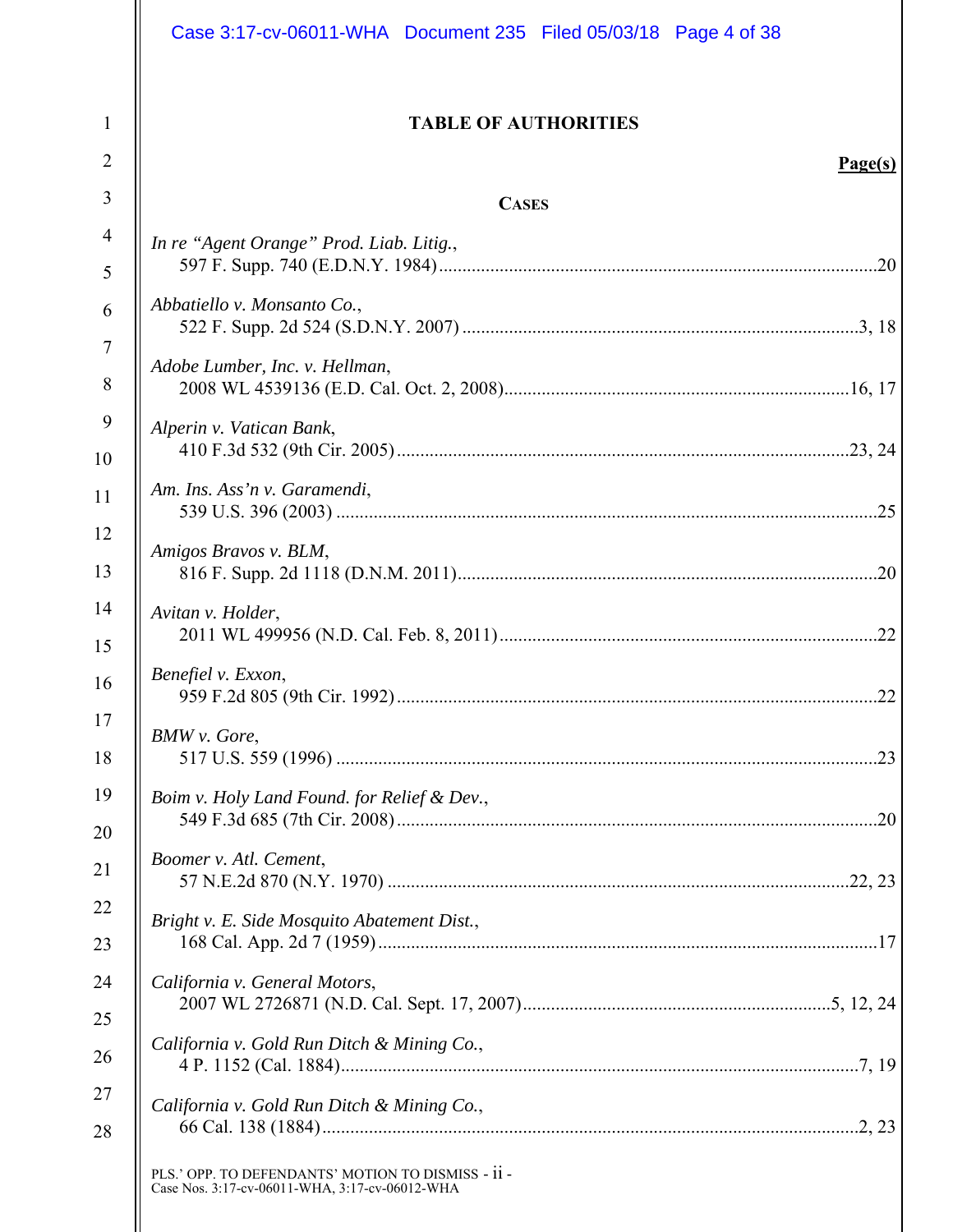|                | Case 3:17-cv-06011-WHA  Document 235  Filed 05/03/18  Page 5 of 38                                    |
|----------------|-------------------------------------------------------------------------------------------------------|
| $\mathbf{1}$   | Camden Cty. Bd. of Chosen Freeholders v. Beretta, U.S.A. Corp.,                                       |
| $\overline{2}$ |                                                                                                       |
| 3              | Carmichael v. Kellogg, Brown & Root,                                                                  |
| 4              | Cent. Valley Chrysler-Jeep v. Goldstene,                                                              |
| 5              |                                                                                                       |
| 6              | Central Hudson Gas & Elec. v. Pub. Serv. Comm'n,                                                      |
| 7              | Cerny v. Marathon Oil Corp.,                                                                          |
| 8              |                                                                                                       |
| 9              | Chaser Shipping Corp. v. United States,                                                               |
| 10             |                                                                                                       |
| 11             | City of Boston v. Smith & Wesson Corp.,                                                               |
| 12             | City of Cincinnati v. Beretta U.S.A.,                                                                 |
| 13             |                                                                                                       |
| 14             | City of Evansville v. Kentucky Liquid Recycling,                                                      |
| 15             |                                                                                                       |
| 16             | City of Harrisonville v. W. S. Dickey Clay Mfg.,                                                      |
| 17             | City of Manchester v. Nat'l Gypsum Co.,                                                               |
| 18             |                                                                                                       |
| 19             | City of Modesto Redevelopment Agency v. Superior Court,                                               |
| 20             |                                                                                                       |
| 21             | City of Modesto v. Dow Chem. Co.,                                                                     |
| 22             | City of San Jose v. Monsanto Co.,                                                                     |
| 23             |                                                                                                       |
| 24             | City of Seattle v. Monsanto Co.,                                                                      |
| 25             |                                                                                                       |
| 26             | In re Civil Investigative Demand No. 2016-EPD-36,                                                     |
| 27             | Collins v. Olin Corp.,                                                                                |
| 28             |                                                                                                       |
|                | PLS.' OPP. TO DEFENDANTS' MOTION TO DISMISS - iii -<br>Case Nos. 3:17-cv-06011-WHA, 3:17-cv-06012-WHA |
|                |                                                                                                       |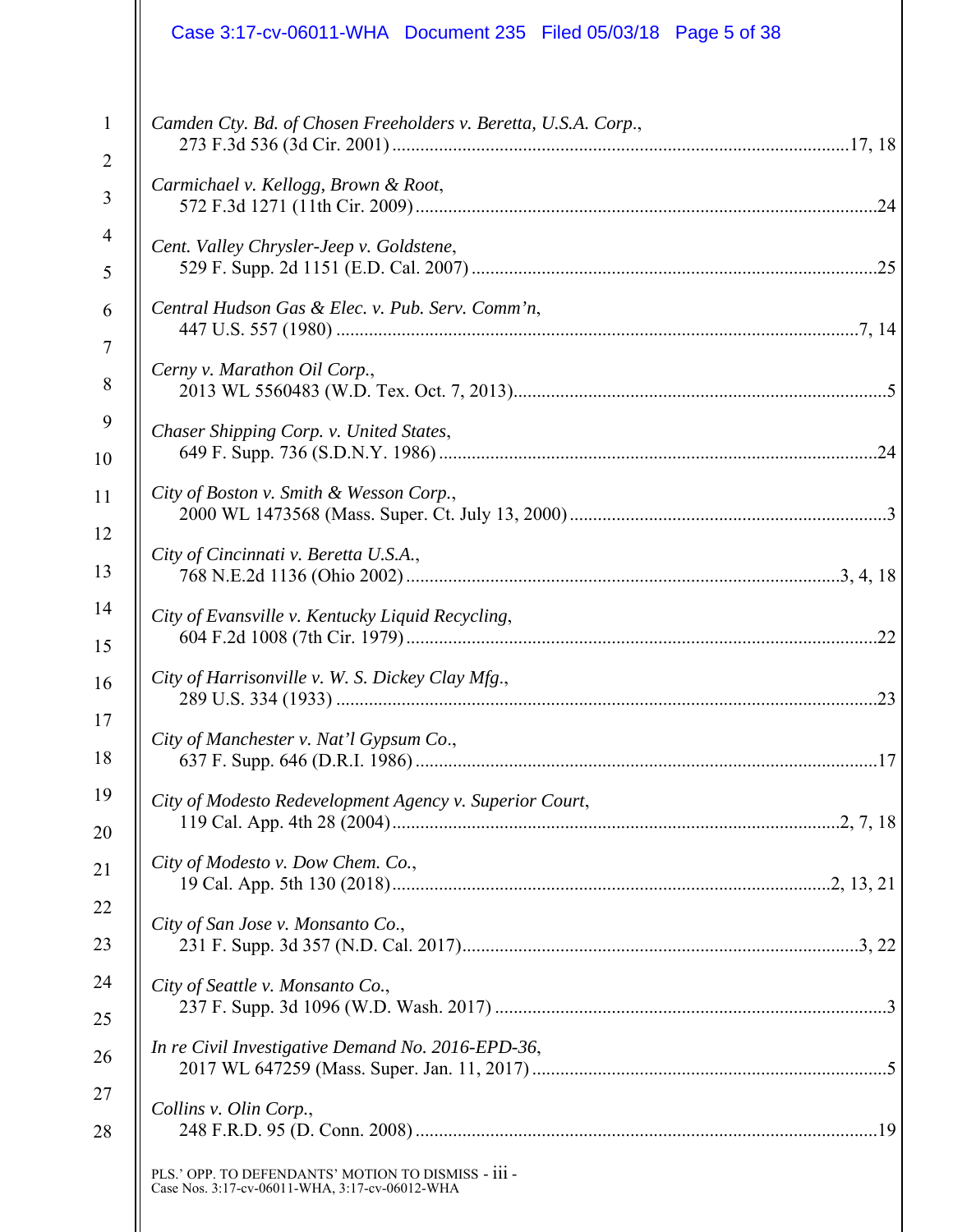|                | Case 3:17-cv-06011-WHA Document 235 Filed 05/03/18 Page 6 of 38                                      |
|----------------|------------------------------------------------------------------------------------------------------|
| $\mathbf{1}$   | Comer v. Murphy Oil USA,                                                                             |
| $\overline{2}$ |                                                                                                      |
| 3              | Comer v. Murphy Oil USA,                                                                             |
| 4              | Corrie v. Caterpillar,                                                                               |
| 5              |                                                                                                      |
| 6              | County of Oneida v. Oneida Indian Nation,                                                            |
| $\tau$         | County of Santa Clara v. Atlantic Richfield,                                                         |
| 8              |                                                                                                      |
| 9              | Cox v. City of Dallas,                                                                               |
| 10             |                                                                                                      |
| 11             | Crosby v. National Foreign Trade Council,                                                            |
| 12             | DaimlerChrysler v. Cuno,                                                                             |
| 13             |                                                                                                      |
| 14             | Dep't of Envtl. Prot. v. Ventron Corp.,                                                              |
| 15             |                                                                                                      |
| 16             | Doe v. Nestle USA,                                                                                   |
| 17             | Eastern Enters. v. Apfel,                                                                            |
| 18             |                                                                                                      |
| 19             | Evans v. Lorillard Tobacco Co.,                                                                      |
| 20             |                                                                                                      |
| 21             | Exxon Mobil v. Schneiderman,                                                                         |
| 22             | Exxon Shipping Co. v. Baker,                                                                         |
| 23             |                                                                                                      |
| 24             | People ex rel. Gallo v. Acuna,                                                                       |
| 25             |                                                                                                      |
| 26             | Georgia v. Tennessee Copper Co.,                                                                     |
| 27             | Gibson v. Am. Cyanamid Co.,                                                                          |
| 28             |                                                                                                      |
|                | PLS.' OPP. TO DEFENDANTS' MOTION TO DISMISS - IV -<br>Case Nos. 3:17-cv-06011-WHA, 3:17-cv-06012-WHA |
|                |                                                                                                      |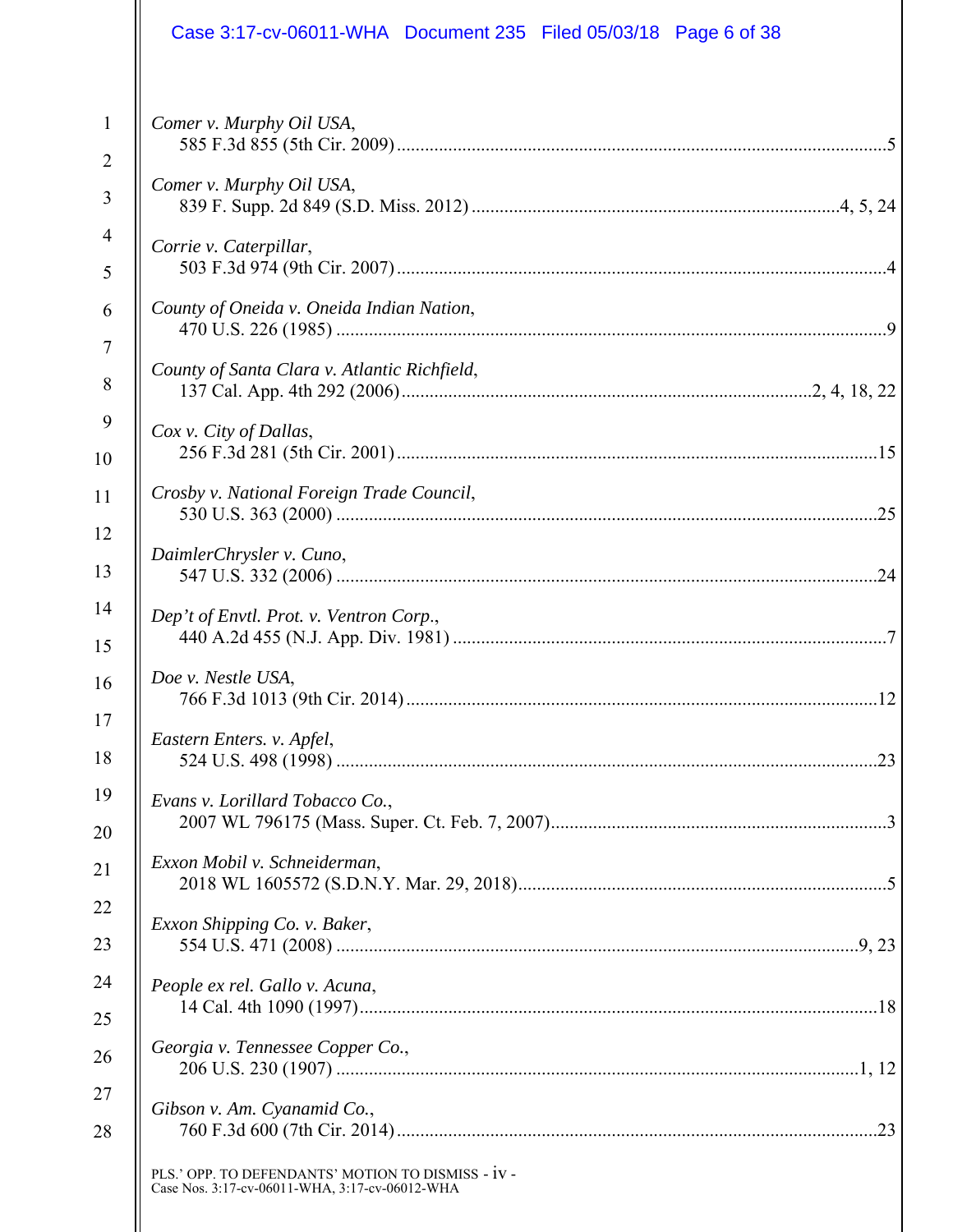|   | Case 3:17-cv-06011-WHA  Document 235  Filed 05/03/18  Page 7 of 38                                  |
|---|-----------------------------------------------------------------------------------------------------|
|   | Greater Westchester Homeowners Assn. v. City of Los Angeles,                                        |
|   | Green Mt. Chrysler Plymouth Dodge Jeep v. Crombie,                                                  |
|   | Harley v. Merrill Brick,                                                                            |
| 6 | Ileto v. Glock Inc.,                                                                                |
|   | Illinois v. Milwaukee,                                                                              |
|   | Int'l Paper Co. v. Ouellette,                                                                       |
|   | Japan Whaling Ass'n v. Am. Cetacean Soc'y,                                                          |
|   | Jesner v. Arab Bank PLC,                                                                            |
|   | Kasza v. Browner,                                                                                   |
|   | Kearney v. Foley & Lardner,                                                                         |
|   | Kiobel v. Royal Dutch Petroleum,                                                                    |
|   | Korsinsky v. EPA,                                                                                   |
|   | Landers v. East Texas Salt Water Disposal Co.,                                                      |
|   | In re Lead Paint Litig.,                                                                            |
|   | Mangiaracina v. BNSF Ry. Co.,                                                                       |
|   | Manzarek v. St. Paul Fire & Marine Ins.,                                                            |
|   | Massachusetts v. EPA,<br>.24                                                                        |
|   | PLS.' OPP. TO DEFENDANTS' MOTION TO DISMISS - V -<br>Case Nos. 3:17-cv-06011-WHA, 3:17-cv-06012-WHA |
|   |                                                                                                     |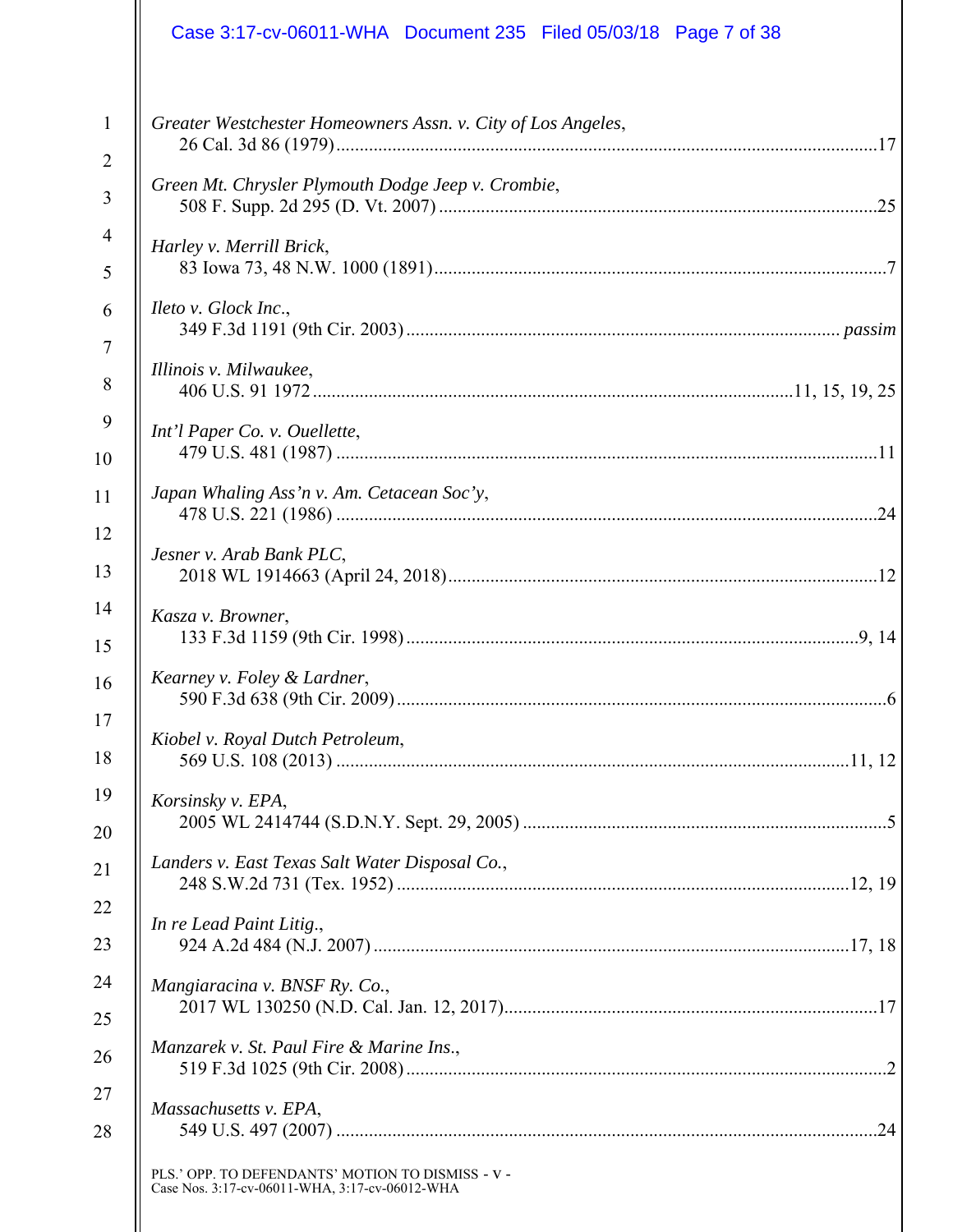| McIndoe v. Huntington Ingalls Inc.,<br>Michie v. Great Lakes Steel Div. Nat'l Steel Corp.,<br>Michigan v. Army Corps of Eng'rs,<br>Michigan v. U.S. Army Corps of Eng'gs,<br>Milwaukee v. Illinois,<br>Missouri v. Illinois,<br>Mobil Oil v. v. Higginbotham,<br>In re MTBE Prod. Liab. Litig.,<br>In re MTBE Prods. Liab. Litig.,<br>Mujica v. Air Scan,<br><sup>12</sup><br>NAACP v. Claiborne Hardware,<br>Nat'l Sea Clammers Ass'n v. New York,<br>New York v. Shore Realty,<br>North Dakota v. Minnesota,<br>Northridge Co. v. W.R. Grace & Co.,<br>O'Connor v. Raymark Indus.,<br>Occidental of Umm al Qaywayn v. A Certain Cargo of Petroleum,<br>PLS.' OPP. TO DEFENDANTS' MOTION TO DISMISS - V1 -<br>Case Nos. 3:17-cv-06011-WHA, 3:17-cv-06012-WHA | Case 3:17-cv-06011-WHA  Document 235  Filed 05/03/18  Page 8 of 38 |
|---------------------------------------------------------------------------------------------------------------------------------------------------------------------------------------------------------------------------------------------------------------------------------------------------------------------------------------------------------------------------------------------------------------------------------------------------------------------------------------------------------------------------------------------------------------------------------------------------------------------------------------------------------------------------------------------------------------------------------------------------------------|--------------------------------------------------------------------|
|                                                                                                                                                                                                                                                                                                                                                                                                                                                                                                                                                                                                                                                                                                                                                               |                                                                    |
|                                                                                                                                                                                                                                                                                                                                                                                                                                                                                                                                                                                                                                                                                                                                                               |                                                                    |
|                                                                                                                                                                                                                                                                                                                                                                                                                                                                                                                                                                                                                                                                                                                                                               |                                                                    |
|                                                                                                                                                                                                                                                                                                                                                                                                                                                                                                                                                                                                                                                                                                                                                               |                                                                    |
|                                                                                                                                                                                                                                                                                                                                                                                                                                                                                                                                                                                                                                                                                                                                                               |                                                                    |
|                                                                                                                                                                                                                                                                                                                                                                                                                                                                                                                                                                                                                                                                                                                                                               |                                                                    |
|                                                                                                                                                                                                                                                                                                                                                                                                                                                                                                                                                                                                                                                                                                                                                               |                                                                    |
|                                                                                                                                                                                                                                                                                                                                                                                                                                                                                                                                                                                                                                                                                                                                                               |                                                                    |
|                                                                                                                                                                                                                                                                                                                                                                                                                                                                                                                                                                                                                                                                                                                                                               |                                                                    |
|                                                                                                                                                                                                                                                                                                                                                                                                                                                                                                                                                                                                                                                                                                                                                               |                                                                    |
|                                                                                                                                                                                                                                                                                                                                                                                                                                                                                                                                                                                                                                                                                                                                                               |                                                                    |
|                                                                                                                                                                                                                                                                                                                                                                                                                                                                                                                                                                                                                                                                                                                                                               |                                                                    |
|                                                                                                                                                                                                                                                                                                                                                                                                                                                                                                                                                                                                                                                                                                                                                               |                                                                    |
|                                                                                                                                                                                                                                                                                                                                                                                                                                                                                                                                                                                                                                                                                                                                                               |                                                                    |
|                                                                                                                                                                                                                                                                                                                                                                                                                                                                                                                                                                                                                                                                                                                                                               |                                                                    |
|                                                                                                                                                                                                                                                                                                                                                                                                                                                                                                                                                                                                                                                                                                                                                               |                                                                    |
|                                                                                                                                                                                                                                                                                                                                                                                                                                                                                                                                                                                                                                                                                                                                                               |                                                                    |
|                                                                                                                                                                                                                                                                                                                                                                                                                                                                                                                                                                                                                                                                                                                                                               |                                                                    |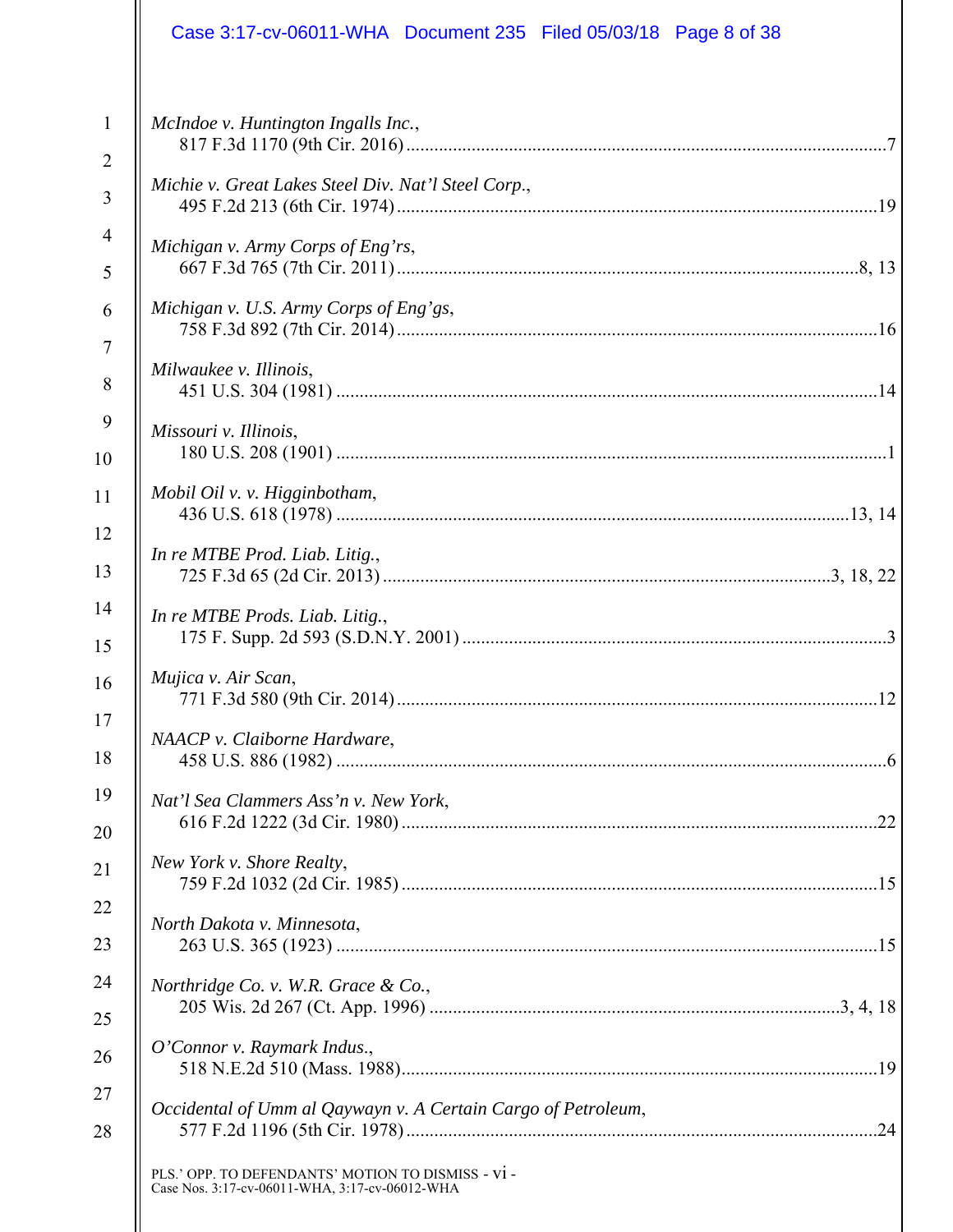| Case 3:17-cv-06011-WHA Document 235 Filed 05/03/18 Page 9 of 38                                       |
|-------------------------------------------------------------------------------------------------------|
| Ohio v. Wyandotte Chemicals Corp.,                                                                    |
| Page Cty. Appliance Ctr., Inc. v. Honeywell, Inc.,                                                    |
| People v. ConAgra Grocery Prod.,                                                                      |
| Rocky Mntn. Farmers v. Corey,                                                                         |
| Salim v. Mitchell,                                                                                    |
| Illinois ex rel. Scott v. City of Milwaukee,                                                          |
| Servicios Azucareros de Venezuela, C.A. v. John Deere Thibodeaux, Inc.,                               |
| SF Chapter of A. Philip Randolph Inst. v. EPA,                                                        |
| Sierra Club v. U.S. Def. Energy Support Ctr.,                                                         |
| Sosa v. Alvarez-Machain,                                                                              |
| In re Starlink Corn Prods. Liab. Litig.,                                                              |
| State v. Lead Indus. Ass'n, Inc.,                                                                     |
| Texas Indus., Inc. v. Radcliff Materials,                                                             |
| The Lockwood Co. v. Lawrence,                                                                         |
| Tuosto v. Philip Morris,                                                                              |
| United States v. Alcan Aluminum Corp.,                                                                |
| United States v. Alvarez,                                                                             |
| PLS.' OPP. TO DEFENDANTS' MOTION TO DISMISS - VII -<br>Case Nos. 3:17-cv-06011-WHA, 3:17-cv-06012-WHA |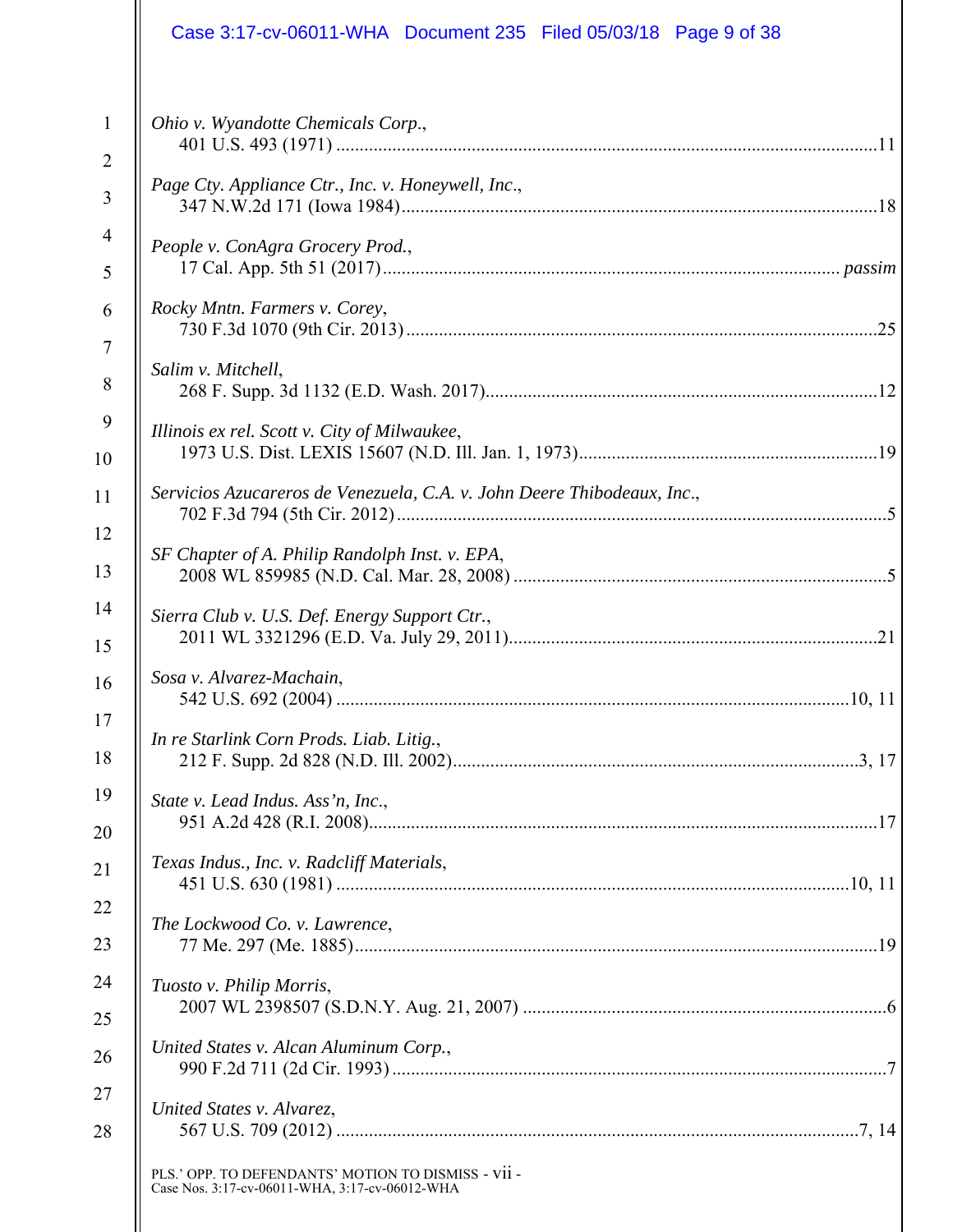| Case 3:17-cv-06011-WHA  Document 235  Filed 05/03/18  Page 10 of 38                                    |
|--------------------------------------------------------------------------------------------------------|
| United States v. Philip Morris,                                                                        |
| United States v. Philip Morris,                                                                        |
| United States v. Pink,                                                                                 |
| United States v. Sec. Indus. Bank,                                                                     |
| United States v. Texas,                                                                                |
| Varjabedian v. City of Madera,                                                                         |
| Velsicol Chem. Corp. v. Rowe,                                                                          |
| Venuto v. Owens-Corning Fiberglas Corp.,                                                               |
| Vieth v. Jubelirer,                                                                                    |
| VIZIO, Inc. v. Klee,                                                                                   |
| White v. Smith & Wesson Corp.,                                                                         |
| Williams v. Dow Chem. Co.,                                                                             |
| Wood v. Picillo,                                                                                       |
| Woodyear v. Schaefer,                                                                                  |
| <b>STATUTES</b>                                                                                        |
|                                                                                                        |
|                                                                                                        |
|                                                                                                        |
| PLS.' OPP. TO DEFENDANTS' MOTION TO DISMISS - VIII -<br>Case Nos. 3:17-cv-06011-WHA, 3:17-cv-06012-WHA |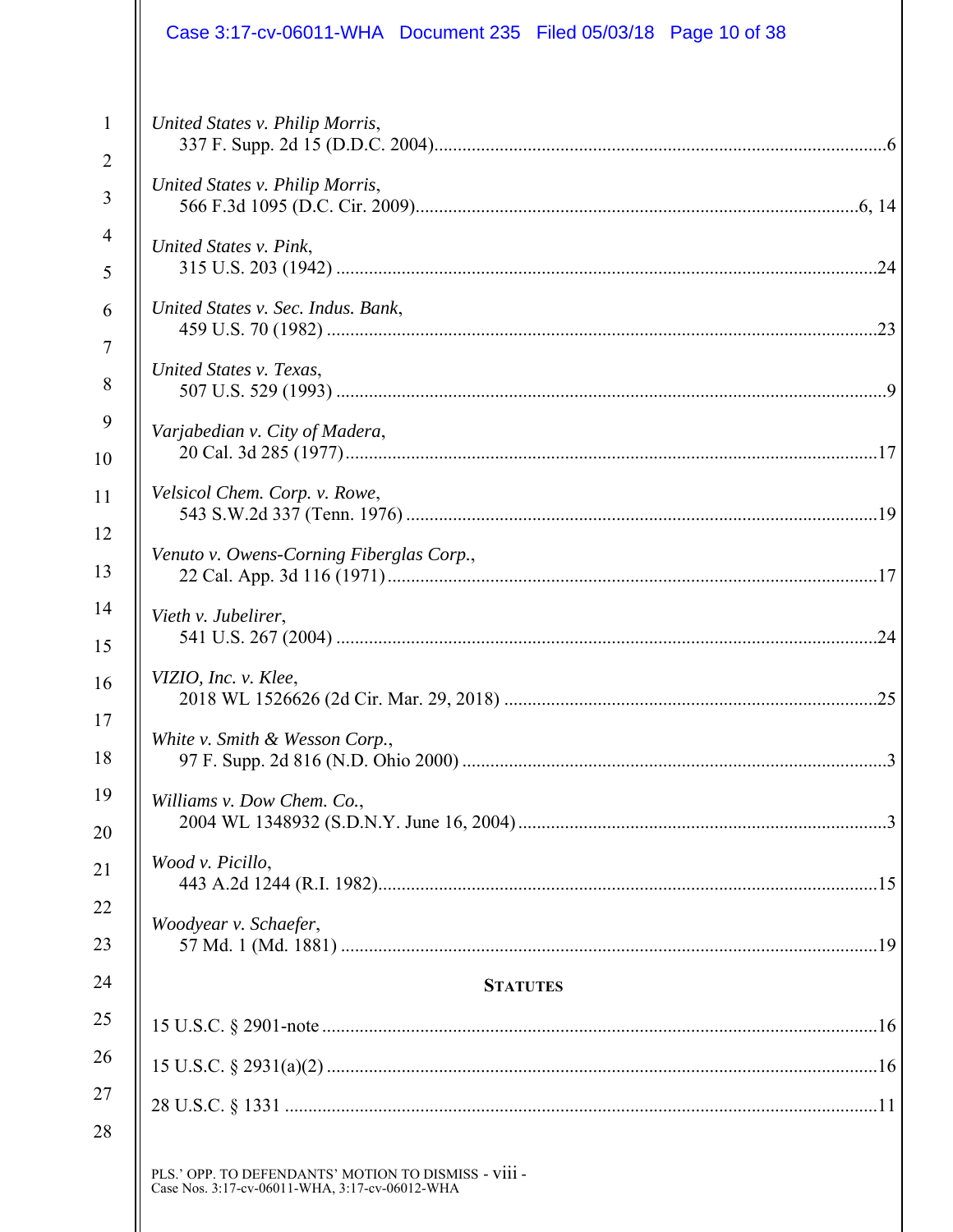# Case 3:17-cv-06011-WHA Document 235 Filed 05/03/18 Page 11 of 38

 $\mathsf{I}$ 

| 1              |                                                                                                      |
|----------------|------------------------------------------------------------------------------------------------------|
| $\overline{2}$ |                                                                                                      |
| 3              |                                                                                                      |
| $\overline{4}$ |                                                                                                      |
| 5              |                                                                                                      |
| 6              |                                                                                                      |
| $\tau$         |                                                                                                      |
| 8              |                                                                                                      |
| 9              |                                                                                                      |
| 10<br>11       |                                                                                                      |
| 12             |                                                                                                      |
| 13             | <b>OTHER AUTHORITIES</b>                                                                             |
| 14             |                                                                                                      |
| 15             |                                                                                                      |
| 16             |                                                                                                      |
| 17             | Richard Heede, Tracing Anthropogenic Carbon Dioxide and Methane Emissions to                         |
| 18             |                                                                                                      |
| 19             |                                                                                                      |
| 20<br>21       |                                                                                                      |
| 22             |                                                                                                      |
| 23             |                                                                                                      |
| 24             |                                                                                                      |
| 25             |                                                                                                      |
| 26             |                                                                                                      |
| 27             |                                                                                                      |
| 28             |                                                                                                      |
|                | PLS.' OPP. TO DEFENDANTS' MOTION TO DISMISS - IX -<br>Case Nos. 3:17-cv-06011-WHA, 3:17-cv-06012-WHA |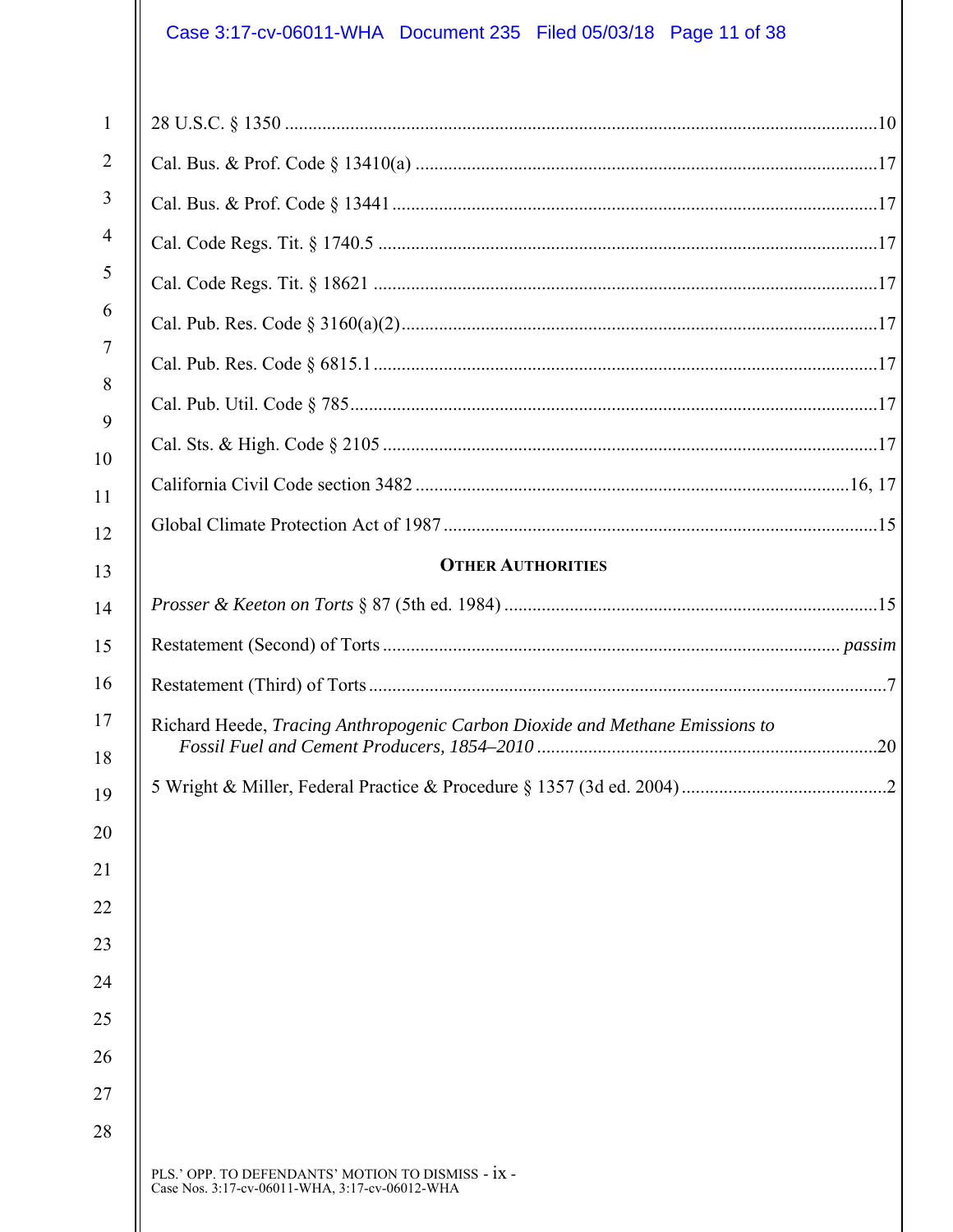1

2

3

4

5

6

7

8

9

10

11

12

13

14

15

21

#### **I. INTRODUCTION**

Despite long knowing their fossil fuel products posed grave risks to coastal cities vulnerable to sea level rise, defendants have relentlessly produced, marketed, and sold them in massive quantities. And they have done so while simultaneously engaging in large-scale communications and advertising campaigns to discredit scientific research on global warming and portray these fuels as environmentally responsible. The risks are now realities. California already is experiencing impacts from accelerated sea level rise caused by global warming, including more extensive coastal flooding during storms and increased coastal erosion. These problems will only get worse.

San Francisco and Oakland ("the Cities") have properly and sufficiently pleaded that these harms constitute a quintessential public nuisance, and that defendants' intentional conduct is substantially to blame. Defendants' arguments to the contrary are unpersuasive. The Cities do not seek to restrain defendants from engaging in their business operations. But the cost to adapt to rising seas will be substantial, and the Cities should not bear them alone. The Cities properly seek an order establishing an abatement fund.

16 17 18 19 20 22 23 24 25 Defendants' other arguments in support of dismissal are equally unavailing. This Court already concluded that the Clean Air Act does not displace a federal common law claim focused on the production, sale and marketing of fossil fuels – domestically or internationally – because the statute has not "occupied the field" with respect to such conduct. ECF No. 134 at 7:22. This rationale is equally true with respect to defendants' new displacement arguments, which are premised on a grab-bag of additional federal laws. Further, nothing in the federal common law precludes a claim based on the combined effects of domestic and foreign use of defendants' products. In fact, as this Court already found (at defendants' urging), federal common law applies *because of* the "international" nature of the issue. *Id.* at 2:13. Finally, the Cities' claim does not violate the separation of powers but, rather, asks this Court to perform its proper function.

26 27 28 These cases, at bottom, ask this Court to apply old law to new facts. For over a century, courts have imposed nuisance liability on companies contributing to new environmental harms as science has advanced. *Georgia v. Tennessee Copper Co*, 206 U.S. 230 (1907) (acid rain); *Missouri*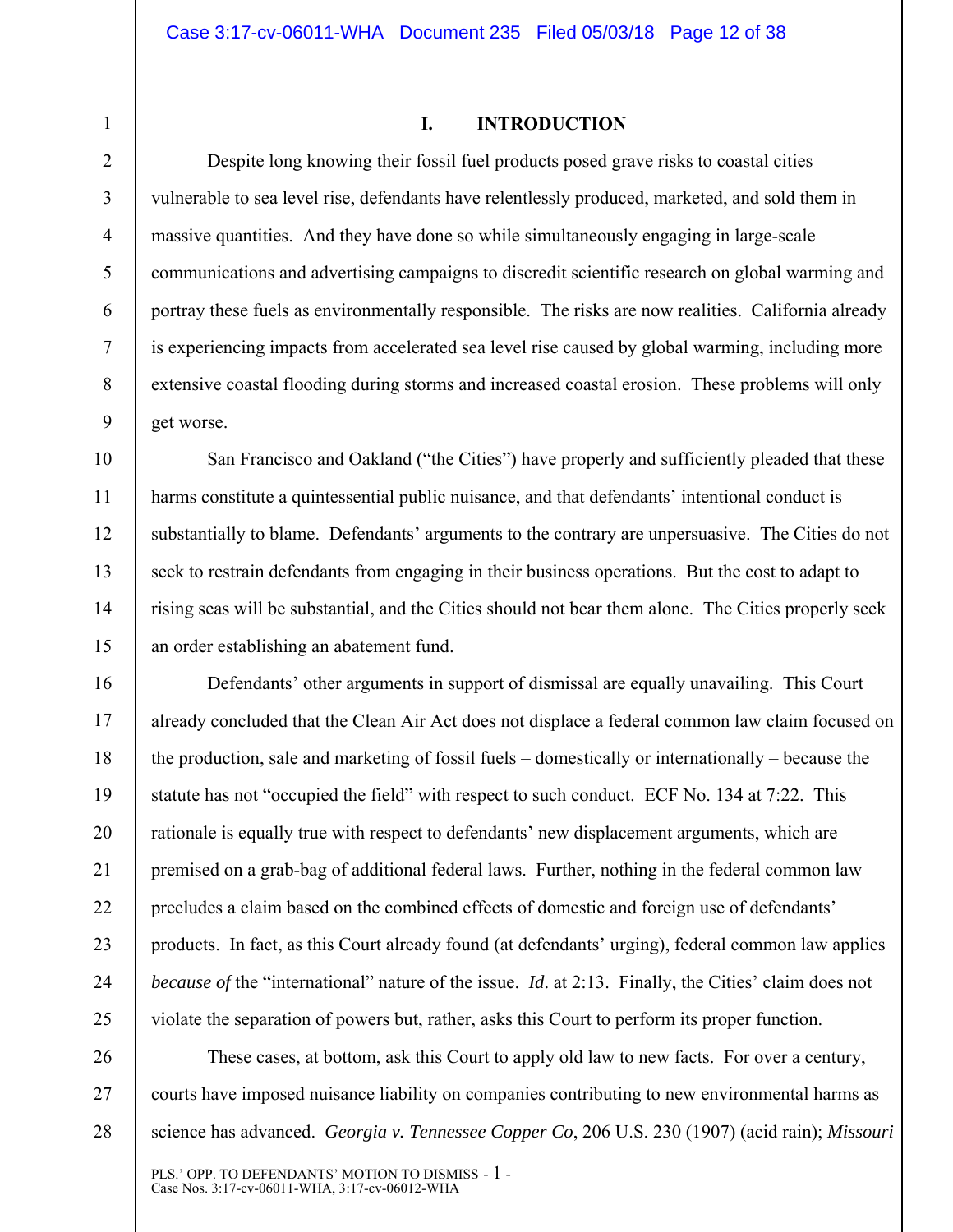*v. Illinois*, 180 U.S. 208, 241 (1901) (illnesses caused by microorganisms in sewage). And they have imposed such liability on the biggest contributors to a nuisance notwithstanding the "vast amount" of other contributions. *California v. Gold Run Ditch & Mining Co.*, 66 Cal. 138, 148, (1884). Defendants' conduct here fits squarely within this tradition, and the Cities have amply met their pleading obligations to state a proper claim of public nuisance. The motion should be  $denied.<sup>1</sup>$ 

## **II. ARGUMENT**

8

1

2

3

4

5

6

7

9

10

11

12

13

14

15

16

17

18

19

20

21

22

23

24

25

26

#### **A. The answers to the Court's questions show that the Cities' claim is cognizable.**

The Court ordered the parties to address four questions in their briefing on this motion.

ECF No.  $192<sup>2</sup>$  The answers show that the Cities' claim is cognizable.

1. Many courts have sustained nuisance claims against the producer of an otherwise lawful product, including cases where the producer engaged in misleading promotion. California state appellate decisions have sustained public nuisance claims against lead paint manufacturers that engaged in improper promotion.<sup>3</sup> A similar line of cases holds that chemical and chemical equipment manufacturers whose products will inevitably create a nuisance or who instruct users in a manner that creates a nuisance are also liable.<sup>4</sup> Many other cases have sustained nuisance claims

<sup>2</sup> All ECF references herein are to No. 3:17-cv-06011-WHA. "Br." refers to Defendants' Motion to Dismiss First Amended Complaint, ECF 225. "FAC" refers to the Amended Complaints.

 $\overline{\phantom{0}1}$ <sup>1</sup> With 12(b)(6) motions, "(1) the complaint is construed in the light most favorable to the plaintiff, (2) its allegations are taken as true, and (3) all reasonable inferences that can be drawn . . . are drawn in favor of the pleader." 5 Wright & Miller, Federal Practice & Procedure § 1357 (3d ed. 2004, Apr. 2018 update); *accord Keates v. Koile*, 883 F.3d 1228, 1234 (9th Cir. 2018) (At the motion-to-dismiss stage, a court "take[s] all well-pleaded factual allegations in the complaint as true, construing them in the light most favorable to the nonmoving party.").

<sup>3</sup> *People v. ConAgra Grocery Prod.*, 17 Cal. App. 5th 51, 68-69, 93, 164 (2017) (affirming public nuisance judgment where manufacturers' "[p]romotion of lead paint for interior residential use necessarily implied that lead paint was safe for such use" even though science had previously "recognized that lead paint is toxic"), *review denied* (Feb. 14, 2018); *County of Santa Clara v. Atlantic Richfield*, 137 Cal. App. 4th 292, 310 (2006) ("We do not believe that the fact that defendants were manufacturers and distributors of lead means that they may not be held liable for their intentional promotion of the use of lead paint"). Internal citations, quotations, and footnotes omitted throughout unless otherwise indicated.

<sup>27</sup>  28 <sup>4</sup> *City of Modesto Redevelopment Agency v. Superior Court*, 119 Cal. App. 4th 28, 41-42 (2004) (reversing summary judgment in state statutory claim incorporating nuisance law because "defendant who manufactured equipment designed to discharge waste in a manner that will create a nuisance or who specifically instructed a user to dispose of waste in such a manner could be found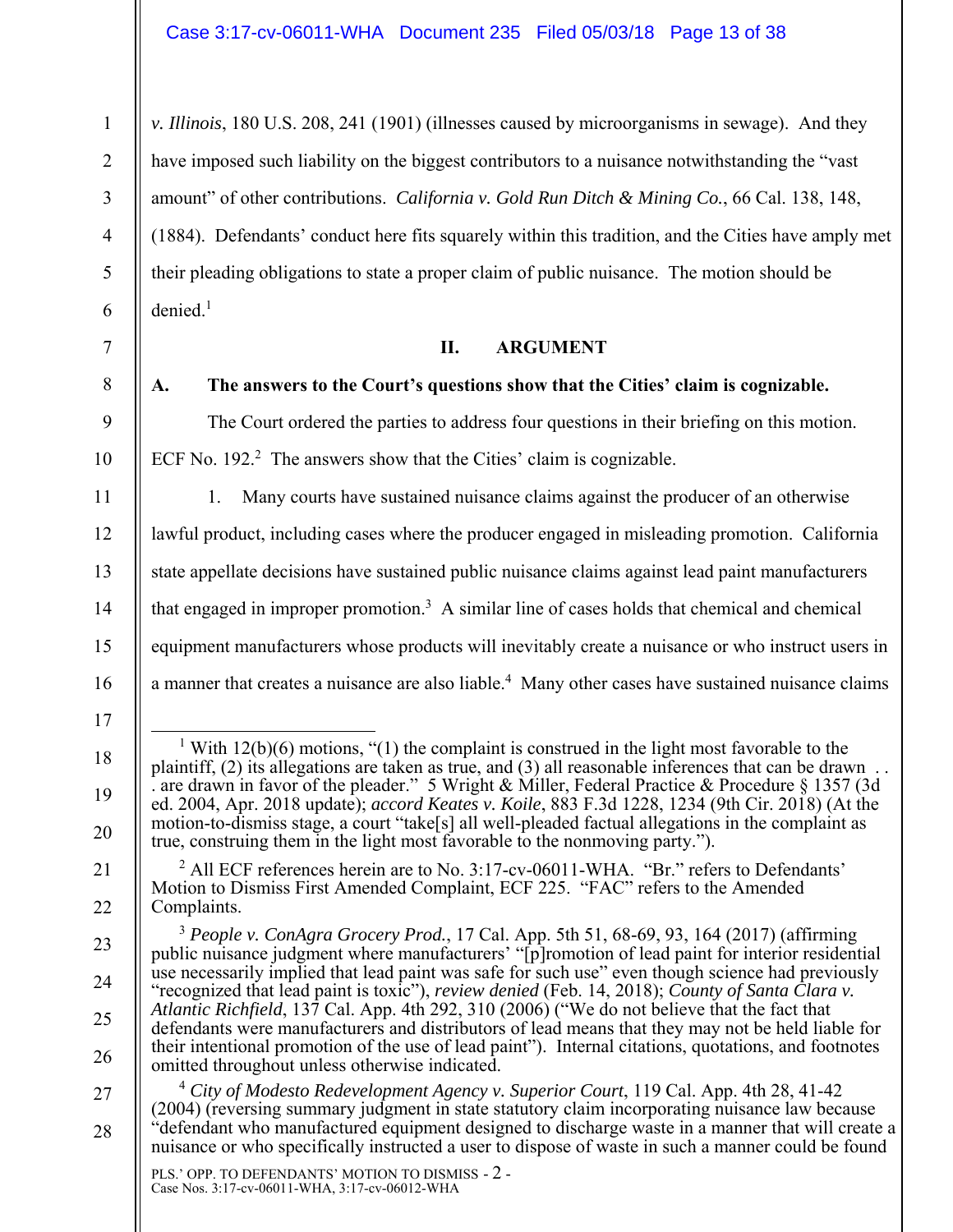#### Case 3:17-cv-06011-WHA Document 235 Filed 05/03/18 Page 14 of 38

1 2 3 4 5 6 7 8 9 10 11 12 13 14 15 16 17 18 19 20 21 22 23 24 25 26 27 28 against product manufacturers involving allegations of improper promotion, even though such promotion was not a separate element but supported other issues, such as causation or intent.<sup>5</sup> And still other cases have sustained nuisance claims against manufacturers, regardless of whether there was any improper promotion.<sup>6</sup> Defendants identify nine cases rejecting "public nuisance claims  $\overline{a}$ to have caused or permitted a discharge"); *City of Modesto v. Dow Chem. Co.*, 19 Cal. App. 5th 130, 146 (2018) (re-affirming and clarifying prior ruling as against chemical manufacturer defendants), *as modified on denial of reh'g* (Feb. 6, 2018), *review denied* (Apr. 25, 2018). <sup>5</sup> *See, e.g., In re MTBE Prod. Liab. Litig.*, 725 F.3d 65, 82, 121 (2d Cir. 2013) (affirming public nuisance verdict in groundwater pollution case against Exxon as manufacturer and supplier of gasoline containing chemical MTBE; operative complaint alleged that defendants attacked government reports about MTBE's environmental risks, *see* Fourth Amended Complaint ¶¶ 96-109 in *City of New York v. Amerada Hess Corp.*, No. 04-CV-3417 (SAS) (S.D.N.Y.)); *City of Seattle v. Monsanto Co.*, 237 F. Supp. 3d 1096, 1101, 1107 (W.D. Wash. 2017) (denying motion to dismiss public nuisance claim where plaintiff alleges defendant "was aware of PCBs' toxicity and propensity to leach, [and] it denied or misrepresented those facts to government investigators."); *City of San Jose v. Monsanto Co*., 231 F. Supp. 3d 357, 360 (N.D. Cal. 2017) (denying motion to dismiss public nuisance claim where plaintiff alleges defendant "knew that PCBs were dangerous, concealed that knowledge, promoted the use of PCBs in a range of applications, and gave disposal instructions that were likely to cause environmental contamination"); *Abbatiello v. Monsanto Co.*, 522 F. Supp. 2d 524, 541 (S.D.N.Y. 2007) (denying motion to dismiss nuisance claim where "'[w]ith full knowledge of the hazards of PCBs, Monsanto made the conscious decision to suppress and conceal these facts'") (quoting complaint); *Williams v. Dow Chem. Co.*, 2004 WL 1348932, at \*\*6, 21 (S.D.N.Y. June 16, 2004) (denying motion for summary judgment on public nuisance claim under New York law against pesticide manufacturer involving "'distortion' of scientific research"); *In re Starlink Corn Prods. Liab. Litig.*, 212 F. Supp. 2d 828, 833-37, 847-48 (N.D. Ill. 2002) (denying motion to dismiss nuisance claims under law of ten states where seed manufacturer "instructed seed representatives to tell farmers that [the seed] was safe for human consumption" even though "[s]uch statements directly contradict the approved label," and EPA never approved the seeds' use for human consumption); *In re MTBE Prods. Liab. Litig.*, 175 F. Supp. 2d 593, 601, 628-29 (S.D.N.Y. 2001) (denying motions to dismiss nuisance claims against MTBE manufacturers and suppliers under laws of four states where defendants "marketed and promoted the use of MTBE by misrepresenting its chemical properties," and "publicly disput[ed]" government report describing MTBE's dangers); *Evans v. Lorillard Tobacco Co.*, 2007 WL 796175, at \*\*1, 19 (Mass. Super. Ct. Feb. 7, 2007) (denying motion to dismiss public nuisance claim where defendant "concealed and suppressed the true facts about the health hazards of smoking Newport cigarettes"); *City of Boston v. Smith & Wesson Corp.*, 2000 WL 1473568, at \*\*3, 13–14 (Mass. Super. Ct. July 13, 2000) (denying motion to dismiss public nuisance claim where defendants' advertising misled the public about firearms safety but they "knew or should have known that studies and statistics show that presence of firearms in the home increases the risk of harm and that firearms without locking devices are unsafe."). <sup>6</sup> Heto v. Glock Inc., 349 F.3d 1191, 1212 (9th Cir. 2003) (reinstating public nuisance claim against a gun manufacturer); *White v. Smith & Wesson Corp.*, 97 F. Supp. 2d 816, 830 (N.D. Ohio 2000) (denying motion to dismiss public nuisance claim against gun manufacturers); *City of Cincinnati v. Beretta U.S.A.*, 768 N.E.2d 1136, 1142 (Ohio 2002) (reinstating public nuisance claim against gun manufacturers: "under the Restatement's broad definition, a public-nuisance action can be maintained for injuries caused by a product if the facts establish that the design, manufacturing, marketing, or sale of the product unreasonably interferes with a right common to the general public"); *Northridge Co. v. W.R. Grace & Co.*, 205 Wis. 2d 267, 282 (Ct. App. 1996) (asbestos manufacturer was liable for contamination in shopping mall because "manufacturers can

PLS.' OPP. TO DEFENDANTS' MOTION TO DISMISS - 3 - Case Nos. 3:17-cv-06011-WHA, 3:17-cv-06012-WHA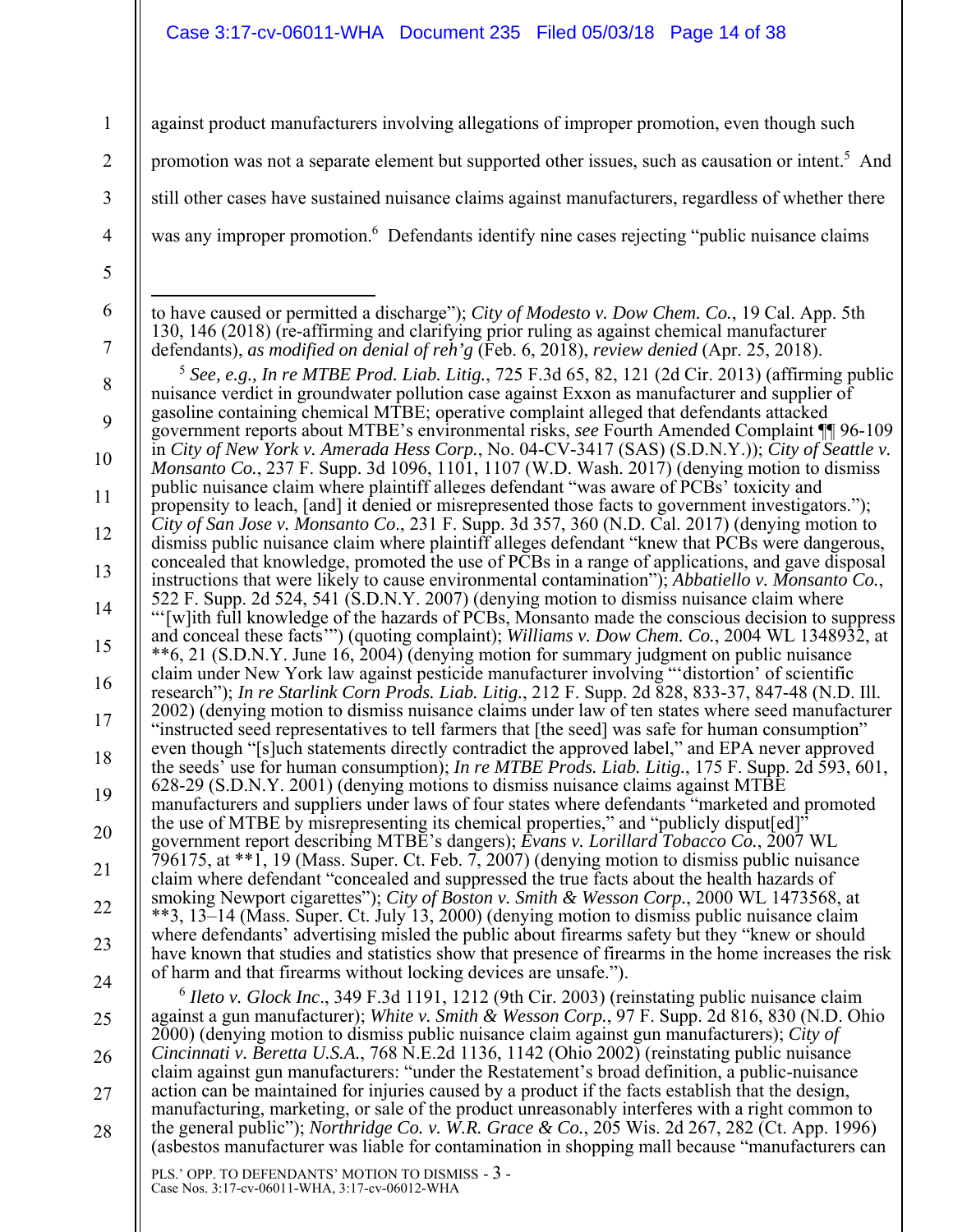#### Case 3:17-cv-06011-WHA Document 235 Filed 05/03/18 Page 15 of 38

based on the promotion and sale of lawful products on various grounds." Br. 4:11-28. But these state law nuisance cases—three each against gun manufactures, lead paint companies, and asbestos manufacturers—are easily distinguished from the claim here. Factually, each of the gun cases involved intervening, unforeseeable criminal conduct by third parties, a factor not present here; and none of the cases entailed an intentional, comprehensive misinformation campaign contributing to foreseeably disastrous consequences. Legally, each of the cases identified a control requirement, either as a separate element of the nuisance claim, or as an implicit component of proximate causation. But neither federal common law nor California law, both rooted in the Restatement, include such a requirement. *See* § II.C.2. This is why other courts, applying Restatement principles, have reached countervailing results when confronting similar facts. *See Ileto* and *City of Cincinnati* (re: gun manufacturers), *Santa Clara* and *ConAgra* (re: lead paint companies), and *Northridge Co*. (re: asbestos manufacturers).

13 14 15 16 17 18 19 20 21 22 23 24 25 26 2. The Second Circuit's detailed decision in *Connecticut v. American Electric Power Corp*. ("*AEP"*), addresses many key issues raised by a global warming nuisance case. The Supreme Court affirmed *AEP*'s holdings that standing was proper and that the case did not present a nonjusticiable political question. 582 F.3d 309, 321-49 (2d Cir. 2009), *aff'd in part, rev'd in part*, 564 U.S. 410, 420 & n.6 (2011). The Second Circuit also held (in holdings left unaddressed by the Supreme Court) that (1) the plaintiffs had pled sufficient facts to state a proper federal common law claim of public nuisance; (2) many statutes other than the Clean Air Act ("CAA") did not displace the plaintiffs' claim; and (3) the foreign affairs power did not displace the claim. *See* 582 F.3d at 349-71, 381-89. Defendants' discussion of prior case law addressing a nuisance theory in the context of global warming omits important decisions and relies upon cases that are no longer good law. Throughout their brief, defendants cite the district court opinion in *Native Village of Kivalina v. ExxonMobil Corp.*, *(see, e.g.*, Br. 24:15-19, 25:24-26), which ruled against the plaintiffs on standing and political question grounds, as if it were good law. But on appeal, the Ninth Circuit *rejected* those squarely-presented standing and political question arguments, albeit implicitly, by

27

28

1

2

3

4

5

6

7

8

9

10

11

 $\overline{a}$ be liable for nuisance long after they relinquish ownership or control" of product).

PLS.' OPP. TO DEFENDANTS' MOTION TO DISMISS - 4 - Case Nos. 3:17-cv-06011-WHA, 3:17-cv-06012-WHA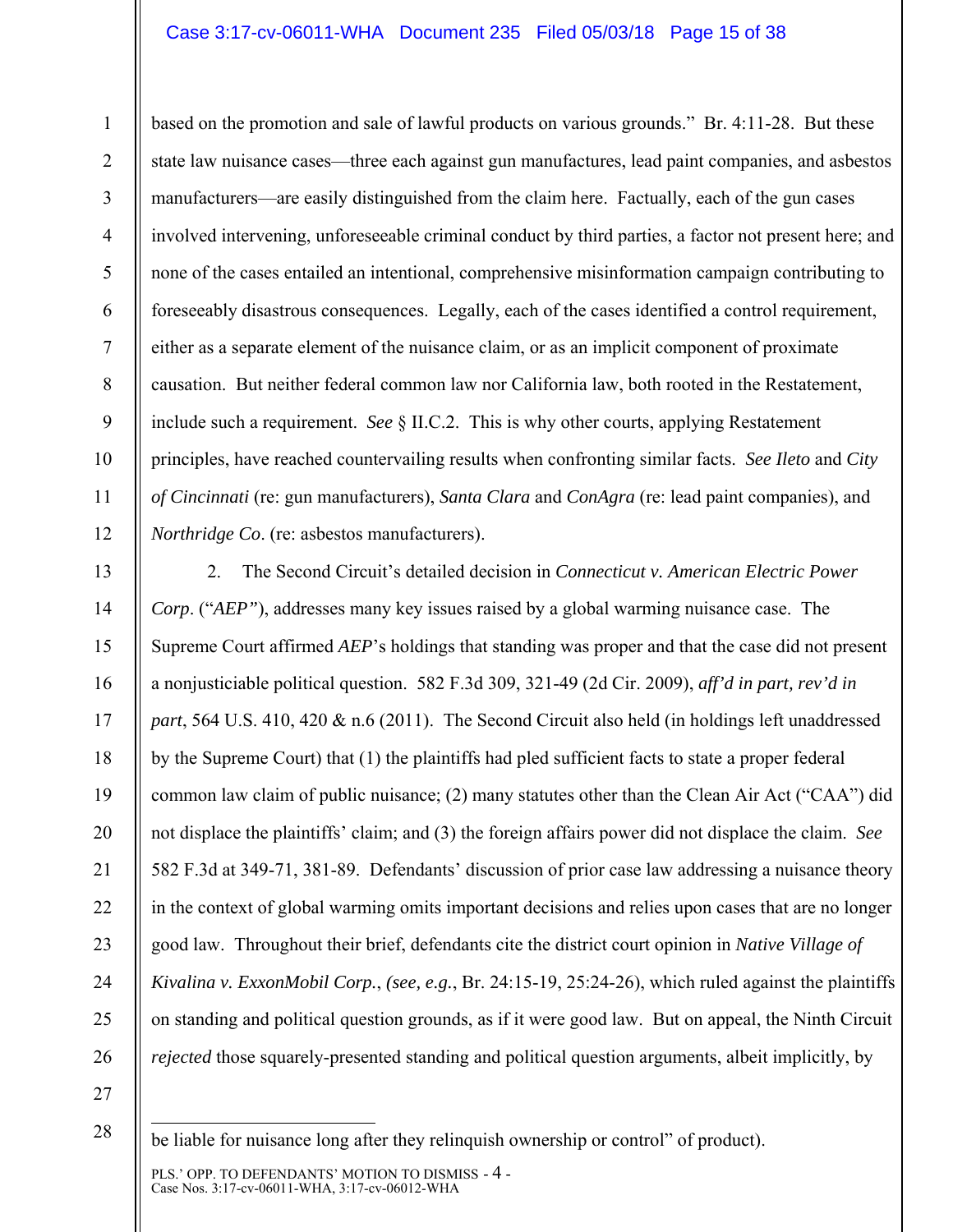## Case 3:17-cv-06011-WHA Document 235 Filed 05/03/18 Page 16 of 38

proceeding to the merits. 696 F.3d 849 (9th Cir. 2012); *see also Corrie v. Caterpillar*, 503 F.3d 974, 977 (9th Cir. 2007) (political question doctrine is jurisdictional). Defendants similarly cite *Comer v. Murphy Oil USA*, 839 F. Supp. 2d 849, 865 (S.D. Miss. 2012), but fail to mention a prior, detailed panel opinion of the Fifth Circuit in an identical case between the same parties that, although subsequently vacated, is persuasive authority on the issues of political question, standing and preemption.<sup>7</sup> And defendants cite *California v. General Motors*, 2007 WL 2726871 (N.D. Cal. Sept. 17, 2007) ("*GM"*), but under *Kivalina* this political question decision, too, is no longer good law. Two other cases cited by defendants are irrelevant to the issues here. $8$ 

1

2

3

4

5

6

7

8

9

10

11

12

13

14

15

16

17

18

19

20

21

22

23

24

3. Defendants' conduct is not protected by the *Noerr-Pennington* doctrine. As defendants point out, *Noerr-Pennington* "immunizes lobbying activity." Br. 5:28. Defendants assert that communications campaigns with their deceptive statements as described in the amended complaints was in fact a lobbying effort by defendants "to forestall regulation," and therefore cannot be a basis of liability. Br. 6:24. But this is incorrect.

First, defendants' deceptive statements were not designed to "forestall regulation." All of the statements described in the complaints were statements made to the public about fossil fuels generally—*e.g.*, speeches to defendants' shareholders (FAC ¶ 115), advertisements (FAC ¶¶ 106, 114, 117-18), bogus scientific research (FAC ¶ 110-12), and glossy public reports (FAC ¶ 120).<sup>9</sup>

- 7 *See Comer v. Murphy Oil USA*, 585 F.3d 855 (5th Cir. 2009), *vacated for en banc review*, 718 F.3d 460 (5th Cir. 2010) (*en banc*), *appeal dismissed for failure of quorum*, 607 F.3d 1049 (5th Cir. 2010) (*en banc*); *see also Servicios Azucareros de Venezuela, C.A. v. John Deere Thibodeaux, Inc*., 702 F.3d 794, 800 (5th Cir. 2012) (relying on 2009 *Comer* panel opinion as good law in standing analysis). The Fifth Circuit affirmed the 2012 dismissal of the refiled *Comer* case solely on grounds of *res judicata*. *See* 718 F.3d 460 (5th Cir. 2013); *Cerny v. Marathon Oil Corp.*, 2013 WL 5560483, at \*6 (W.D. Tex. Oct. 7, 2013) (Fifth Circuit "expressly affirmed solely on the basis of *res judicata*, and it in no way affirmed or endorsed the district court's preemption analysis"). <sup>8</sup> *Korsinsky v. EPA*, 2005 WL 2414744 (S.D.N.Y. Sept. 29, 2005) (*pro se* plaintiff claiming
	- mental illness and increased risk of sinus disease from climate change lacked standing); *SF Chapter of A. Philip Randolph Inst. v. EPA*, 2008 WL 859985, at \*5 (N.D. Cal. Mar. 28, 2008) (nuisance claim unripe where the "power plants have not yet been approved, and may never be").

25 26 27 28 9 Notably, many of these statements (*i.e.*, those by defendant Exxon Mobil and by many of the front groups) are the basis for consumer and securities fraud investigations brought by the Massachusetts and New York attorneys general against Exxon Mobil. Exxon has challenged these investigations on First Amendment grounds, claiming viewpoint discrimination, but its arguments have been rejected by state and federal courts. These courts have held that the attorneys general are properly investigating statements made to "consumers" that were allegedly deliberately false or misleading—and hence not protected by the First Amendment. *Exxon Mobil v. Schneiderman*, 2018 WL 1605572, at \*6 (S.D.N.Y. Mar. 29, 2018); *In re Civil Investigative Demand No. 2016-*

PLS.' OPP. TO DEFENDANTS' MOTION TO DISMISS - 5 - Case Nos. 3:17-cv-06011-WHA, 3:17-cv-06012-WHA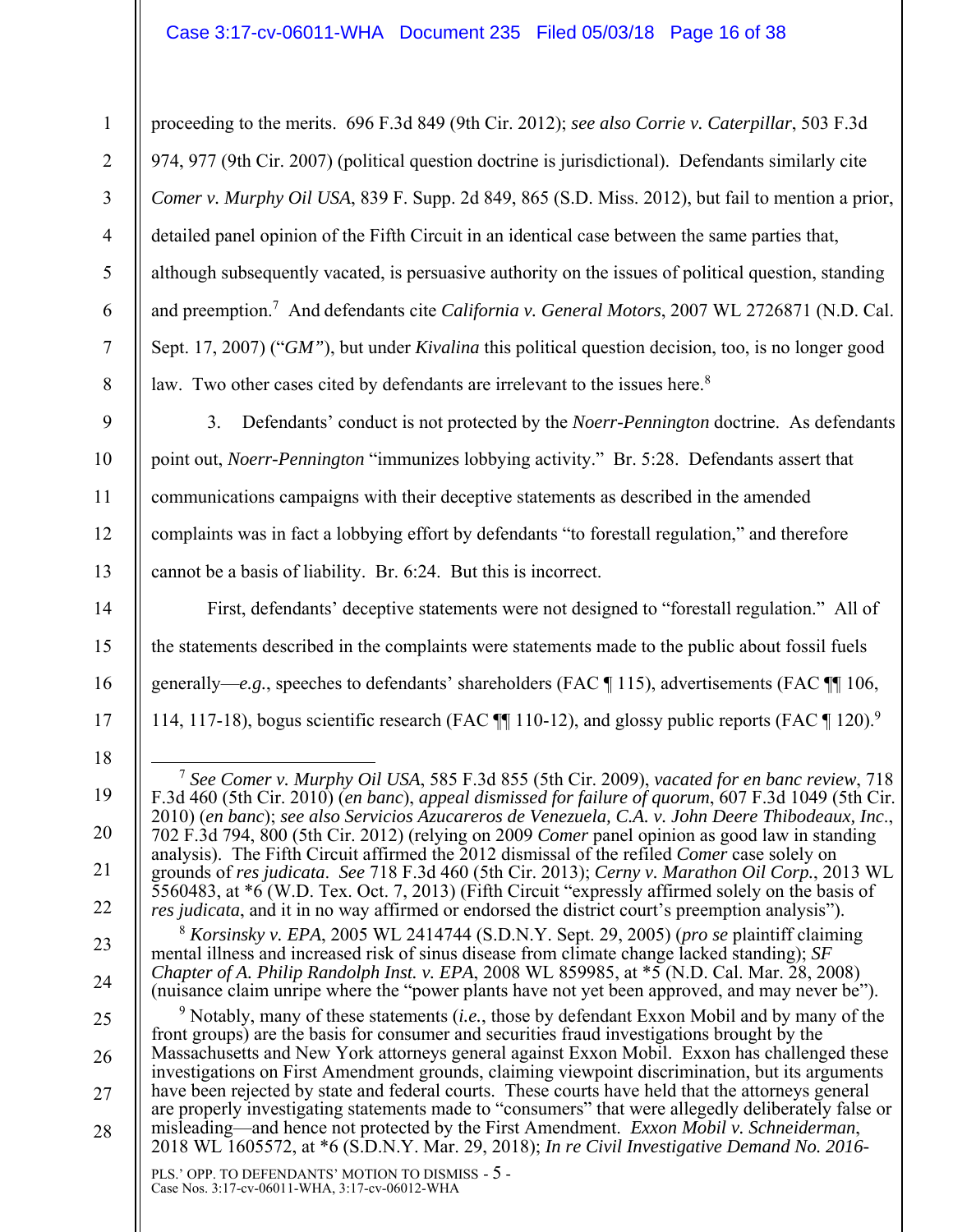## Case 3:17-cv-06011-WHA Document 235 Filed 05/03/18 Page 17 of 38

The amended complaints also specify that the purpose of these statements was to "promote" sales of fossil fuels to "consumers." FAC  $\P$  117.<sup>10</sup> Courts have held that similarly broad disinformation campaigns are not protected by *Noerr-Pennington*.

2 3

4

5

6

7

8

9

10

11

12

13

14

15

16

17

18

1

For example, in *Tuosto v. Philip Morris*, 2007 WL 2398507 (S.D.N.Y. Aug. 21, 2007), the court held that *Noerr-Pennington* protected statements made directly by tobacco executives to Congress, but implicitly found that this protection did not extend to tobacco companies' advertisements and bogus science, which remained subject to potential liability. *Id.* at \*2-3, \*5-6. In the federal government's racketeering case against the tobacco companies, the D.C. Circuit also rejected applying *Noerr-Pennington* to the tobacco companies' bogus science and advertisements; these statements "were intended to defraud consumers, so *Noerr-Pennington* protection does not apply." *United States v. Philip Morris*, 566 F.3d 1095, 1124 (D.C. Cir. 2009). Defendants' statements here are very similar, and sometimes even involve some of the same scientists for hire. FAC ¶ 110. *Noerr-Pennington* does not protect these statements. Moreover, whether each of defendants' many statements were "petitioning or public relations" is a "fact-intensive inquiry that can only be resolved at trial<sup>"11</sup>—and certainly not on a motion to dismiss.

Second, even if they were aimed at government officials, defendants' statements would not be protected, because they were deliberately false or misleading. "Where statements are deliberately false or misleading, *Noerr-Pennington* does not apply." *Philip Morris*, 566 F.3d at

19 20

21

22

23

24

25

26

27

 $\overline{a}$ *EPD-36*, 2017 WL 647259, at \*4 n.2 (Mass. Super. Jan. 11, 2017), *aff'd*, *Exxon Mobil Corp. v. Attorney Gen.*, 479 Mass. 312 (2018). Exxon has not argued in these lawsuits that the investigation targets lobbying protected by the *Noerr-Pennington* doctrine.

 $10$  Defendants point to allegations that the deceptive statements were intended to "bolster" production of fossil fuels" or to help defendants "continue to produce fossil fuels." Br. 6:26-28 (quoting FAC ¶¶ 104, 109). But production can be "bolstered" without misleading regulators *e.g.*, by promoting fossil fuels to the public and increasing demand. The Cities also have expressly disclaimed any attempt to base liability on attempts to influence regulators. FAC ¶ 11.

<sup>11</sup> *United States v. Philip Morris*, 337 F. Supp. 2d 15, 26-27 (D.D.C. 2004); *accord Kearney v. Foley & Lardner*, 590 F.3d 638, 646 (9th Cir. 2009) (plaintiff's characterizations of potentially protected statements must be accepted as true on motion to dismiss). Defendants also contend that statements with a dual purpose—*i.e.*, made to deceive both regulators *and* the public—are protected. But the only case they cite, *NAACP v. Claiborne Hardware*, 458 U.S. 886 (1982), held that protesters could not be liable for violence after a protest unless they actually participated in the violence; it is not about lobbying or the scope of *Noerr-Pennington*. In any event, the tobacco cases show that defendants' statements are not "dual"; they are entirely outside *Noerr-Pennington*.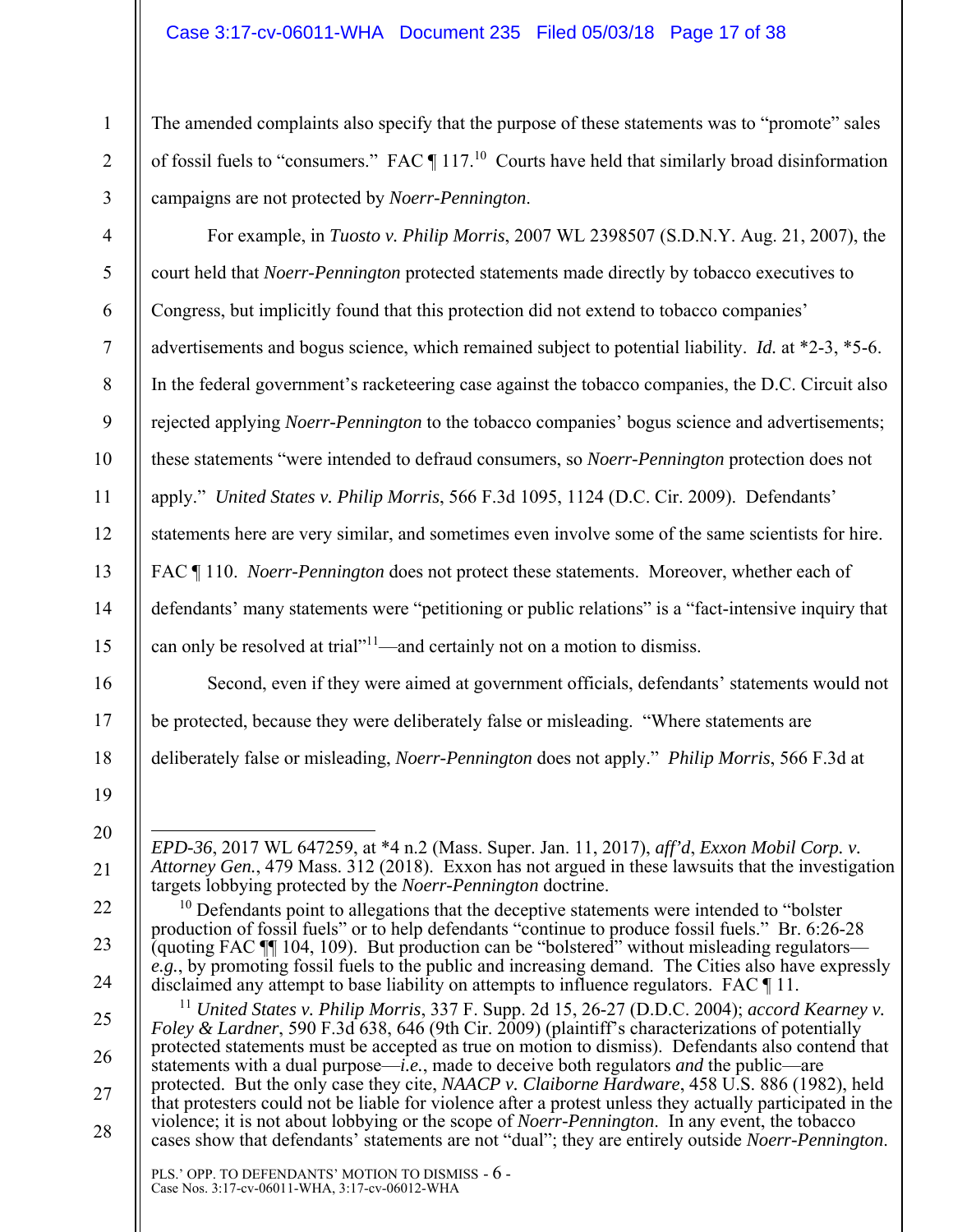## Case 3:17-cv-06011-WHA Document 235 Filed 05/03/18 Page 18 of 38

1124. The Ninth Circuit has a similar rule against "sham" petitions, which forbids applying *Noerr-Pennington* to "intentional misrepresentations" the defendant has made to judges (and presumably to other officials). *Kearney*, 590 F.3d at 646. This rule is consistent with the basic proposition that the First Amendment (on which *Noerr-Pennington* is based) affords no protection to false and misleading commercial speech. *United States v. Alvarez*, 567 U.S. 709, 723 (2012); *Central Hudson Gas & Elec. v. Pub. Serv. Comm'n*, 447 U.S. 557, 563 (1980).

4. Polluters have been arguing for over a century that they cannot be held liable in nuisance because there are too many of them or because virtually everyone living in an entire area would be liable for contributing at least some *de minimis* portion of the pollution. And for just as long, courts have been rejecting these arguments in nuisance and other tort claims.<sup>12</sup> Contrary to defendants' argument, there are limiting principles in such multiple-contributor cases.

First, quantitatively, tort law is fully capable of separating major contributors from trivial ones. The Restatement (Third) of Torts expressly addresses this issue as a matter of proximate cause and provides that when "an actor's negligent conduct constitutes only a trivial contribution to a causal set that is a factual cause of harm" then the "harm is not within the scope of the actor's liability."<sup>13</sup> Here, defendants are among the largest contributors in the world to global warming.

21

22

1

2

3

4

5

6

7

8

9

10

11

12

13

14

15

16

<sup>18</sup>  19 20

 <sup>12</sup> *See*, *e.g*., *Harley v. Merrill Brick*, 83 Iowa 73, 48 N.W. 1000, 1002 (1891) (brick company could be liable in nuisance for its emissions; other contributions from individual households "might be . . . so slight and inconsequential that the law would not take notice of it"); *Gold Run,* 4 P. at 1156 (affirming nuisance liability against large contributor to nuisance even though "a vast amount of mining was done in early times, and up to this time a great deal is being done, besides that by the defendant"); *Dep't of Envtl. Prot. v. Ventron Corp*., 440 A.2d 455, 463 (N.J. App. Div. 1981) (dismissing nuisance action against defendant because its contribution, if any, "was de minimis and, therefore, not a substantial factor in proximately causing" the injury).

<sup>23</sup>  24 25 26 27 28 13 Restatement (Third) of Torts: Liability for Physical and Emotional Harm § 36 (2005); *see also id*. cmt. b ("In general, this limitation will apply when the causal contribution of various actors is susceptible to being compared on a common metric, such as the quantity of comparable pollution or of toxic substances."); *accord McIndoe v. Huntington Ingalls Inc.,* 817 F.3d 1170, 1177 (9th Cir. 2016) (exposure to asbestos "based on fleeting or insignificant encounters with a defendant's product" insufficient and citing section 36 of Restatement (Third)); *United States v. Alcan Aluminum Corp.*, 990 F.2d 711, 722 (2d Cir. 1993) (contributor whose "pollutants did not contribute more than background contamination" may defeat CERCLA liability); *City of Modesto*, 19 Cal. App. 5th at 156 ("a force which plays only an 'infinitesimal' or 'theoretical' part in bringing about injury, damage, or loss is not a substantial factor but a very minor force that does cause harm is a substantial factor").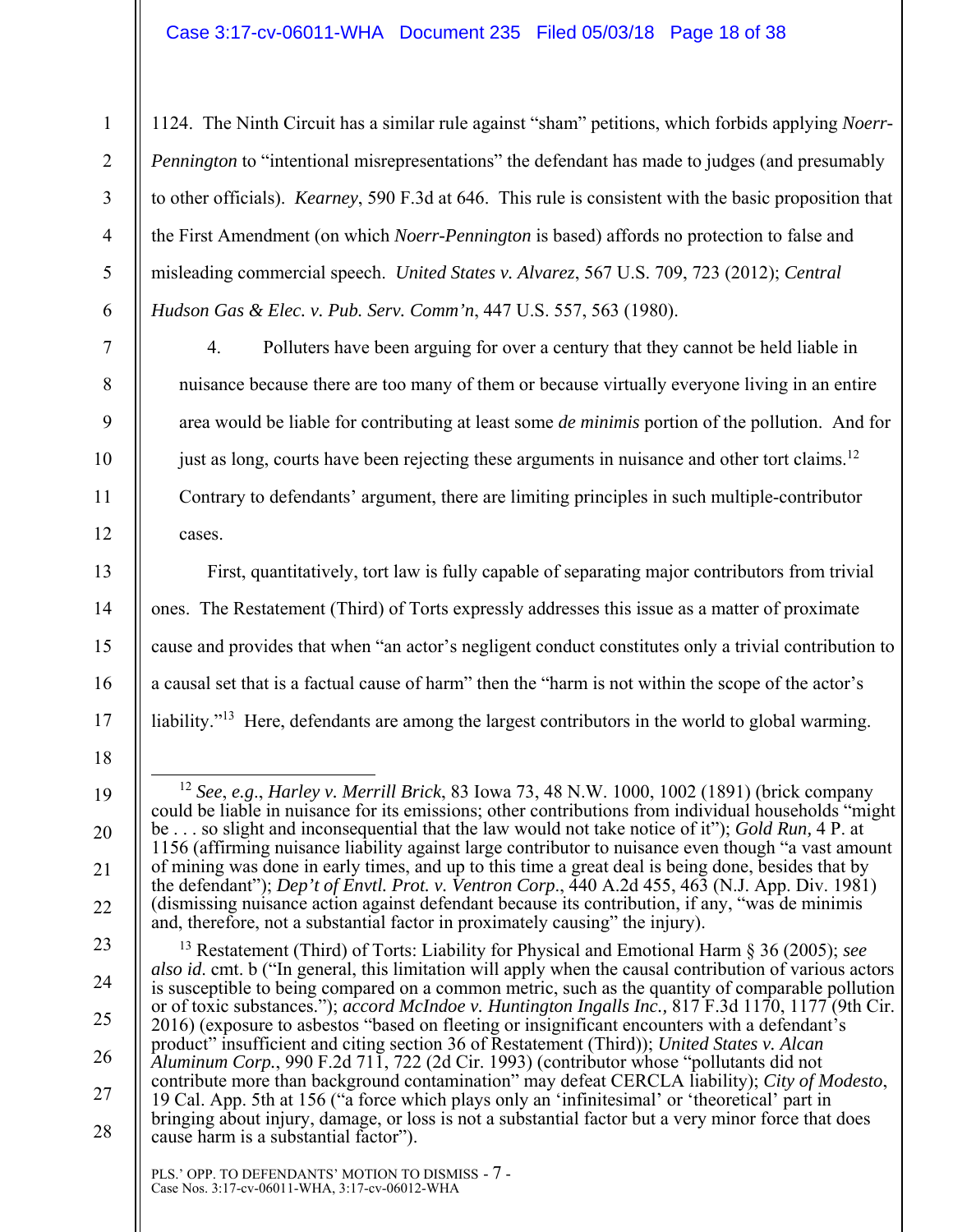#### Case 3:17-cv-06011-WHA Document 235 Filed 05/03/18 Page 19 of 38

They are among the largest of the "Carbon Majors," *i.e*., a group of 100 fossil fuel producers whose products are responsible for 62% of all greenhouse gas emissions from industrial sources and for 71% of emissions since 1988. FAC ¶ 94. Their contributions are each measured in the *tens of thousands of megatons* of CO2.14 While defendants may not be the only non-trivial contributors to global warming, the size of their contributions puts them in a select and exclusive club.

16 Second, defendants are qualitatively different from most other contributors to climate change. Defendants have long had significant "in-house scientific resources" at their disposal. AC ¶ 94(e). And they put these resources to use, individually and through the American Petroleum Institute, gaining early knowledge that fossil fuels were causing a buildup of greenhouse gases in the atmosphere that would cause potentially catastrophic harms. FAC ¶¶ 95-102. Moreover, the Cities' complaints allege much more than "question[ing]" of science. ECF 192 at 2. The Cities allege a tobacco-like effort to *distort* consumers' understanding with a sophisticated campaign to relentlessly focus on scientific "uncertainty" despite defendants' knowledge that the basic science was settled, and to use *bogus* research and scientists for hire—including some of the same scientists for hire used by the tobacco industry—to convince the consuming public that fossil fuels and climate change generally posed no significant threat. FAC ¶¶ 104-116. The liability of a subset of the Carbon Majors who had special resources, special knowledge, and special influence—and who used it all perniciously on a massive scale—creates a limiting principle that distinguishes defendants from other actors (e.g., household emitters, companies engaged in deforestation, etc.).

20 21

22

23

24

25

26

27

28

1

2

3

4

5

6

7

8

9

10

11

12

13

14

15

17

18

19

## **B. No federal statute displaces or precludes the Cities' claim.**

The Cities have pleaded facts constituting "'an unreasonable interference with a right common to the general public."<sup>15</sup> No statute displaces or bars this claim.

 <sup>14</sup> FAC ¶ 94 n.71 (citing R. Heede, *Tracing Anthropogenic Carbon Dioxide and Methane Emissions to Fossil Fuel and Cement Producers, 1854–2010*, Climactic Change, Jan. 2014, at 237, at https://link.springer.com/content/pdf/10.1007%2Fs10584-013-0986-y.pdf).

<sup>15</sup> *Michigan v. Army Corps of Eng'rs*, 667 F.3d 765, 781 (7th Cir. 2011) (federal common law case, quoting Restatement § 821B(1)); *AEP*, 582 F.3d at 352 (adopting Restatement definition in federal nuisance); *Ileto*, 349 F.3d at 1210 & n.24 (applying Restatement under state law).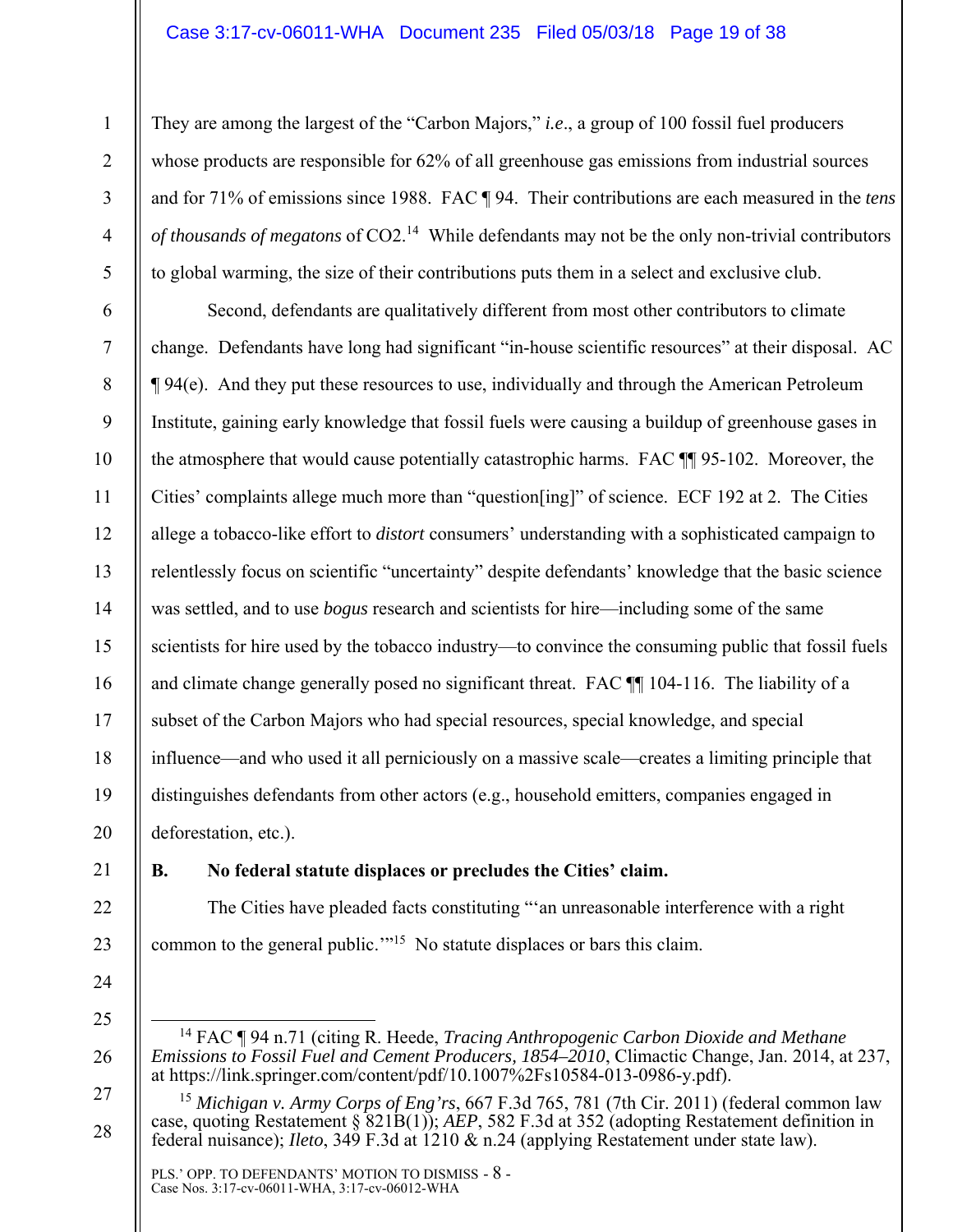2

3

4

5

6

7

8

9

10

11

12

13

14

15

16

17

18

19

20

1

# **1. The Clean Air Act does not displace the Cities' public nuisance claim.**

This Court already has held that the CAA does not displace the Cities' federal common law claim. ECF 134 at 7:5. It should decline defendants' invitation to reconsider this decision. Br. 9:11.<sup>16</sup> The Supreme Court has emphasized that displacement of federal common law occurs only where Congress has spoken "*directly*" to the "*particular* issue." *County of Oneida v. Oneida Indian Nation*, 470 U.S. 226, 236-37 (1985). The Court also has said that there is a presumption against displacement, and that "Congress's mere refusal to legislate . . . falls far short of an expression of legislative intent to supplant existing [federal] common law in that area." *United States v. Texas*, 507 U.S. 529, 534-35 (1993).

*Oneida* is instructive. There, a Native American tribe claimed its lands had been illegally occupied; defendants argued that this claim was displaced by a federal statute prohibiting transfers of native lands and authorizing the President to remove forcibly illegal occupants. The Court disagreed. Because the statute did not "address directly the problem of restoring unlawfully conveyed lands to the Indians," it did not displace the federal common law claim for ejectment. 470 U.S. at 239. The Court again rejected displacement in *Exxon Shipping Co. v. Baker*, 554 U.S. 471 (2008), where it held that the Clean Water Act did not evince an intent to "eliminate, *sub silentio*," common law tort claims for damages from water pollution: "we see no clear indication of congressional intent to occupy the entire field of pollution remedies." *Id*. at 489. And in *Kasza v. Browner*, 133 F.3d 1159, 1168 (9th Cir. 1998), the court held that some "overlap" between a federal statute and the common law "does not mean that [the statute] speaks directly" to the issue covered by the common law rule. *Id*.

This Court correctly ruled that, under the "speak directly" standard, the federal CAA does not displace a public nuisance claim against fossil fuel producers because the CAA does not apply outside the United States or to the production and sales of fossil fuels. ECF 134 at 6:16-7:22. It properly distinguished cases such as *AEP* and *Kivalina*, which sought to impose liability based upon emissions regulated under the CAA. *Id*. at 7:3-5. The Cities' choice of defendants here was

<sup>16</sup> This Court determined that the Cities' state law claim was displaced by federal common law. The Cities expressly reserve their objections and rights with respect to this ruling.

PLS.' OPP. TO DEFENDANTS' MOTION TO DISMISS - 9 - Case Nos. 3:17-cv-06011-WHA, 3:17-cv-06012-WHA

<sup>27</sup>  28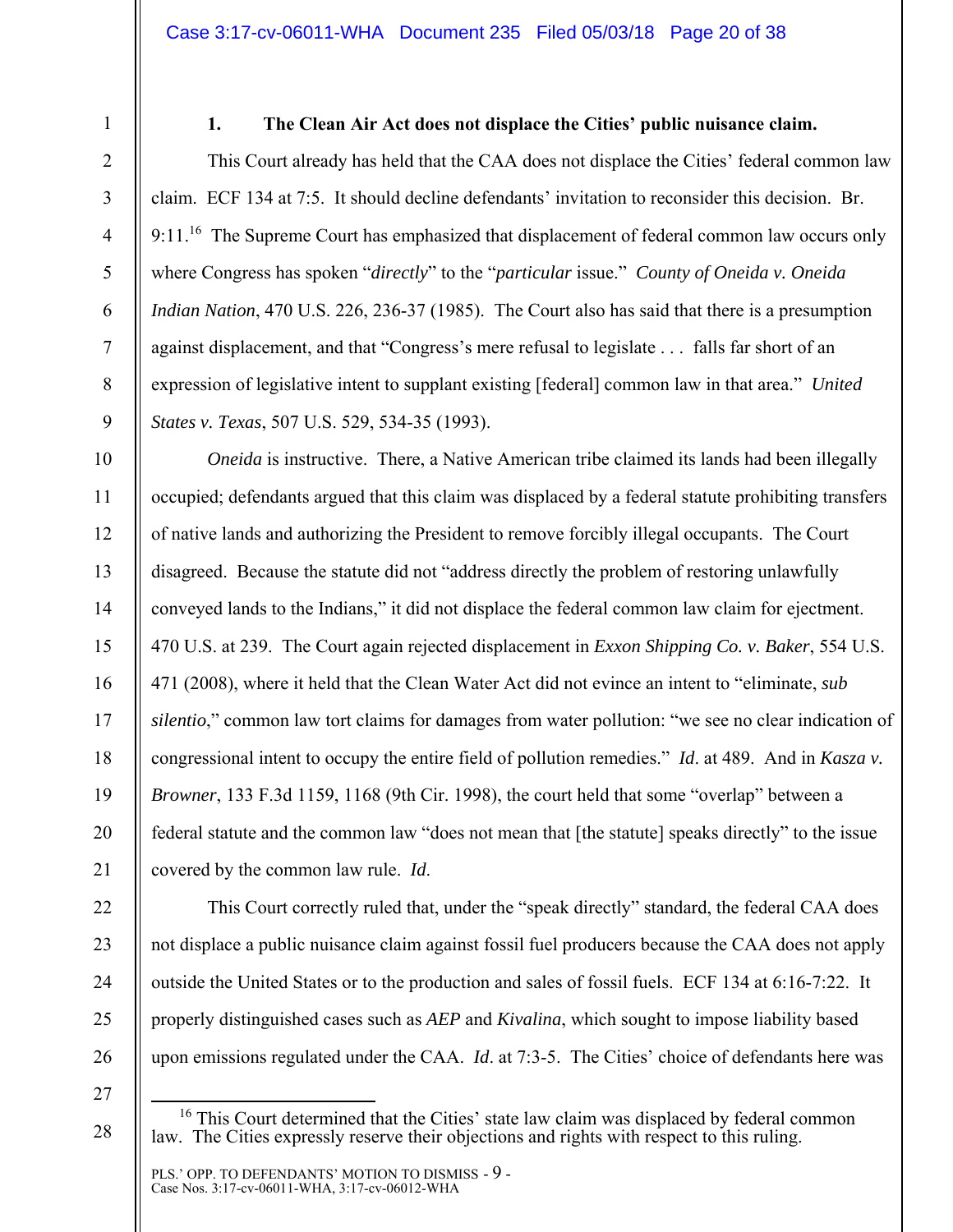#### Case 3:17-cv-06011-WHA Document 235 Filed 05/03/18 Page 21 of 38

based upon evidence demonstrating which entities are most responsible and had the most knowledge. The defendants' accusation of "artful pleading," Br. 9:3-4, thus rings hollow. Defendants' related argument that their products only cause harm when used as intended by "third parties," *id*. 9:24-25, goes to the causation issue, addressed below at § II.C.3, not displacement.

Defendants point to *Kivalina*'s rejection of a civil conspiracy claim, Br. 9:5-14, but that decision sheds no light on the issue here. *Kivalina* rejected the civil conspiracy claim merely because (as all parties in that case agreed), civil conspiracy *requires* an underlying claim; thus, when the underlying "substantive" claim in *Kivalina* failed—for whatever reason—there no longer was anything on which the civil conspiracy claim could be based. *Kivalina*, 696 F.3d at 858. Here, the Cities' claim is not a derivative one. *See, e.g., Ileto v. Glock*, 349 F.3d 1191, 2010-11 & n.26 (9th Cir. 2003) (sustaining public nuisance claim against product manufacturer).

1

2

3

4

5

6

7

8

9

10

11

12

13

14

15

16

17

18

19

20

21

22

23

24

25

26

#### **2. Federal common law reaches defendants' combined foreign and domestic conduct.**

The Cities' claim is not barred due to the foreign component of fossil fuel emissions from defendants' products, which combines with the domestic emissions to cause the harm. Federal common law exists to resolve "interstate and international disputes." *Texas Indus., Inc. v. Radcliff Materials*, 451 U.S. 630, 641 & n.13 (citing *Illinois v. Milwaukee*, 406 U.S. 91 1972) (*Milwaukee I*)). In opposing remand, defendants themselves argued that, post-*Erie*, "there remain 'some limited areas' in which the *governing legal rules will be supplied*, not by state law, but by 'what has come to be known as federal common law,'" and that "one such area" includes "where '*the interstate or international nature of the controversy makes it inappropriate for state law to control.*"<sup>17</sup> This Court agreed. ECF 134 at 3:10-14.

Defendants' reliance upon *Sosa v. Alvarez-Machain*, 542 U.S. 692 (2004), is misplaced. *Sosa* dealt with whether or not to recognize (1) a private right of action, (2) for individuals, (3) under the law of nations as incorporated into the Alien Tort Statute (ATS), 28 U.S.C. § 1350. The Court expressly stated that the reasons for judicial caution set forth in its opinion emanated from that very context. 542 U.S. at 725. Here, the Cities' claim does not involve a private right of

27 28

PLS.' OPP. TO DEFENDANTS' MOTION TO DISMISS - 10 - Case Nos. 3:17-cv-06011-WHA, 3:17-cv-06012-WHA

 <sup>17</sup> ECF No. 92 at 5:23-28 (quoting *Tex. Indus*., 451 U.S. at 640-41) (first emphasis added).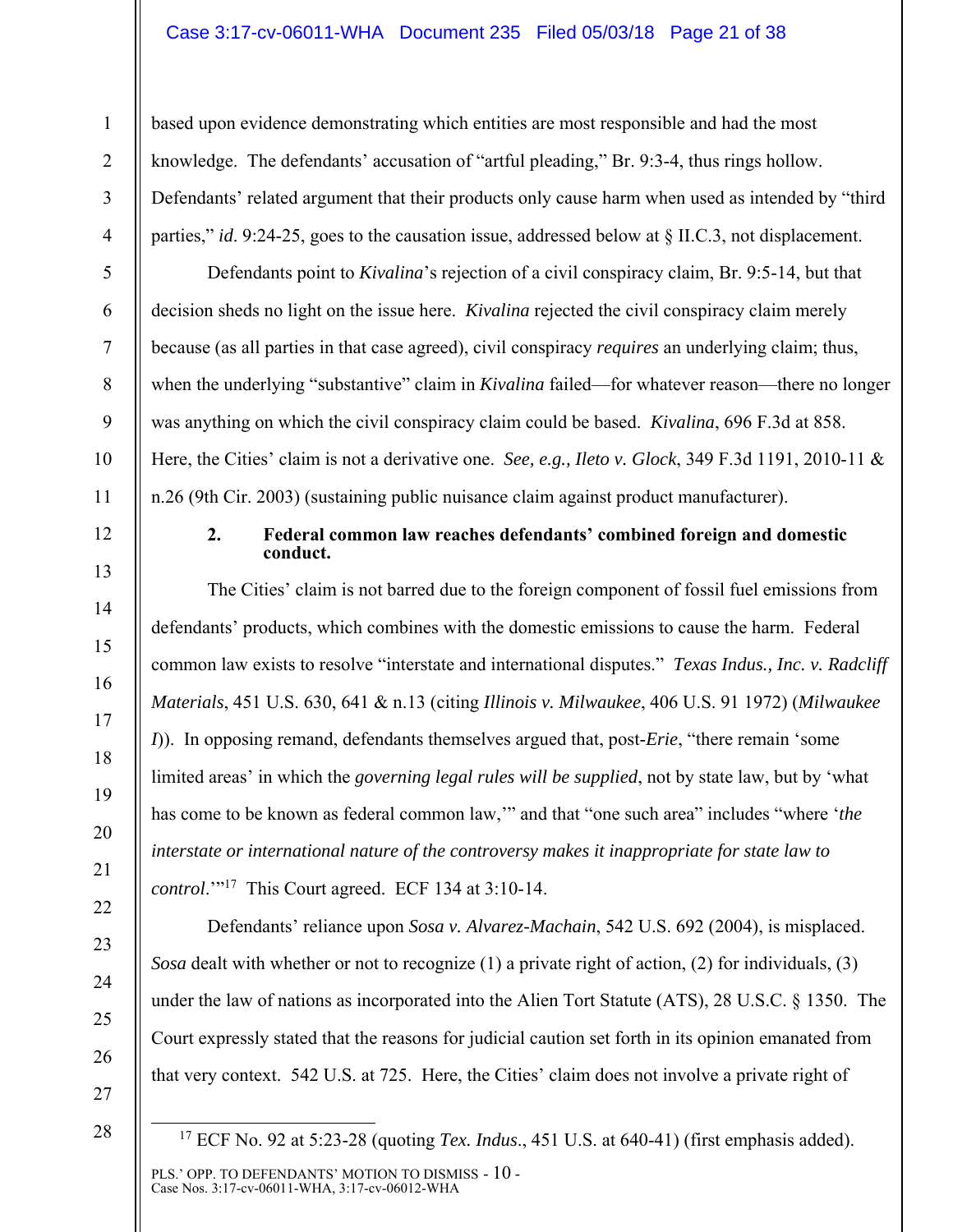## Case 3:17-cv-06011-WHA Document 235 Filed 05/03/18 Page 22 of 38

action for individuals, the law of nations, or the ATS. Defendants simply lift, and divorce, the Court's reasons for "judicial caution" from their express context.<sup>18</sup>

2 3

4

5

6

7

8

9

10

11

12

13

14

15

16

17

18

19

20

1

Contrary to defendants' argument, Br. 11-12, the original justification for federal nuisance law, i.e., that the States gave up the right to make war in exchange for the right to file suit in the U.S. Supreme Court under its original jurisdiction, does not preclude applying federal common law to the combined effects of the foreign and domestic uses of their products. "Defendants confuse the underlying basis for the Supreme Court's original jurisdiction over actions involving a state as a party with what is necessary to state a federal common law claim." *AEP*, 582 F.3d at 360. "Thus, it is not only the character of the parties that requires us to apply federal law" but rather the nature of the issue. *Milwaukee I*, 406 U.S. at 105 n.6. Here, as defendants have conceded, the "international" nature of an issue is an affirmative reason to apply federal common law.<sup>19</sup>

Defendants are also incorrect to rely on cases dealing with the extraterritorial application of statutes. Defendants once again rely on cases interpreting the ATS, along with cases interpreting a series of statutory claims that are not at issue here. Br.  $12 \& n.5$ . The only potentially relevant statute here is the federal question statute, 28 U.S.C. § 1331, which (as defendants successfully argued in their remand papers) is satisfied here because federal common law applies to "interstate and international disputes implicating the conflicting rights of States or our relations with foreign nations." *Texas Indus.*, 451 U.S. at 641. The presumption against extraterritoriality has no application to cases brought by U.S. parties for injuries on U.S. territory; such claims plainly "touch and concern the territory of the United States." *Kiobel v. Royal Dutch Petroleum*, 569 U.S.

- 21 22
- 23
- 24
- 
- 25
- 26

28

<sup>18</sup> *Compare* 542 U.S. at 728 ("We have no congressional mandate to seek out and define new

creativity'") (quoting *Sosa*, 542 U.S. at 728); *see also Sosa*, 542 U.S. at 729 ("*Erie* did not in terms bar any judicial recognition of new substantive rules, no matter what the circumstances, and post-

understanding of the judicial role *in the field* have not affirmatively encouraged greater judicial

and debatable *violations of the law of nations*, and modern indications of congressional

creativity."), *with* Br. 11:17-18 ("courts 'have no congressional mandate' to recognize extraterritorial claims because Congress has not 'affirmatively encouraged' such 'judicial

<sup>27</sup> 

*Erie* understanding has identified limited enclaves in which federal courts may derive some substantive law in a common law way."). <sup>19</sup> *See also Ohio v. Wyandotte Chemicals Corp*., 401 U.S. 493, 495 (1971) (nuisance claim seeking an abatement fund as a result of the combined effects of defendants' domestic and foreign sources of pollution "does state a cause of action" within Court's original jurisdiction); *Int'l Paper Co. v. Ouellette*, 479 U.S. 481, 487-88 (1987) (discussing *Milwaukee I* and *Wyandotte*).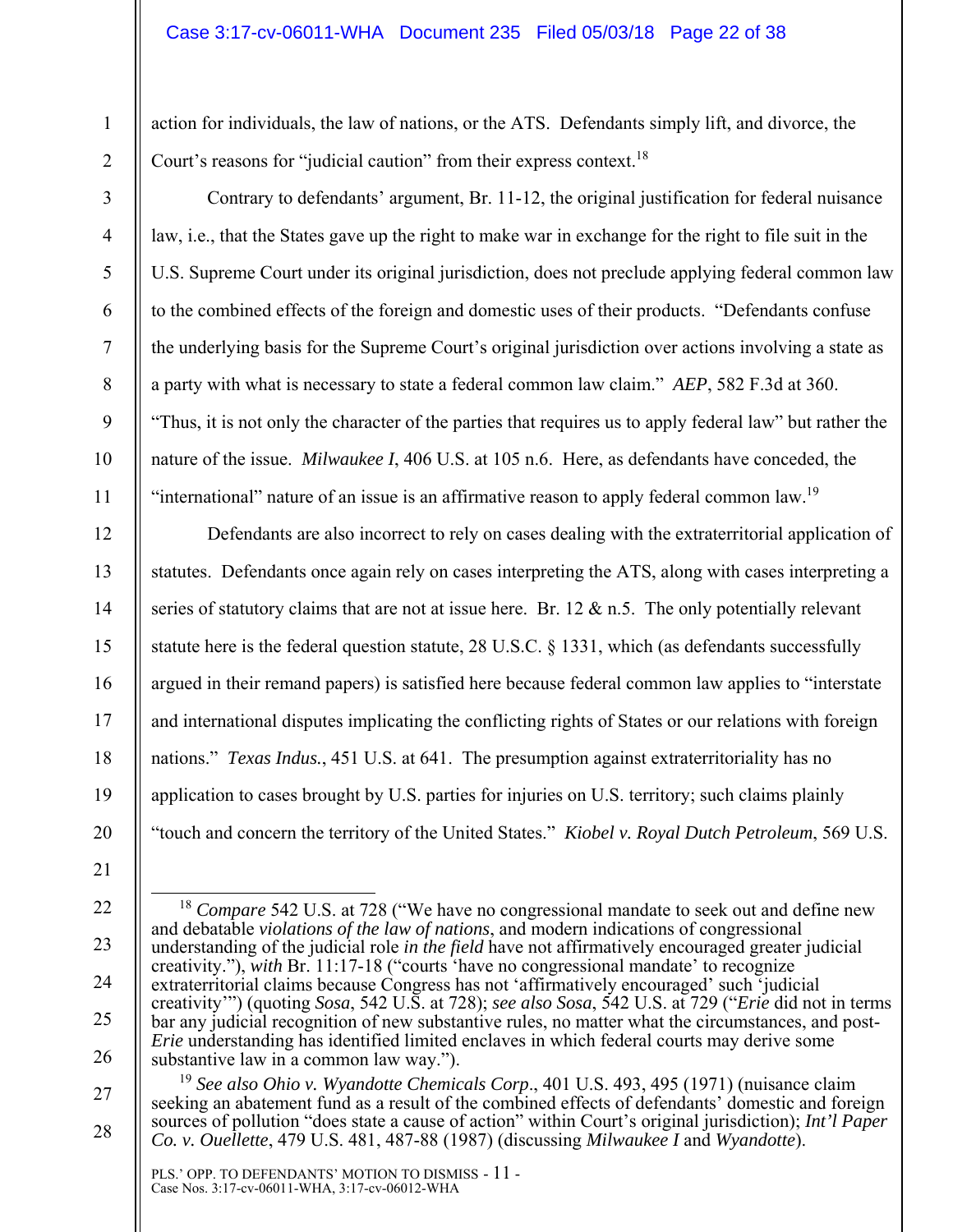108, 124-25 (2013).20 Even as to foreign plaintiffs suffering injury abroad, the presumption has been rebutted in cases where "at least some of the conduct relevant to their claims occurred in the United States." *Mujica v. Air Scan*, 771 F.3d 580, 595 (9th Cir. 2014) (collecting cases).<sup>21</sup>

- Finally, and in response to this Court's order (ECF No. 226), the Cities address the Supreme Court's recent decision in *Jesner v. Arab Bank PLC*, 2018 WL 1914663, at \*16 (U.S. Apr. 24, 2018). *Jesner* held that Congress did not intend for foreign corporations to be defendants in ATS suits. This decision is inapplicable in a federal public nuisance case because corporate liability has been the norm in such cases for over a hundred years. *See Georgia v. Tennessee Copper*, 206 U.S. 230 (1907). The Cities' claim is not barred because of the foreign component of fossil fuel usage. $22$
- 11

1

2

3

4

5

6

7

8

9

10

12

13

14

15

16

17

18

19

20

# **3. Energy statutes do not displace the Cities' public nuisance claim.**

Defendants fare no better in their reliance on energy statutes that seek to reduce the United States' reliance upon foreign sources of fossil fuels and improve energy efficiency. Br. 13-14.

Defendants wrongly contend that these energy statutes speak directly to the question at issue here, "namely, whether fossil fuel production is excessive or unreasonable given the potential threat of global warming-related harms." Br. 13-14. These statutes do no such thing. The provisions invoked by defendants do not address climate change at all. To be sure, some of these statutes touch upon the subject of climate change (in provisions defendants omit to mention), but these provisions merely require research, study, and technology development.<sup>23</sup> They thus fall well short of the kind of regulatory and remedial scheme that displaces federal common law. The

- 21
- 22
- 23

24

25

28

 $^{22}$  Defendants also ask the Court to follow the district court political question rulings in *Kivalina* and *General Motors*. Br. 12:4-8. But these decisions are no longer good law. *See* § II.D.

<sup>20</sup> In *Kiobel*, "all the relevant conduct took place outside the United States," 569 U.S. at 124. <sup>21</sup> *See also Doe v. Nestle USA*, 766 F.3d 1013 (9th Cir. 2014) (permitting plaintiff to amend complaint "to allege that some of the activity underlying their ATS claim took place in the United States."); *Salim v. Mitchell*, 268 F. Supp. 3d 1132 (E.D. Wash. 2017) (denying summary judgment

where some of the defendants' conduct occurred in the United States).

<sup>26</sup>  27

<sup>23</sup> *See, e.g.,* 42 U.S.C. § 13401 ("It is the goal of the United States *in carrying out energy supply and energy conservation research and development to . . . reduce the air, water, and other environmental impacts (including emissions of greenhouse gases*) of energy production, distribution, transportation, and utilization, through the development of an environmentally sustainable energy system.") (emphasis added).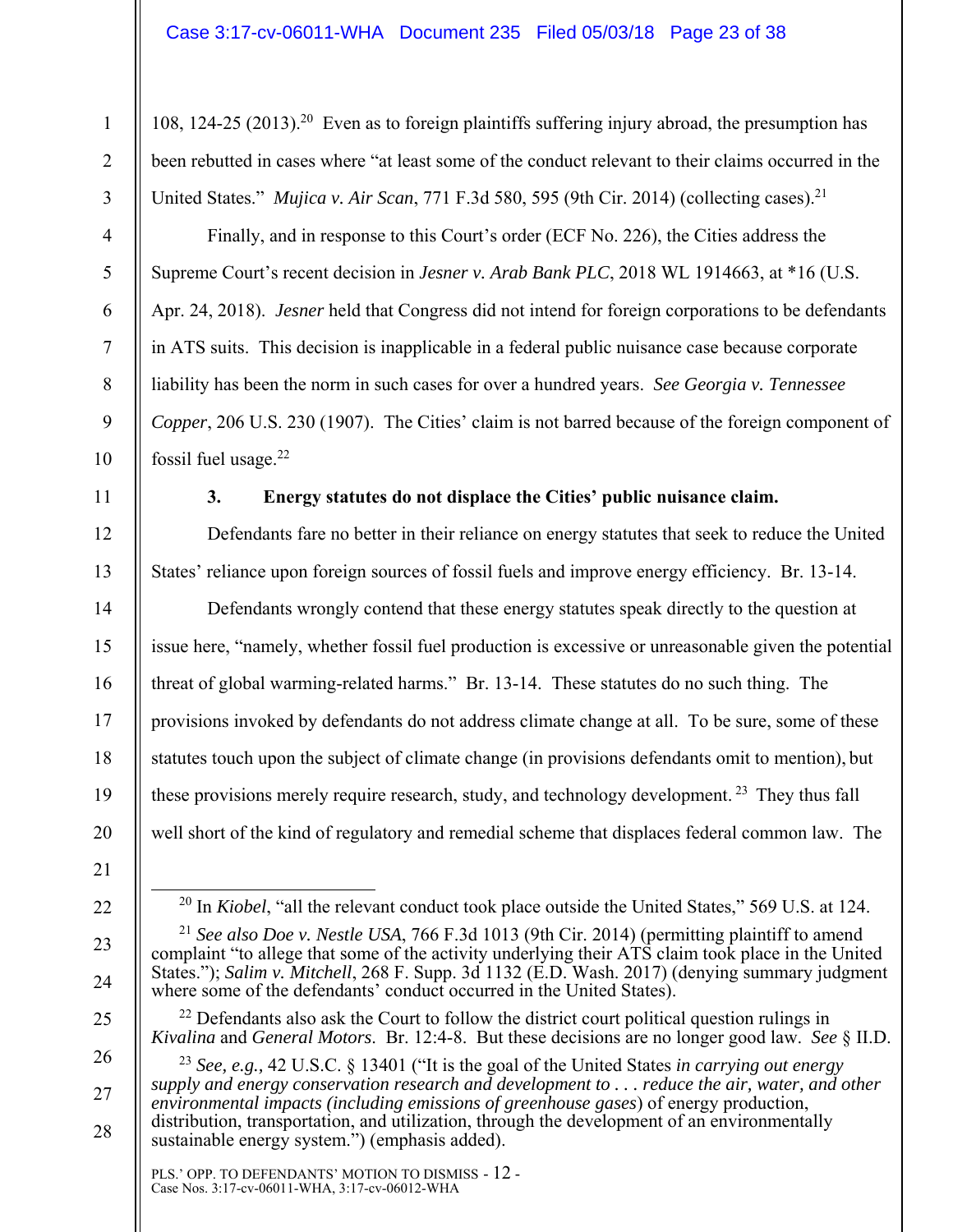Second Circuit reviewed several of these statutes in its detailed opinion in *AEP* and rejected the same argument defendants recycle here.<sup>24</sup> In short, the energy statutes cited by defendants do not speak directly to the issue here.

1

2

3

4

5

6

7

8

9

10

11

12

13

14

15

16

17

18

19

20

21

22

23

## **4. Advertising laws do not displace the Cities' federal nuisance claim.**

The Cities' claim also is not displaced by statutes and regulations forbidding "misleading advertising." Br. 14:13. Defendants argue that, because the amended complaints include allegations that defendants have deceptively promoted fossil fuels, the Cities' entire federal nuisance claim is displaced by these laws and is prohibited by the First Amendment. *Id.* at 15:2. But this argument misreads the Cities' nuisance claim and the applicable law.

First*,* while promotion is one way to establish the liability of a manufacturer in public nuisance under California law,  $^{25}$  it is not a legally required element of a federal common law public nuisance claim. The relevance of the Cities' allegations regarding promotion is that: (a) defendants influenced consumer demand for fossil fuels, which in turn is a component of the overall pattern of conduct that was a "substantial factor" in causing harm to the Cities;  $^{26}$  and (b) the misleading nature of the defendants' promotion here goes to their knowledge that fossil fuels would cause climate injuries (i.e. it is indicative of a coverup), which is relevant to intent. But the primary conduct giving rise to liability remains defendants' production and sale of fossil fuels.

Second, the "advertising" laws cited by defendants do not displace the Cities' nuisance claim. As discussed above, the displacement test is whether the statute "speaks directly" to the question raised by the entire *claim*—not whether the law regulates a small portion of the conduct used to help prove the claim. For example, in *Milwaukee II*, a nuisance claim for water pollution was displaced because the Federal Water Pollution Control Act already had "addressed the problem" with a "comprehensive" water pollution regime. And in *Mobil Oil*, a maritime wrongful

- 24
- 25

 <sup>24</sup> *See AEP*, 582 F.3d at 381-88; *see also id*. at 332; *Michigan*, 667 F.3d at 780 (no displacement where statutes provided "no enforcement mechanism or recourse for any entity or party negatively affected"). The Supreme Court's *AEP* decision relied solely on the CAA.

<sup>25</sup> *People v. ConAgra Grocery Prod.*, 17 Cal. App. 5th 51, 84 (2017).

<sup>26</sup> *See Modesto*, 19 Cal. App. 5th at 156 (affirmative misrepresentations by chemical manufacturers was part of overall evidence that defendants causally contributed to pollution).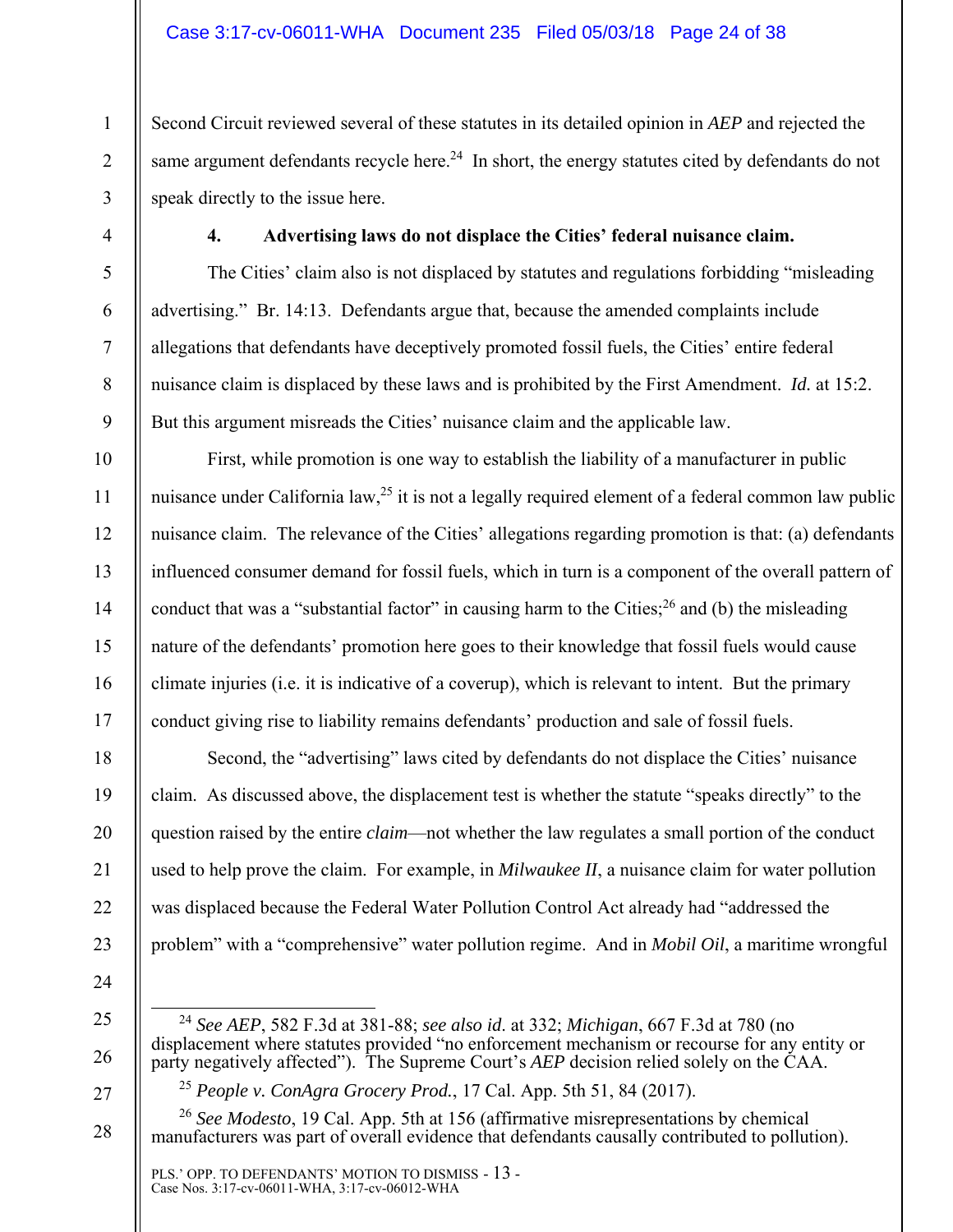## Case 3:17-cv-06011-WHA Document 235 Filed 05/03/18 Page 25 of 38

death claim was displaced by the Death on the High Seas Act, which was a similarly comprehensive response to the death for which the plaintiff was seeking compensation.<sup>27</sup> At the other end of the spectrum is *Kasza*, where a small "overlap" between federal common law and a statute was not enough to create displacement, because the two had "different purposes." 133 F.3d at 1168-69. *Kasza* is on point here: the federal common law of nuisance is designed to remedy interferences with public rights and property while the statutes prohibiting misleading advertising have nothing to do with this purpose. With such a minor "overlap," displacement is inappropriate.

Finally, the First Amendment does not protect defendants from nuisance liability. As noted above, the First Amendment affords no protection to defendants' false and misleading commercial speech. *United States v. Alvarez*, 567 U.S. 709, 723 (2012); *Central Hudson Gas & Elec. v. Pub. Serv. Comm'n*, 447 U.S. 557, 563 (1980); *Philip Morris*, 566 F.3d at 1144. In fact, defendants implicitly admit this, because they say these same statements are covered by the marketing statutes just discussed—and of course these statutes are constitutional precisely because they attack false or misleading statements.28 Defendants cannot legitimately say their conduct is both proscribed by the fraud statutes and protected by the First Amendment.

16

1

2

3

4

5

6

7

8

9

10

11

12

13

14

15

17

18

19

20

21

22

23

24

25

26

## **C. The Cities have pled a proper federal common law public nuisance claim.**

The parties agree that the relevant standards are provided by the Restatement (Second) of Torts ("Restatement").<sup>29</sup> "A public nuisance is an unreasonable interference with a right common to the general public." Restatement § 821B (1979). The Restatement sweeps broadly in defining a "public right," including "the public health, the public safety, the public peace, the public comfort

 27 *Milwaukee v. Illinois*, 451 U.S. 304, 323 (1981); *Mobil Oil v. v. Higginbotham*, 436 U.S. 618, 625 (1978).

27 28  $28$  Defendants also argue in a footnote (Br. 16:19, n.7) that the Cities' state-law claim is preempted by the CAA. But if the claim is displaced by federal common law, there is no need to address preemption of state law.

<sup>29</sup> *See* Br. 16:13; *see also supra* at p.8 note 15.

PLS.' OPP. TO DEFENDANTS' MOTION TO DISMISS - 14 - Case Nos. 3:17-cv-06011-WHA, 3:17-cv-06012-WHA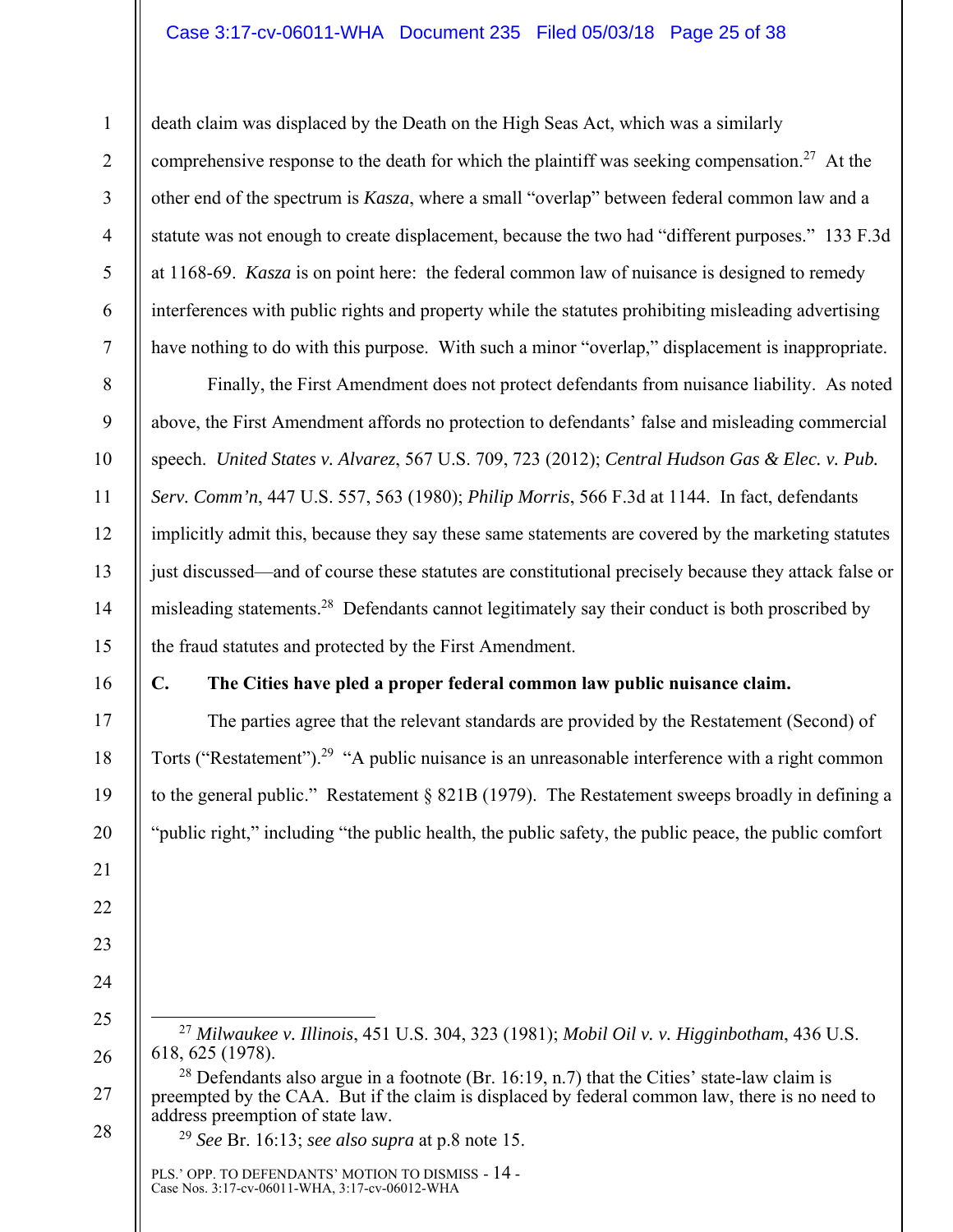or the public convenience." Restatement §  $821B(2)(a)$ .<sup>30</sup> Federal nuisance law also looks to state  $law<sup>31</sup>$ 

"The theory of nuisance lends itself naturally to combating the harms created by environmental problems." *Cox v. City of Dallas,* 256 F.3d 281, 291 (5th Cir. 2001). Nuisance actions "have challenged virtually every major industrial and municipal activity which is today the subject of comprehensive environmental regulation" and nuisance law forms "the common law backbone of modern environmental and energy law." *Id.* It continues to play a vital role in environmental cases despite statutory remedies. *See, e.g.*, *New York v. Shore Realty*, 759 F.2d 1032, 1049-53 (2d Cir. 1985) (granting relief under nuisance but not CERCLA).

Here, scientists have concluded that coastal California already is experiencing impacts from accelerated sea level rise caused by global warming, including "more extensive coastal flooding during storms, periodic tidal flooding, and increased coastal erosion," FAC ¶ 128. This will only get worse, and clearly constitutes an unreasonable interference with public rights and property.

1

2

3

4

5

6

7

8

9

10

11

12

13

14

15

16

17

18

19

20

21

22

23

24

25

26

27

# **1. Defendants' conduct is not authorized by law.**

Defendants argue that their production and sale of massive amounts of fossil fuels over many decades cannot be subject to tort liability because various federal and California statutes have authorized the conduct. Br. 17:9-18:2. But none of these statutes have fully authorized defendants' tortious conduct.

The federal laws relied upon by Defendants, Br. 13:9-25, do no more than vaguely support some aspects of fossil fuel production. And Congress has, in other (non-regulatory) statutes, expressed a countervailing policy to limit global warming. For example, in the Global Climate

<sup>31</sup> *See Milwaukee I*, 406 U.S. at 103 n.5; *North Dakota v. Minnesota*, 263 U.S. 365, 372 (1923).

 <sup>30</sup> The Cities have pled an intentional nuisance. *See* Restatement § 822(a); *Prosser & Keeton on Torts* (5th ed. 1984) § 87 (intent exists where "the defendant has created or continued the condition causing the interference with full knowledge that the harm to the plaintiff's interests are occurring or are substantially certain to follow."). The "unreasonable" element focuses on the plaintiff's harm. *Id*. § 52 ("the intentional interference with the plaintiff's use of his property can be unreasonable even when the defendant's conduct is reasonable. This is simply because a reasonable person could conclude that the plaintiff's loss resulting from the intentional interference ought to be allocated to the defendant."); *Wood v. Picillo*, 443 A.2d 1244, 1247 (R.I. 1982) ("liability in nuisance is predicated upon unreasonable injury rather than upon unreasonable conduct.").

<sup>28</sup>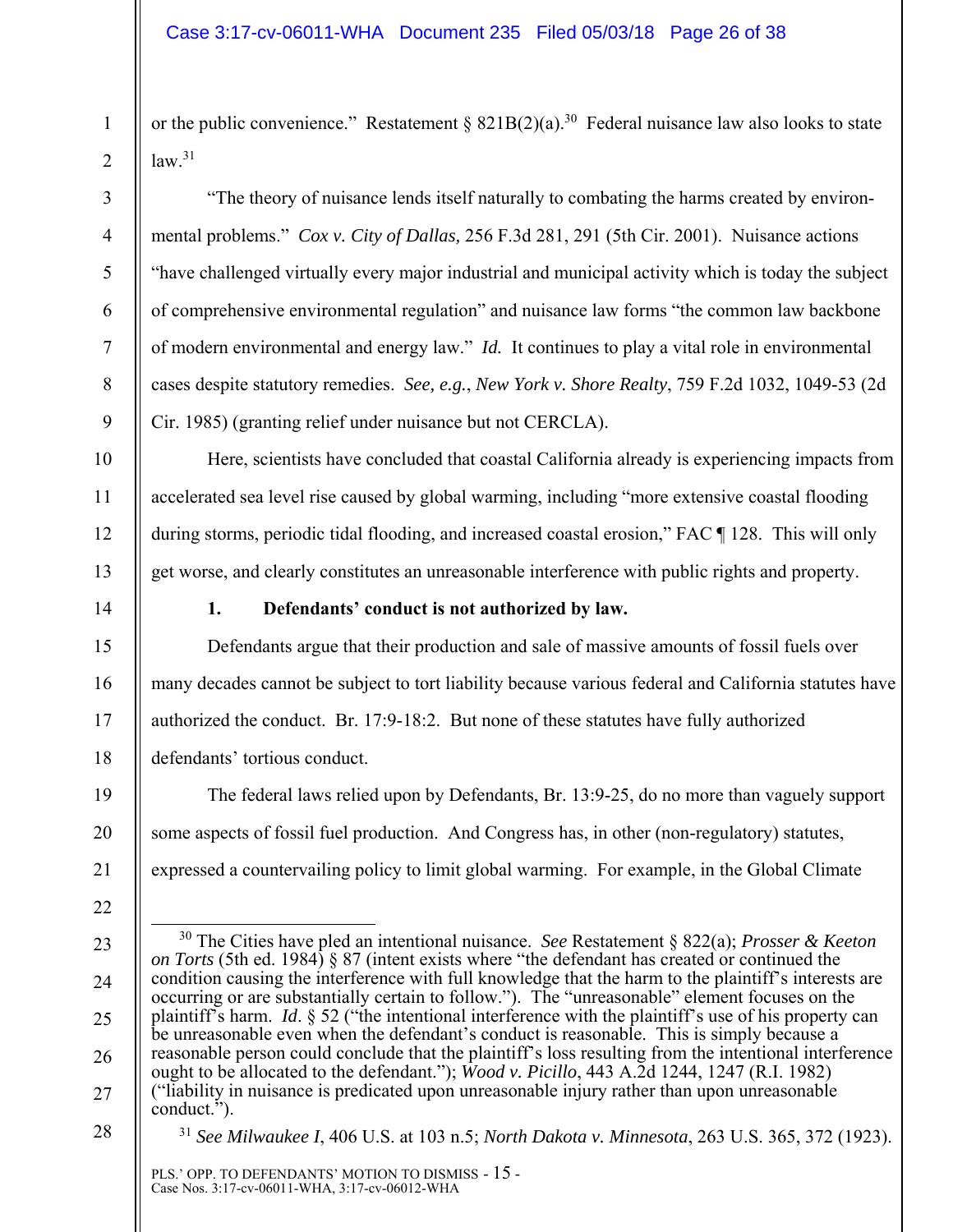Protection Act of 1987, Congress provided that "United States policy should seek to . . . . limit mankind's adverse effect on the global climate."<sup>32</sup> To the extent Congress has spoken at all about climate change, it has established a general federal policy to avoid dangerous global warming.

Moreover, the Seventh Circuit recently applied the Restatement test cited by defendants section 821, comment f—in a federal common law public nuisance case. *Michigan v. U.S. Army Corps of Eng'gs*, 758 F.3d 892 (7th Cir. 2014). There, five states sued lock operators to keep an invasive carp species out of the Great Lakes. The Court rejected an authorization defense because "none of the statutes just mentioned *requires* the Corps to keep the [canals] open for navigation at all times and under all circumstances." *Id*. at 903. Likewise here, no statute requires defendants to produce and sell massive quantities of fossil fuels globally or to heavily promote those products while downplaying their dangerous climate change consequences. The Ninth Circuit similarly has held that a business operating legally can become a nuisance when it is "performed in a manner" that unreasonably infringes on a public right." *See Ileto*, 349 F.3d at 1214-15 (upholding nuisance claim even though "gun manufacturing is legal and the sale of guns is regulated by state and federal law"). Defendants' conduct is not authorized by law.

In citing and relying upon California statutes that purportedly promote fossil fuel production, defendants implicitly invoke, but do not identify, California Civil Code section 3482, which provides that "[n]othing which is done or maintained under the express authority of a statute can be deemed a nuisance." And for good reason. The "California Supreme Court has 'consistently applied a narrow construction to section 3482 and to the principle therein embodied.'" *Adobe Lumber, Inc. v. Hellman*, 2008 WL 4539136, at \*5 (E.D. Cal. Oct. 2, 2008). Under section 3482, a nuisance is immunized only where "the acts complained of are authorized by the express terms of the statute under which the justification is made, or by the plainest and most necessary implication from the powers expressly conferred, so that it can be fairly stated that the legislature

26

1

2

3

4

5

6

7

8

9

10

11

12

13

14

15

16

17

18

19

20

21

22

23

24

25

27

 <sup>32 15</sup> U.S.C. § 2901-note; *see also* 15 U.S.C. § 2931(a)(2) (human activity "may lead to significant global warming," with sea level rise and adverse effects on "coastal habitability.").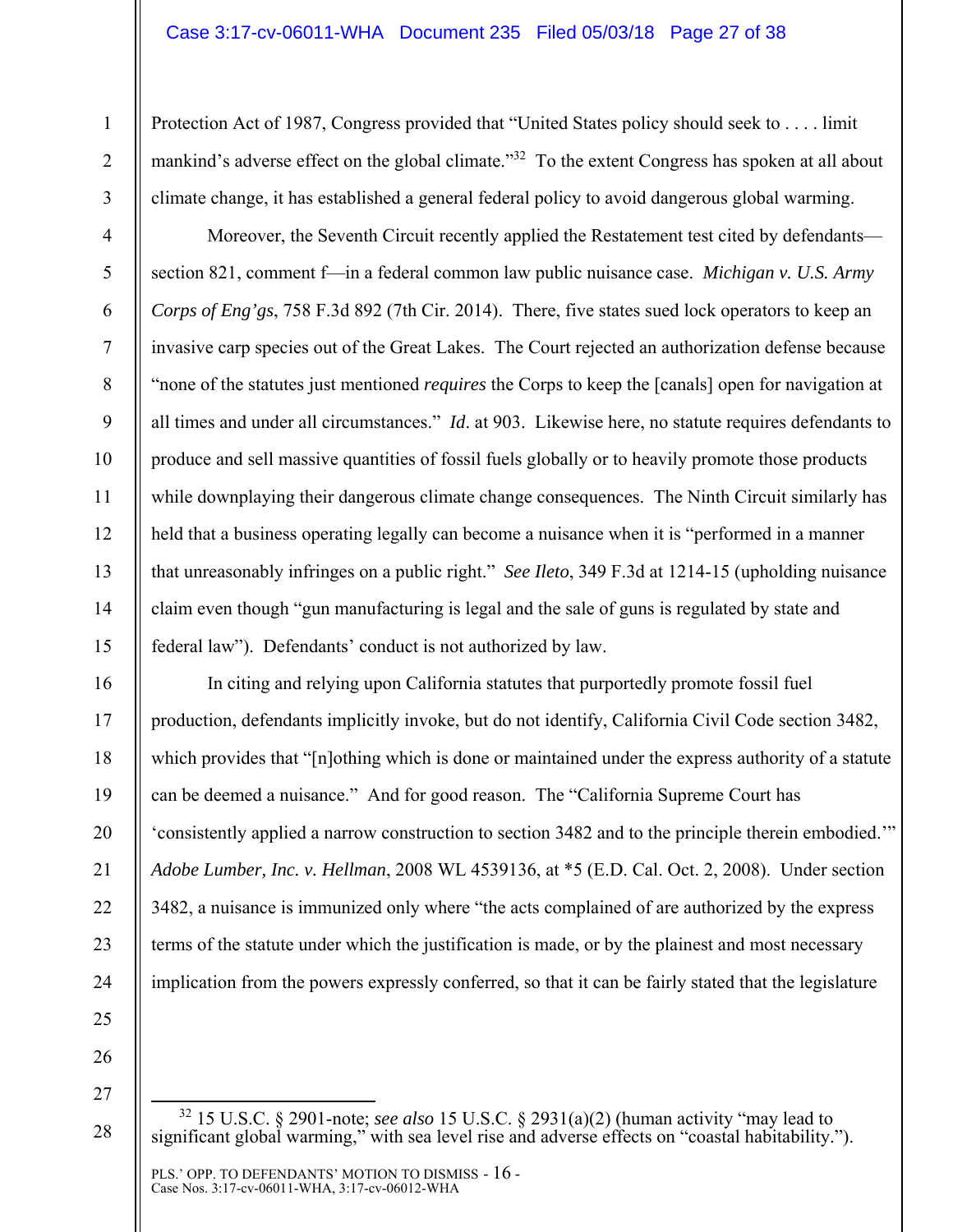## Case 3:17-cv-06011-WHA Document 235 Filed 05/03/18 Page 28 of 38

contemplated the doing of the very act which occasions the injury."<sup>33</sup> There must be an "unequivocal legislative intent to sanction a nuisance," and so courts routinely reject attempts to bar nuisance claims.34

Nowhere in defendants' grab-bag of California statutes "does the Legislature declare" that the production of massive amounts of fossil fuels with knowledge of catastrophic climate change "is *not a hazard*, is *lawful*, or is *authorized by statute*." *See ConAgra*, 17 Cal. App. 5th at 114. Instead the statutes address in-state versus out-of-state gas production, Cal. Pub. Util. Code § 785; expressly state a scientific study "shall" consider "potential greenhouse gas emissions," Cal. Pub. Res. Code § 3160(a)(2); seek to minimize waste during production, *id.* § 3106(b) ("elimination of waste"), § 3106(d) ("wise development"); or are not about fossil fuel production at all.<sup>35</sup>

1

2

3

4

5

6

7

8

9

10

11

12

13

14

15

16

17

18

19

20

21

22

23

24

25

26

27

28

## **2. There is no control requirement in nuisance.**

Defendants contend that control over the instrumentality causing the nuisance at the time the damage occurs is an element of public nuisance. Br. 18-19. Not so. In lieu of any such a requirement, the Restatement instead provides: "One is subject to liability for a nuisance caused by an activity, not only when he carries on the activity but also when he participates to a substantial extent in carrying it on." Restatement  $\S$  834. This standard obviates the control requirement.<sup>36</sup> Defendants rely on cases that have found a control requirement in the nuisance law of Rhode Island, New Jersey, and North Dakota. 37 But none of these courts derived this control

<sup>35</sup> Cal. Bus. & Prof. Code §§ 13410(a), 13441; Cal. Pub. Res. Code § 6815.1; Cal. Sts. & High. Code § 2105; Cal. Code Regs. Tit. §§ 1740.5, 18621.

 <sup>33</sup> *Varjabedian v. City of Madera*, 20 Cal. 3d 285, 291 (1977); *see also Hellman*, 2008 WL 4539136, at \*5 (section 3482 is narrowly construed); *Mangiaracina v. BNSF Ry. Co.*, 2017 WL 130250, at \*9 (N.D. Cal. Jan. 12, 2017) (similar).

<sup>34</sup> *See Greater Westchester Homeowners Assn. v. City of Los Angeles*, 26 Cal. 3d 86, 101 (1979) (airport noise nuisance claim proper even though airport operations "closely regulated by both federal and state law"); *see also Venuto v. Owens-Corning Fiberglas Corp.*, 22 Cal. App. 3d 116, 129 (1971) (nuisance not authorized by compliance with air quality regulations); *Bright v. E. Side Mosquito Abatement Dist.*, 168 Cal. App. 2d 7, 11 (1959).

<sup>36</sup> *See In re Starlink Corn Prods. Liab. Litig*., 212 F. Supp. 2d at 848 (control not required under Restatement section 834).

<sup>37</sup> *State v. Lead Indus. Ass'n, Inc*., 951 A.2d 428, 449 (R.I. 2008); *City of Manchester v. Nat'l Gypsum Co*., 637 F. Supp. 646, 656 (D.R.I. 1986); *In re Lead Paint Litig*., 924 A.2d, 484, 498-99 (N.J. 2007); *Camden Cty. Bd. of Chosen Freeholders v. Beretta, U.S.A. Corp*., 273 F.3d 536, 539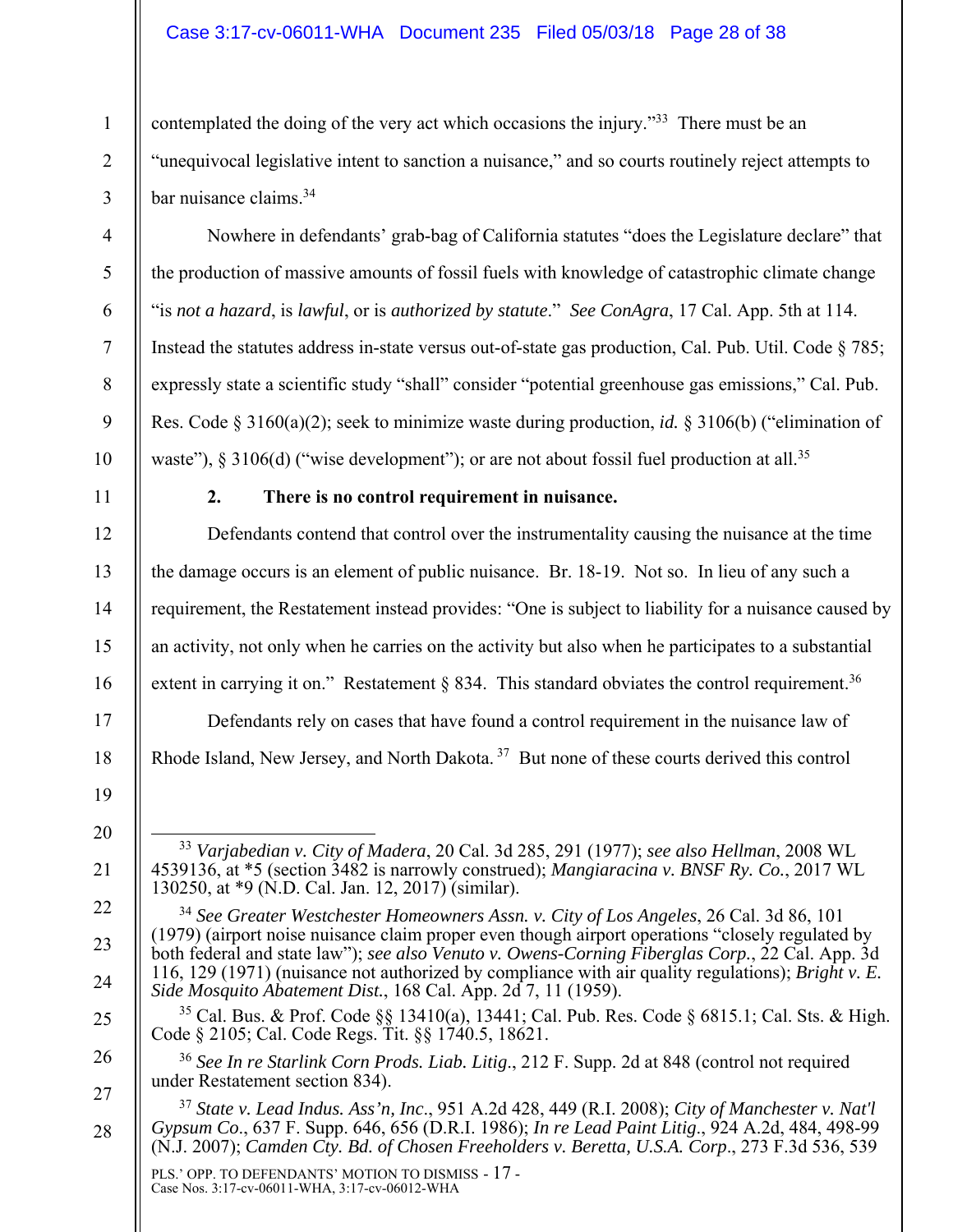## Case 3:17-cv-06011-WHA Document 235 Filed 05/03/18 Page 29 of 38

requirement from the Restatement. By contrast, courts applying California nuisance law—which essentially follows the Restatement<sup>38</sup>—have rejected the control requirement and held manufacturers liable in nuisance.<sup>39</sup> Other courts applying the nuisance laws of New York, Wisconsin, Iowa, and Ohio, have similarly rejected defendants' control argument, and most did so by expressly invoking or relying upon Restatement section 834.<sup>40</sup> Moreover, the egregious facts alleged in this case – namely, defendants' early knowledge that their products were causing a dangerous buildup of greenhouse gases and presented a risk of catastrophe when used as intended, and their campaign to deceive the public about this threat – readily distinguish these lawsuits from the few cases cited by defendants where control was required.

 Finally, defendants argue that without control they cannot abate the nuisance, but "liability for nuisance does not hinge on whether the defendant . . . is in a position to abate the nuisance." *Santa Clara*, 137 Cal. App. 4th at 306. There are other ways for Defendants to remedy the harm.

1

2

3

4

5

6

7

8

9

10

11

12

13

14

15

16

17

18

19

20

21

22

23

24

25

26

27

28

**3. The Cities have properly pled causation.** 

Defendants are wrong in their basic contention that each defendant's contribution alone must create the nuisance as a "but for" cause." Br. 19:20-24. Again, the Restatement provides that a defendant is liable "for a nuisance caused by an activity, not only when he carries on the activity but also when he participates to a substantial extent in carrying it on." Restatement § 834. And

 $\overline{a}$ (3d Cir. 2001); *In re Lead Paint Litig*., 924 A.2d, 484, 498-99 (N.J. 2007); *Camden Cty. Bd. of Chosen Freeholders v. Beretta, U.S.A. Corp*., 273 F.3d 536, 539 (3d Cir. 2001).

<sup>38</sup> *People ex rel. Gallo v. Acuna*, 14 Cal. 4th 1090, 1104 (1997); *Ileto*, 349 F.3d at 1211.

<sup>39</sup> *Ileto*, 349 F.3d at 1212-13 ("proximate or legal cause does not contain a control requirement"); *ConAgra*, 17 Cal. App. 5th at 164 ("[c]ontrol is not required in California for a public nuisance action"); *City of Modesto Redevelopment Agency*, 119 Cal. App. 4th at 38 ("liability for nuisance does not hinge on whether the defendant owns, possesses or controls the property, nor on whether he is in a position to abate the nuisance; the critical question is whether the defendant created or assisted in the creation of the nuisance").

<sup>40</sup> *See In re MTBE*, 725 F.3d at 121 (New York law, affirming public nuisance verdict against Exxon as manufacturer and supplier of MTBE gasoline); *Abbatiello*, 522 F. Supp. 2d at 541 (expressly adopting Restatement section 834 in nuisance case against PCB manufacturer); *Northridge*, 556 N.W.2d at 352 ("manufacturers can be liable for a nuisance long after they relinquish ownership or control over their polluting products," relying upon Restatement section 834); *Page Cty. Appliance Ctr., Inc. v. Honeywell, Inc*., 347 N.W.2d 171, 176-177 (Iowa 1984) (rejecting control requirement, relying on Restatement section 834); *Cincinnati*, 768 N.E.2d at 1143 (rejecting control requirement under Ohio nuisance law).

PLS.' OPP. TO DEFENDANTS' MOTION TO DISMISS - 18 - Case Nos. 3:17-cv-06011-WHA, 3:17-cv-06012-WHA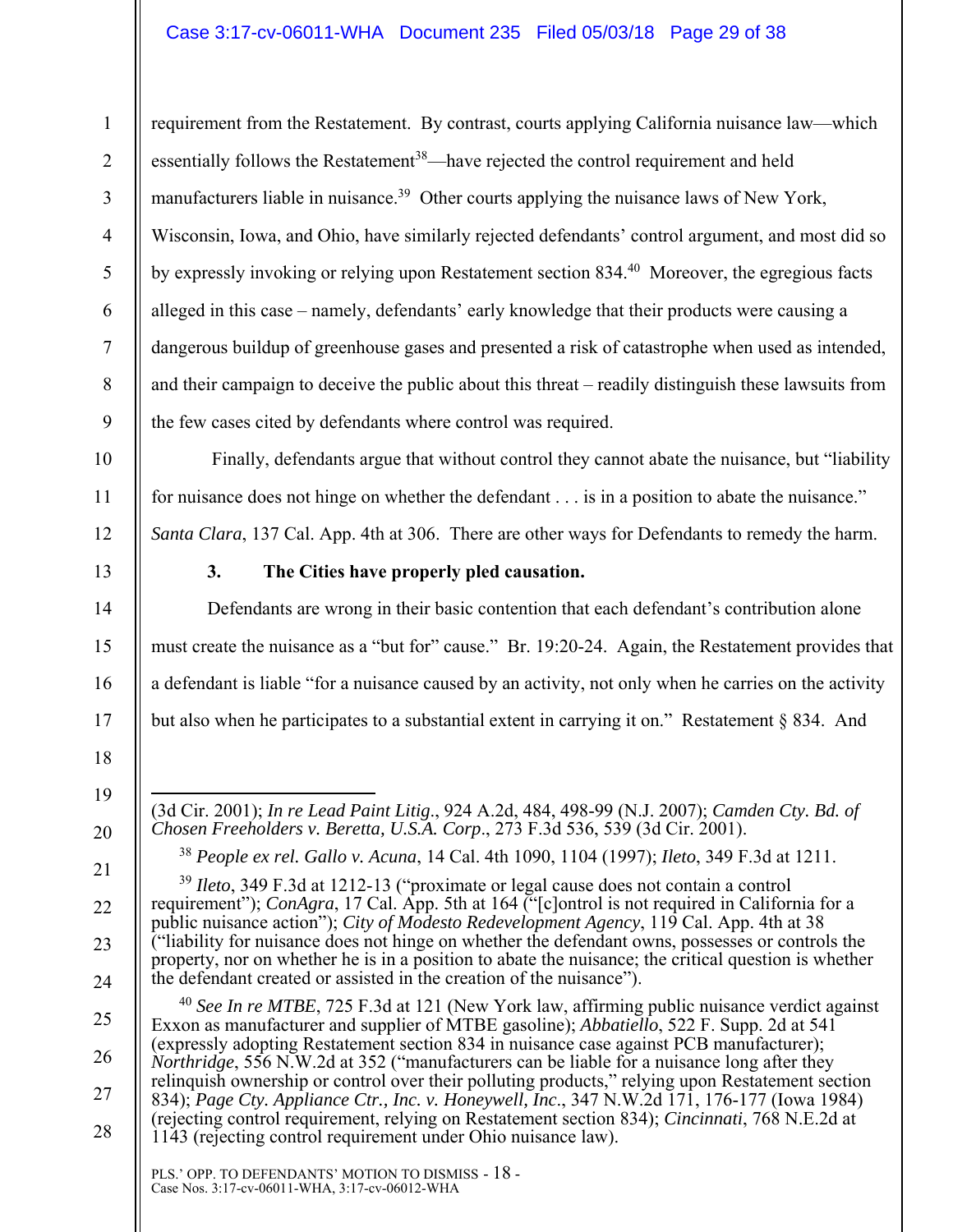## Case 3:17-cv-06011-WHA Document 235 Filed 05/03/18 Page 30 of 38

"the fact that other persons contribute to a nuisance is not a bar to the defendant's liability for his own contribution," *id*. § 840E, including in cases where the defendant's contribution is "harmless in itself, when the defendant knows that pollution by others is approaching or has reached the point where it causes or threatens serious" harm.<sup>41</sup>

5 6 7 8 9 10 11 12 13 14 This formulation captures an important feature of nuisance law, which authorizes liability even where the defendant's contribution to the nuisance would not alone have created the nuisance; this has been the law at least since a series of three seminal cases from the nineteenth century.<sup>42</sup> Numerous nuisance cases have applied this principle more recently.<sup>43</sup> The district court in the *Illinois v. Milwaukee* litigation did so and found liability under federal common law. 44 Judge Posner, writing for the Seventh Circuit *en banc,* relying on Prosser & Keeton, summarized the law as follows: "pollution of a stream to even a slight extent becomes unreasonable [and therefore a nuisance] when similar pollution by others makes the condition of the stream approach the danger point. The single act itself becomes wrongful because it is done in the context of what others are doing."45 This straightforward principle negates defendants' primary causation argument, *i.e.*, that

17

18

19

20

21

22

23

24

25

26

27

28

1

2

3

<sup>15</sup>  16

 <sup>41</sup> *Id.* cmt. b; *accord* Restatement § 881 cmt. d ("It is also immaterial that the act of one of them by itself would not constitute a tort if the actor knows or should know of [other] contributing acts"); *see also Collins v. Olin Corp.*, 248 F.R.D. 95, 104 (D. Conn. 2008) ("In fact, if Olin's conduct is found to be a substantial factor in the contamination of the properties, Olin's conduct can still be the legal cause even if other sources of contamination exist."); *O'Connor v. Raymark Indus*., 518 N.E.2d 510, 513 (Mass. 1988) ("The substantial factor formulation is one concerning legal significance rather than factual quantum.").

<sup>42</sup> *California v. Gold Run Ditch & Mining Co.*, 4 P. 1152, 1156 (Cal. 1884) (defendant's pollution alone would not have caused injury given the "vast amount" of mining previously and currently undertaken on the river by numerous others but defendant still liable for contributing to the nuisance); *Woodyear v. Schaefer*, 57 Md. 1, 9 (Md. 1881) ("It is no answer to a complaint of nuisance that *a great many others* are committing similar acts of nuisance upon the stream.") (emphasis added); *The Lockwood Co. v. Lawrence*, 77 Me. 297 (Me. 1885) (same).

<sup>43</sup> *See, e.g., Michie v. Great Lakes Steel Div. Nat'l Steel Corp*., 495 F.2d 213, 215-18 (6th Cir. 1974); *Velsicol Chem. Corp. v. Rowe*, 543 S.W.2d 337, 343 (Tenn. 1976); *Landers v. East Texas Salt Water Disposal Co.*, 248 S.W.2d 731, 734 (Tex. 1952).

<sup>44</sup> *Illinois ex rel. Scott v. City of Milwaukee*, 1973 U.S. Dist. LEXIS 15607, at \*21 (N.D. Ill. 1973) (holding it would "be impossible to impose liability on any polluter" if tracing impacts to each polluter were required), *aff'd in rel. part, rev'd in part on other grounds*, 599 F.2d 151 (7th Cir. 1979), *vacated on other grounds*, *Milwaukee II*, 451 U.S. 304.

<sup>45</sup> *Boim v. Holy Land Found. for Relief & Dev.*, 549 F.3d 685, 696-97 (7th Cir. 2008); *see also In re "Agent Orange" Prod. Liab. Litig.*, 597 F. Supp. 740, 823 (E.D.N.Y. 1984) ("In the pollution and multiple crash cases, the degree to which the individual defendant's actions contributed to an individual plaintiff's injuries is unknown and generally unascertainable," yet "all defendants have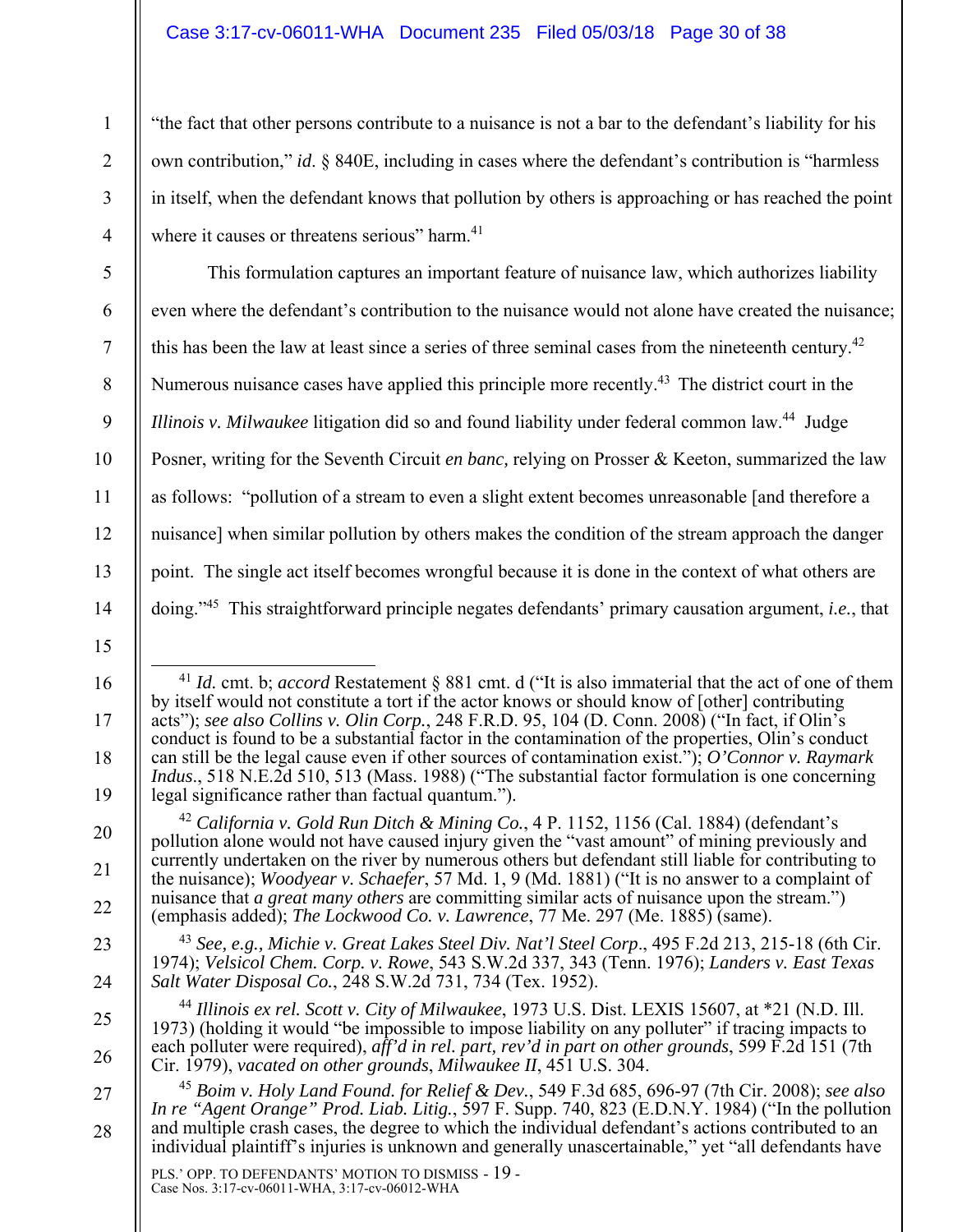each defendant's contribution alone must create the nuisance. Br. 19:20-24.

Defendants also say it is impossible to "trace" greenhouse gases, and hence their effects, to *any* act. Br. 19:27. But there is no need to trace molecules of pollution back to their source. The relevant issue is whether emissions can be attributed to individual producers like defendants and there is now a scientific methodology attributing climate change to fossil fuel producers. FAC ¶ 94(b). This evidence shows that the production by just these five defendants is responsible for over 11% of all emissions from industrial sources. FAC  $\P$  94(c), 92.<sup>46</sup> Defendants would have this Court reject these scientific allegations as a matter of law, which of course would be improper: causation is a classic question of fact. *Ileto*, 349 F.3d at 1206; Restatement § 434. In sum, the Cities have alleged that defendants produced, sold and promoted fossil fuels, which were inevitably burned, and which just as inevitably caused and continue to cause—by operation of scientific principles—climate impacts that defendants understood decades ago presented risks of "catastrophic" harm. FAC ¶ 98(b). This satisfies causation.

Defendants' main authority to the contrary is the district court decision in *Kivalina*, but this decision was implicitly reversed on appeal, as discussed above. And the Second Circuit held that climate harm *is* traceable, based on the Restatement rules just described. *AEP*, 582 F.3d at 346-47. Defendants also rely on *Amigos Bravos v. BLM*, 816 F. Supp. 2d 1118 (D.N.M. 2011), where the court considered two particular lease sales of federal land for oil and gas production. But the *Amigos* leases threatened an annual contribution to global warming of only 0.0009% -- thousands of times less than defendants' annual (let alone cumulative) contributions. *Id.* at 1136.

Defendants also argue that their fellow producers "would likely have" replaced defendants' production with their own. Br. 20:11. But this "would have" hypothesis is not an undisputed fact. It also is not relevant to the elements of a nuisance claim, which requires only that the defendant

24 25

 $\overline{a}$ 

26

27

28

1

2

3

4

5

6

7

8

9

10

11

12

13

14

15

16

17

18

19

20

21

22

been held liable"); Restatement (Third) § 27 Reporter's Note cmt. g ("Since the first asbestos case in which a plaintiff was successful, courts have allowed plaintiffs to recover from all defendants to whose asbestos products the plaintiff was exposed.").

<sup>&</sup>lt;sup>46</sup> Each of defendant's individual contributions are set forth in Table 3 of Richard Heede, *Tracing Anthropogenic Carbon Dioxide and Methane Emissions to Fossil Fuel and Cement Producers, 1854–2010*, Climactic Change, Jan. 2014, cited in FAC at ¶ 101 n.71.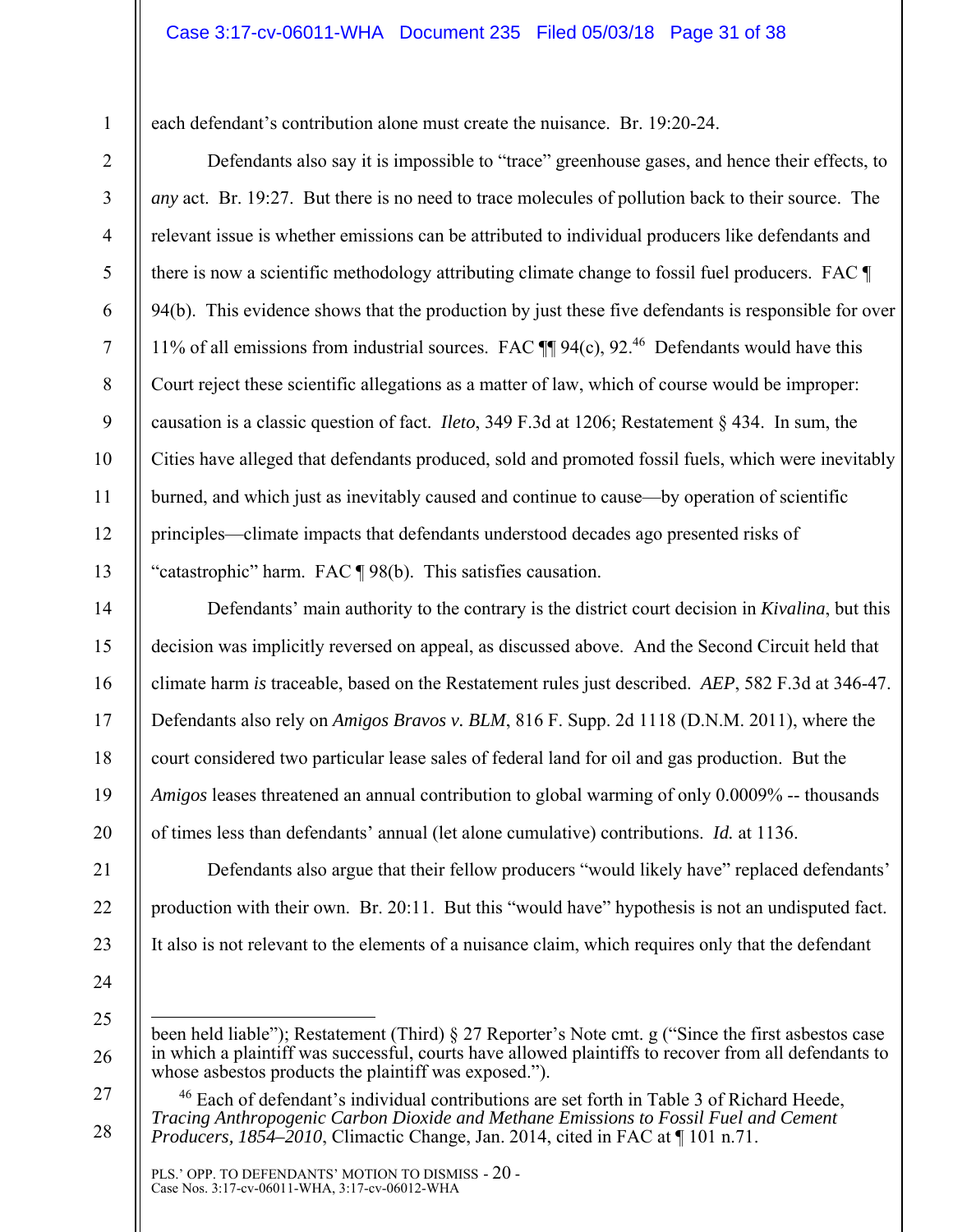#### Case 3:17-cv-06011-WHA Document 235 Filed 05/03/18 Page 32 of 38

contribute to the harm while knowing that its contribution is combining with others' to cause the nuisance.<sup>47</sup> This argument also omits part of the Cities' allegations—namely, that defendants influenced consumers via a deceptive promotional campaign. Such conduct enhances a defendant's other causal conduct.<sup>48</sup>

The proximate cause arguments fare no better. Defendants say there is no "direct relationship" between their conduct and the Cities' injuries because of gaps in "space and time." Br. 21:1. But the "direct relationship" standard comes from case law holding that a plaintiff cannot recover where her injury is derivative of injury suffered by another. *See* Br. 20:24. The Cities' injuries here are their own. On "space and time," defendants ignore the fact that much of their harmful conduct is recent and ongoing. FAC  $\parallel$  3. Defendants are also wrong legally: "where it is evident that the influence of the actor's [tortious conduct] is still a substantial factor, mere lapse of time, no matter how long" does not preclude proximate cause. Restatement  $\S 433$  cmt. f.<sup>49</sup> And in this case, to a unique degree, time lags do not preclude causation: defendants knew their products would be burned and, once this occurred, the laws of chemistry and physics made it not just likely but *inevitable* that harm would occur. *See also AEP*, 582 F.3d at 346-47 (rejecting identical argument about space and time).

17 18 19 20 21 Finally, defendants rely on a passage in the Restatement stating that courts should consider "other forces for which the [defendant] is not responsible" in evaluating causation. *Id.* § 433(b); Br. 21:16. But the comment to this section refers to the special rules on "intervening forces," and these rules make it clear (as noted above) that conduct by third parties does *not* break the casual chain if that third-party conduct is "normal" or "foreseeable" to the defendant.<sup>50</sup> This rule has been

 $47$  Defendants cite New York and Illinois decisions dismissing cases against gun manufacturers, Br. 20:17, 21:12, but ignore *Ileto*, 349 F.3d at 1209-10, a Ninth Circuit case sustaining a nuisance claim against gun manufacturers. *Sierra Club v. U.S. Def. Energy Support Ctr.*, 2011 WL 3321296 (E.D. Va. July 29, 2011), merely found that it was hopeless to expect that climate change would be

1

2

3

4

5

6

7

8

9

10

11

12

13

14

15

16

- 23
- 24
- 25

26

27

<sup>22</sup> 

slowed by forcing a single entity to buy a different kind of gasoline. <sup>48</sup> *See, e.g., Modesto*, 19 Cal. App. 5th at 155-56 (holding that chemical manufacturers' misleading statements were relevant to the overall causation inquiry without requiring plaintiffs to prove the misstatements directly led to specific harms).

<sup>49</sup> *Accord* 1 Dan B. Dobbs, Law of Torts (2d ed. 2011) § 208, at 720-21 ("simply … not the law" that defendant not liable "merely because time or distance" separates his act from the harm) <sup>50</sup> *Id.* cmt. e; *id.* §§ 439, 442A, 442B, 443; *see also id.* § 834 cmts. d & f (applying to nuisance).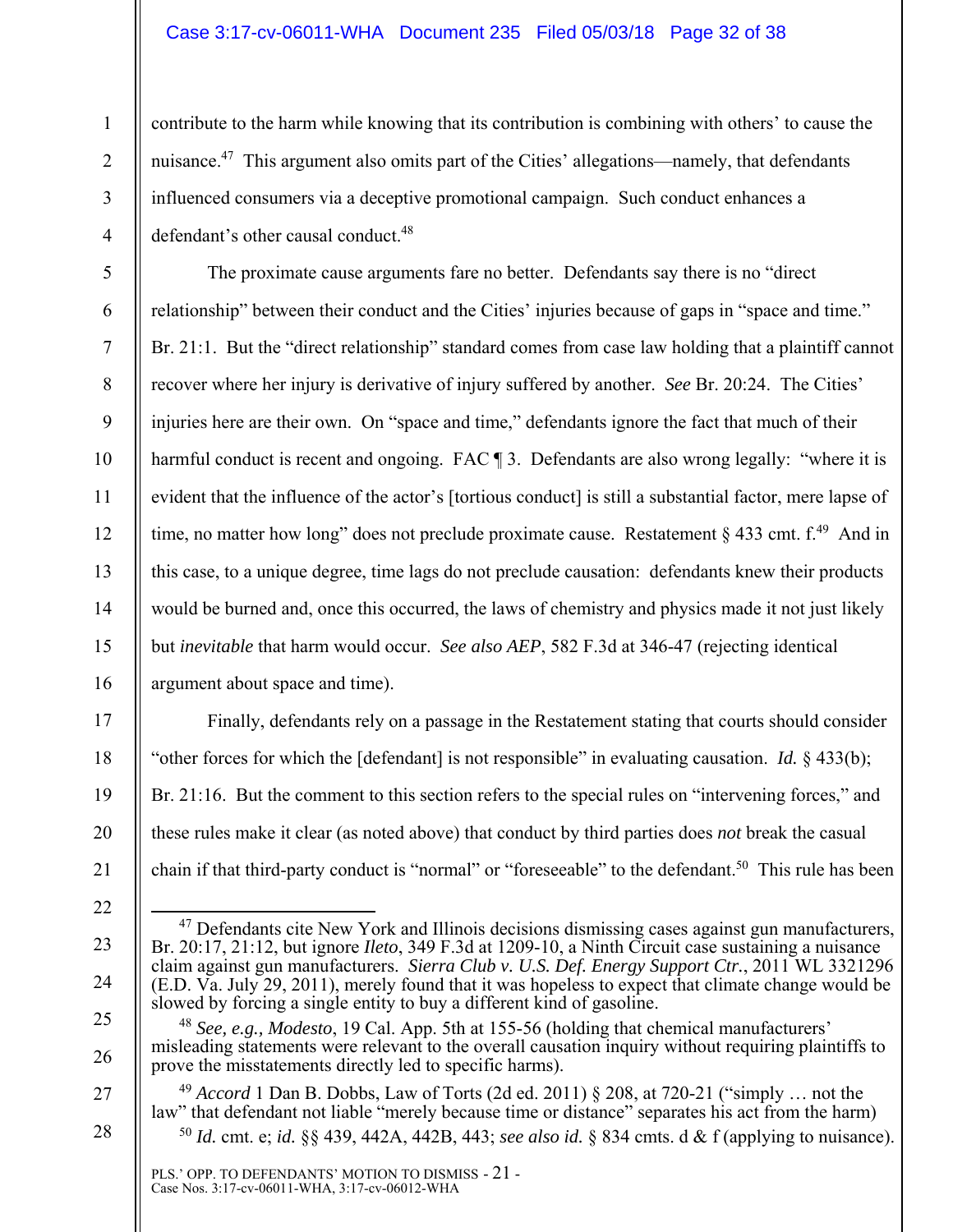applied where gun manufacturers were sued for foreseeable third-party shootings, *Ileto*, 349 F.3d at 1207 n.20, and to hold gasoline producers liable for gas foreseeably spilled by someone else, *MTBE*, 725 F.3d at 121.<sup>51</sup> Here, defendants' fossil fuels were burned "exactly as intended" by third parties, FAC ¶ 93, and a foreseeable event does not negate defendants' liability. At bottom, causation is about identifying the party "in the best position to protect against the risk of harm." *Ileto*, 349 F.3d at 1207. Knowledge, deception, promotion, production: all these factors show that this position is occupied, to a unique degree, by defendants.

1

# **4. The Cities' requested relief is available and constitutional.**

Defendants' contention that the Cities' request for an abatement fund is somehow improper misses the mark. The burden on defendants on this issue is high, because a complaint generally is not dismissed unless the plaintiff is not entitled to *any* possible form of relief. *See Avitan v. Holder*, 2011 WL 499956, at \*8 n.7 (N.D. Cal. Feb. 8, 2011). The Cities' abatement fund remedy (the only remedy challenged by defendants) is proper. This form of equitable relief has been upheld in state law public nuisance cases,<sup>52</sup> and, as set forth above, the federal common law of public nuisance looks to state common law. And even if (as defendants contend) this remedy *were* identical to damages, it would *still* be proper, under both the Restatement and federal common law case law.53 The remedy is also not speculative: sea level rise already has occurred, and the Cities have incurred expenditures necessitated by defendants' past conduct. FAC  $\P$  131-134.

The Cities' claim is also constitutional. Defendants rely on cases finding that large punitive damage awards violate due process. *See, e.g., BMW v. Gore*, 517 U.S. 559 (1996). But the Cities do not seek *any* punitive damages. Instead, the abatement fund remedy merely seeks to protect the

 <sup>51</sup>*Cf. City of San Jose*, 231 F. Supp. 3d at 363 (PCB maker liable for dumping by customers); *Benefiel v. Exxon*, 959 F.2d 805, 807 (9th Cir. 1992) (rejecting liability where refiners unexpectedly used defendant's oil spill as a pretext to raise prices).

<sup>52</sup> *See, e.g., ConAgra*, 17 Cal. App. 5th at 134 (abatement fund); *County of Santa Clara v. Atl. Richfield Co.*, 137 Cal. App. 4th 292 (6th Dist. 2006) (same); *cf. Boomer v. Atl. Cement*, 57 N.E.2d 870, 874 (N.Y. 1970) (granting injunction "which was not to be effective unless the defendant failed to pay the amount fixed  $\overline{[by]}$  the court] as damages" for past and permanent harm).

<sup>53</sup> *See* Restatement § 821B cmt. b; *Nat'l Sea Clammers Ass'n v. New York*, 616 F.2d 1222, 1234-35 (3d Cir. 1980), *rev'd on other grounds*, 453 U.S. 1 (1981); *City of Evansville v. Kentucky Liquid Recycling*, 604 F.2d 1008, 1019 & n.32 (7th Cir. 1979).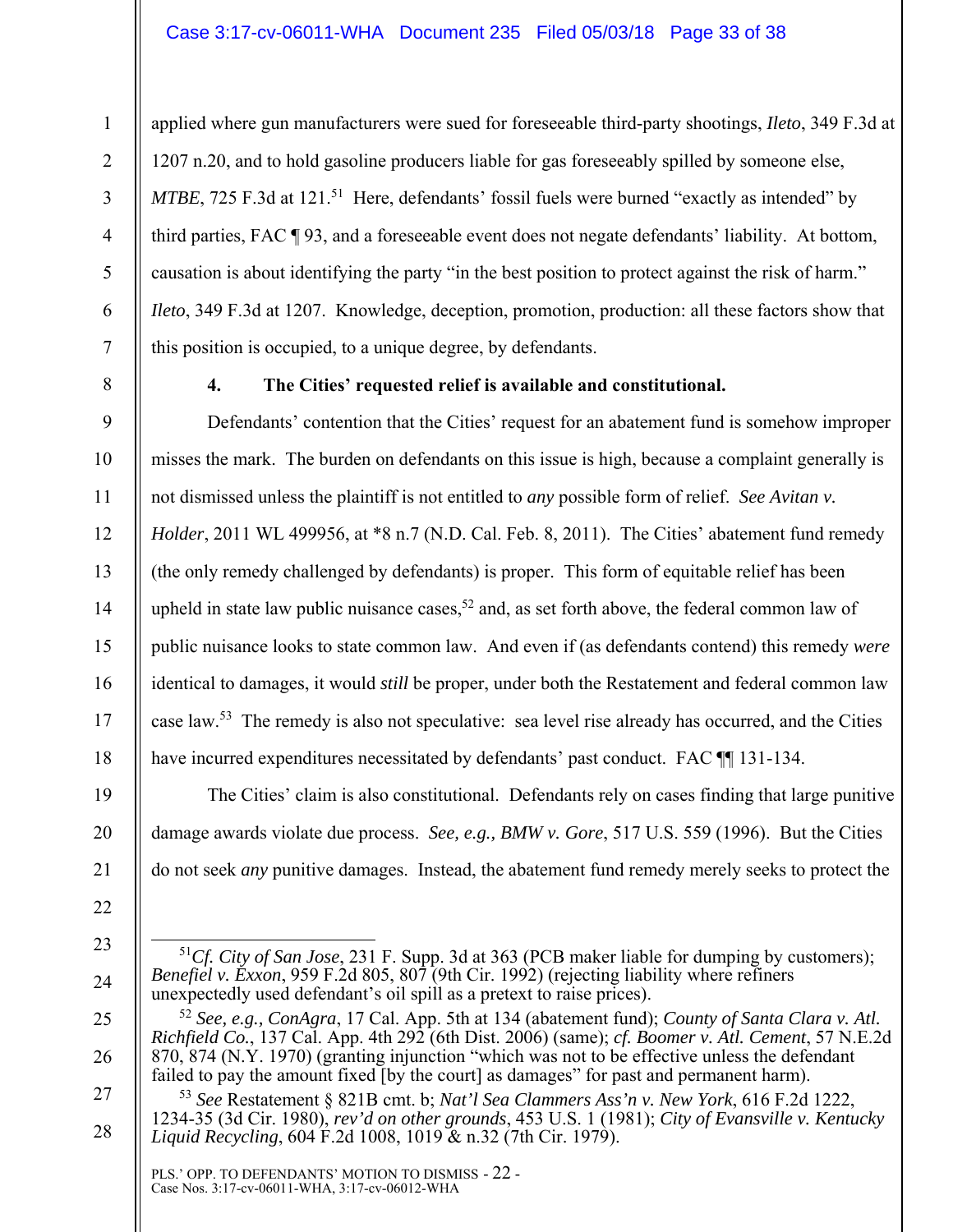## Case 3:17-cv-06011-WHA Document 235 Filed 05/03/18 Page 34 of 38

Cities from harm defendants actually have caused—not to punish them in excess of this harm. *Cf. Exxon Shipping Co. v. Baker*, 554 U.S. 471 (2008) (1:1 ratio of punitive to compensatory damages is acceptable). Defendants also argue that the Cities' claim would impose retroactive liability, relying on *Eastern Enterprises v. Apfel*, 524 U.S. 498 (1998). But in *Eastern Enterprises* the defendant "could not have anticipated" a liability retroactively imposed by legislation. *Id.* at 528- 29. Here, there is no retroactive legislation at issue; defendants' argument is foreclosed by governing law.54 And nuisance is one of the oldest causes of action in our system of law, and it has long held parties liable for the damages caused by otherwise lawful conduct. *See, e.g., Gold Run Ditch & Mining*. Moreover, the Cities' complaint alleges detailed facts that defendants knew of the global warming harm from their products decades ago, and even considered an "energy source changeover" to avoid it. FAC ¶ 98(b). There is no unfair surprise here.

12

1

2

3

4

5

6

7

8

9

10

11

13

14

15

16

17

18

19

20

21

22

## **D. The Cities' claim does not violate the separation of powers.**

Defendants' argument is an amalgamation of the political question doctrine, foreign policy preemption, and the dormant Commerce Clause. These doctrines do not bar the Cities' claim.

1. These lawsuits do not present political questions. Defendants imply that these actions would force this Court to set "standards" or "policies" on emissions, or to make normative judgments about fossil fuels.<sup>55</sup> But this is not true. Nuisance victims can be compensated without setting any standards or policies; the Restatement expressly authorizes monetary recovery without any need to assess the social utility of the activity that created the nuisance.<sup>56</sup> In *Alperin v. Vatican Bank*, 410 F.3d 532 (9th Cir. 2005), the Ninth Circuit emphasized that lawsuits are not political questions just because they "implicate foreign relations," touch on "controversial political issues," or even pose "Sisyphean" "litigation management difficulties." *Id*. at 537, 547, 554-55. So long as

25

<sup>23</sup> 

<sup>24</sup> 

 <sup>54</sup> *United States v. Sec. Indus. Bank*, 459 U.S. 70, 79 (1982) ("The principle that statutes operate only prospectively, while judicial decisions operate retrospectively, is familiar to every law student."); *Gibson v. Am. Cyanamid Co.*, 760 F.3d 600, 624 (7th Cir. 2014).

<sup>55</sup> *See* Br. 23:24, 25:18. *See also* Indiana Br. 10:20 (Cities' lawsuit requires imposition of a "regulatory scheme").

<sup>27</sup>  28 <sup>56</sup> *See* Restatement § 829A; *id*. cmt. b ("certain types of harm may be so severe as to require a holding of unreasonableness as a matter of law, regardless of the utility of the conduct."); *City of Harrisonville v. W. S. Dickey Clay Mfg*., 289 U.S. 334 (1933); *Boomer,* 257 N.E.2d 870.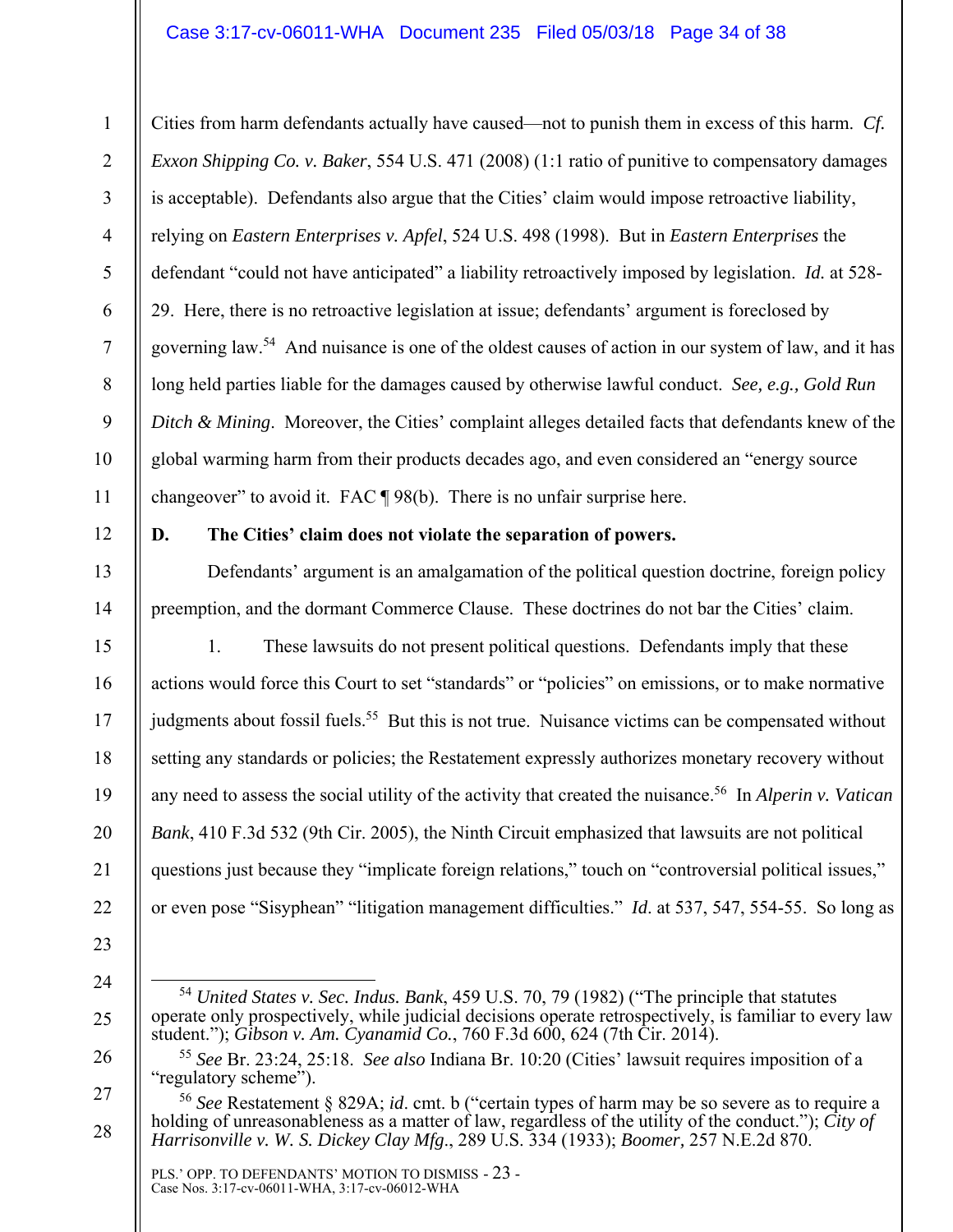## Case 3:17-cv-06011-WHA Document 235 Filed 05/03/18 Page 35 of 38

1

2

3

4

5

6

7

8

9

10

11

12

13

14

15

16

17

18

19

20

21

22

23

24

there is a common-law rule of decision and no clear conflict with an affirmative federal policy or foreign agreement, then applying the rule in complex or politically sensitive contexts "is exactly what courts do."<sup>57</sup> Here of course—and despite defendants' references to "high policy" and "international agreements"—there is no law or international agreement immunizing defendants from paying for the harm their products have caused.<sup>58</sup> Defendants' position boils down to the sort of hand-waving about "implications" rejected in *Alperin*. 59

Courts also have specifically rejected political question challenges to global warming lawsuits. As noted above, the Ninth Circuit's *Kivalina* decision implicitly reversed the district court on political question, and in *AEP* the Second Circuit also rejected the argument.<sup>60</sup> Defendants (and Indiana's brief) rely on the district court decisions in *Kivalina* and *Comer*, both of

which were implicitly rejected on appeal, and on *GM*, which relied on the district court decision in *AEP—i.e.*, another decision that was reversed.<sup>61</sup> Such claims are not "political."

2. There is no conflict with foreign policy. *State laws* are preempted by U.S. foreign policy when there is a "clear conflict" with an existing international agreement or a federal statute vesting all diplomatic prerogatives exclusively in the President.<sup>62</sup> Neither circumstance exists here. Defendants have not identified any international agreement that the Cities' lawsuits conflict with,

<sup>59</sup> *Alperin*, 410 F.3d at 558 (possibility of future policy or international agreement at odds with the plaintiff's claim does not create a political question). 60 582 F.3d. at 332, *aff'd*, 564 U.S. at 420 n.6.

*National Foreign Trade Council*, 530 U.S. 363 (2000) (federal statute on Burma sanctions).

<sup>&</sup>lt;sup>57</sup> *Id.* at 551. Indiana's amicus brief cites cases that, if anything, confirm how extraordinarily rare political questions are. *See Occidental of Umm al Qaywayn v. A Certain Cargo of Petroleum*, 577 F.2d 1196, 1203 (5th Cir. 1978) (refusing to decide territorial dispute between two foreign states in the Persian Gulf)*; Chaser Shipping Corp. v. United States*, 649 F. Supp. 736, 737 (S.D.N.Y. 1986) (refusing to determine whether CIA exercised "due care" in carrying out hostile action abroad); *Carmichael v. Kellogg, Brown & Root*, 572 F.3d 1271, 1280 (11th Cir. 2009) ("sensitive military judgments" involved in death in combat zone).

<sup>58</sup> Indiana's amicus brief cites (at 11:4) an EPA statement on preserving the president's prerogative to decide how to reduce greenhouse gas emissions, but EPA's statement was rejected as arbitrary and capricious in *Massachusetts v. EPA*, 549 U.S. 497, 511 (2007).

<sup>25</sup>  26 27 28 <sup>61</sup> *GM*, 2007 WL 2726871, at \*7-8 (N.D. Cal. Sept. 17, 2007). The other decisions cited by defendants on the political question doctrine are inapposite. *See DaimlerChrysler v. Cuno*, 547 U.S. 332 (2006) (standing decision); *Japan Whaling Ass'n v. Am. Cetacean Soc'y*, 478 U.S. 221 (1986) (rejecting political question argument); *United States v. Pink*, 315 U.S. 203 (1942) (direct challenge to U.S. foreign policy); *Vieth v. Jubelirer*, 541 U.S. 267, 278 (2004) (gerrymandering). <sup>62</sup> *Am. Ins. Ass'n v. Garamendi*, 539 U.S. 396, 421 (2003) (executive agreement); *Crosby v.*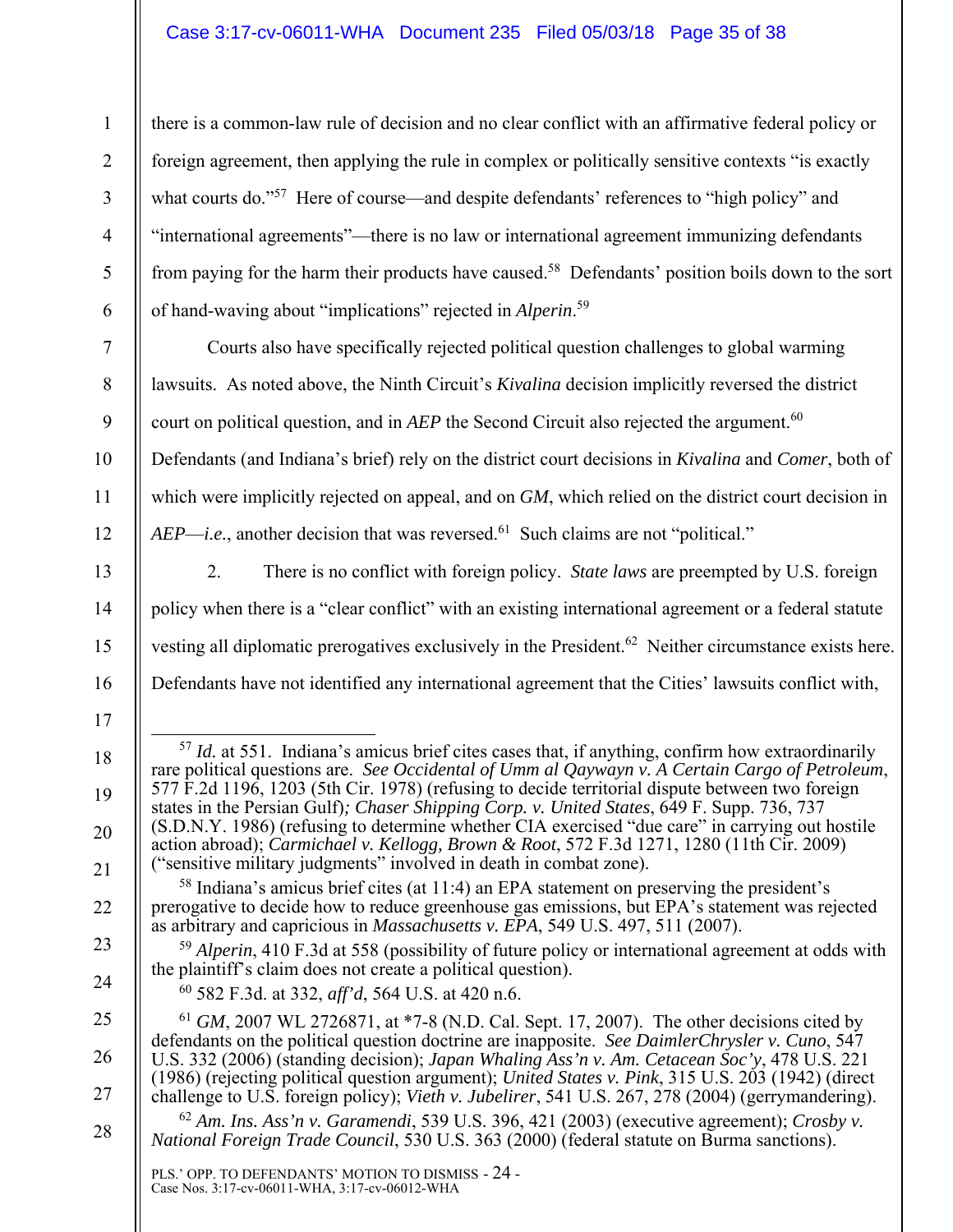## Case 3:17-cv-06011-WHA Document 235 Filed 05/03/18 Page 36 of 38

or any statute that gives the president exclusive authority over emissions. Although defendants suggest that these lawsuits might (by encouraging emissions reductions) undercut the president's future diplomatic leverage, any number of state and federal laws already seek to reduce greenhouse gas emissions, and the State Department has recently confirmed that such reductions are consistent with U.S. foreign policy.<sup>63</sup> And, again, precedents right on point reject defendants' argument.<sup>64</sup>

6 7 8 9 10 11 12 13 14 15 16 3. These lawsuits are not an impermissible regulation of interstate or foreign commerce. Although courts have held that *state* laws may not directly regulate interstate or foreign commerce, the issue here is *federal* common law, which the Court has held applicable precisely because of the interstate nature of the nuisance. Congress can displace such lawsuits by legislation, *Milwaukee I*, 406 U.S. at 107, but the Cities know of no decision in which federal common law has been displaced by the mere *possibility* of legislation. In any event, the cases applying the Commerce Clause to state law show that these lawsuits do not regulate commerce extraterritorially. The limit on extraterritorial effects of state legislation is "rarely" invoked successfully, and a violation occurs only where the state law "directly controls commerce" in other states. <sup>65</sup> But defendants describe only indirect impacts on out-of-state fossil fuel production. Such impacts exist in many actions  $(e.g.,$  product liability); they do not violate the Commerce Clause.<sup>66</sup>

#### **III. CONCLUSION**

Plaintiffs respectfully request that the Court deny defendants' motion to dismiss.

1

2

3

4

5

17

18

19

20

21

22

23

24

25

Dated: May 3, 2018 Respectfully submitted,

*\*\* /s/ Erin Bernstein* BARBARA J. PARKER (State Bar #069722) City Attorney MÁRIA BEÉ (State Bar #167716)

 $^{63}$  https://www.state.gov/r/pa/prs/ps/2017/08/273050.htm.

<sup>64</sup> *AEP*, 582 F.3d at 330-32; *Cent. Valley Chrysler-Jeep v. Goldstene*, 529 F. Supp. 2d 1151, 1183-88 (E.D. Cal. 2007); *Green Mt. Chrysler Plymouth Dodge Jeep v. Crombie*, 508 F. Supp. 2d 295, 396 (D. Vt. 2007).

<sup>65</sup> *Rocky Mtn. Farmers v. Corey*, 730 F.3d 1070, 1101 (9th Cir. 2013) (rarely successful in Supreme Court).

26 27 28 <sup>66</sup> *See id.* at 1103 (sustaining regulation that "encourage[d] ethanol producers to adopt less carbon-intensive policies" out of state, but did not directly control production); VIZIO, Inc. v. Klee, 2018 WL 1526626, at  $*5$  (2d Cir. Mar. 29, 2018) (law imposing disposal costs on manufacturers based on national market share had "upstream pricing impact," but was merely one of many laws "affecting pricing decisions in other States").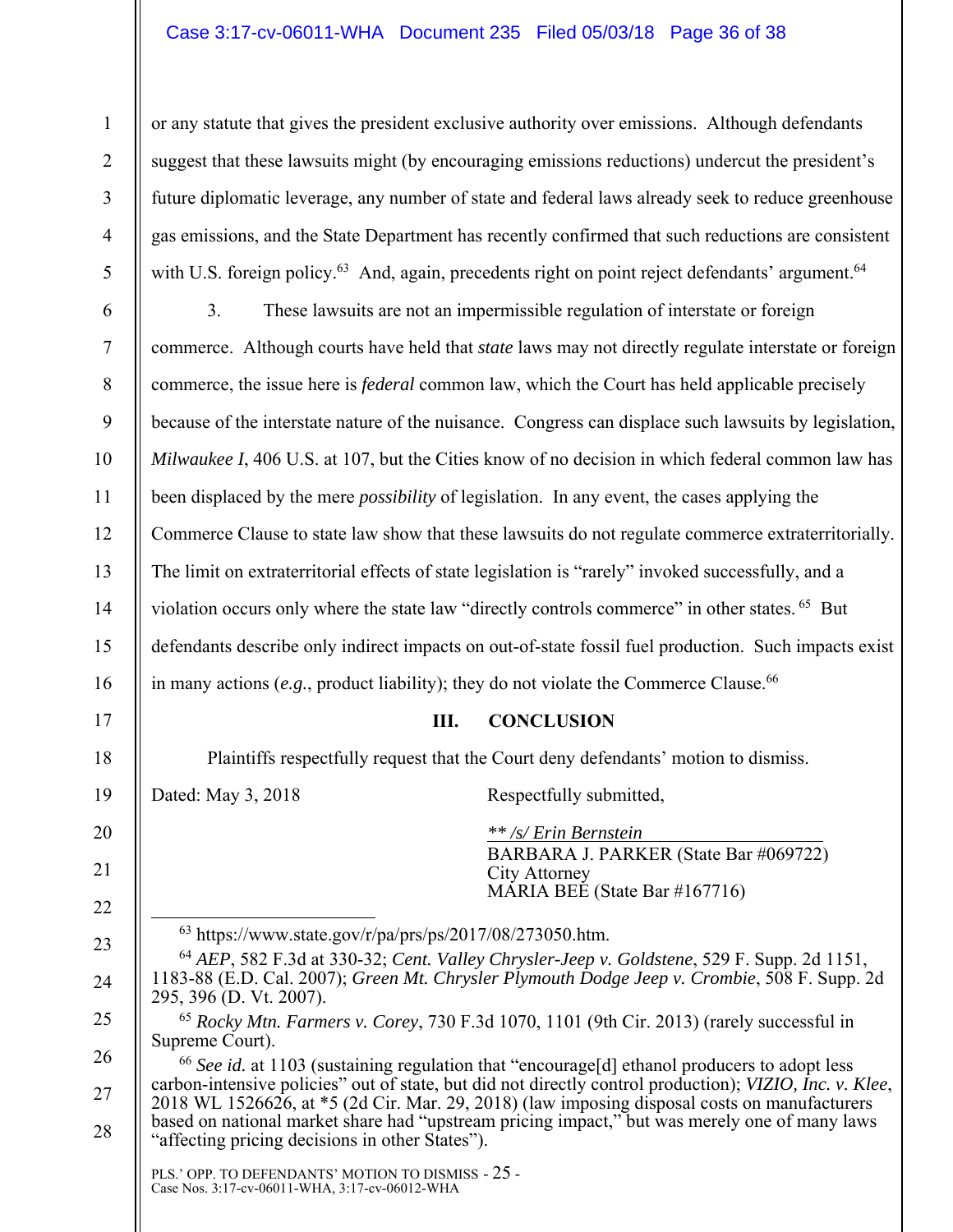| $\mathbf{1}$ |                                                    | Special Counsel<br>ERIN BERNSTEIN (State Bar #231539)                                                         |  |
|--------------|----------------------------------------------------|---------------------------------------------------------------------------------------------------------------|--|
| 2            |                                                    | Supervising Deputy City Attorney<br>MALIA MCPHERSON (State Bar #313918)                                       |  |
| 3            |                                                    | Attorney<br>One Frank H. Ogawa Plaza, 6th Floor                                                               |  |
| 4            |                                                    | Oakland, California 94612                                                                                     |  |
| 5            |                                                    | Tel.: (510) 238-3601<br>Fax: (510) 238-6500                                                                   |  |
| 6            |                                                    | Email: ebernstein@oaklandcityattorney.org                                                                     |  |
| 7            |                                                    | <b>Attorneys for Plaintiffs</b><br>CITY OF OAKLAND and                                                        |  |
| 8            |                                                    | PEOPLE OF THE STATE OF CALIFORNIA,<br>acting by and through Oakland City Attorney<br><b>BARBARA J. PARKER</b> |  |
| 9            |                                                    |                                                                                                               |  |
| 10           |                                                    | ** Pursuant to Civ. L.R. $5-1(i)(3)$ , the<br>electronic filer has obtained approval from this<br>signatory.  |  |
| 11           |                                                    |                                                                                                               |  |
| 12           |                                                    | ** /s/ Matthew D. Goldberg<br>DENNIS J. HERRERA, State Bar #139669                                            |  |
| 13           |                                                    | City Attorney<br>RONALD P. FLYNN, State Bar #184186                                                           |  |
| 14           |                                                    | Chief Deputy City Attorney                                                                                    |  |
|              |                                                    | YVONNE R. MERÉ, State Bar #173594<br>Chief of Complex and Affirmative Litigation                              |  |
| 15           |                                                    | ROBB W. KAPLA, State Bar #238896<br>Deputy City Attorney                                                      |  |
| 16           |                                                    | MATTHEW D. GOLDBERG, State Bar #240776                                                                        |  |
| 17           |                                                    | Deputy City Attorney<br>City Hall, Room 234                                                                   |  |
| 18           |                                                    | 1 Dr. Carlton B. Goodlett Place<br>San Francisco, California 94102-4602                                       |  |
| 19           |                                                    | Tel.: (415) 554-4748<br>Fax.: $(415)$ 554-4715                                                                |  |
|              |                                                    | Email: matthew.goldberg@sfcityatty.org                                                                        |  |
| 20           |                                                    | <b>Attorneys for Plaintiffs</b>                                                                               |  |
| 21           |                                                    | CITY AND COUNTY OF SAN FRANCISCO and<br>PEOPLE OF THE STATE OF CALIFORNIA,                                    |  |
| 22           |                                                    | acting by and through San Francisco City Attorney                                                             |  |
| 23           |                                                    | <b>DENNIS J. HERRERA</b>                                                                                      |  |
| 24           |                                                    | ** Pursuant to Civ. L.R. $5-1(i)(3)$ , the<br>electronic filer has obtained approval from this                |  |
| 25           |                                                    | signatory.                                                                                                    |  |
| 26           |                                                    | /s/ Steve W. Berman                                                                                           |  |
| 27           |                                                    | STEVE W. BERMAN (pro hac vice)<br>steve@hbsslaw.com<br><b>HAGENS BERMAN SOBOL SHAPIRO LLP</b>                 |  |
| 28           |                                                    | 1918 Eighth Ave. Suite 3300                                                                                   |  |
|              |                                                    | Seattle, Washington 98101                                                                                     |  |
|              | PLS.' OPP. TO DEFENDANTS' MOTION TO DISMISS - 26 - |                                                                                                               |  |

 $\parallel$